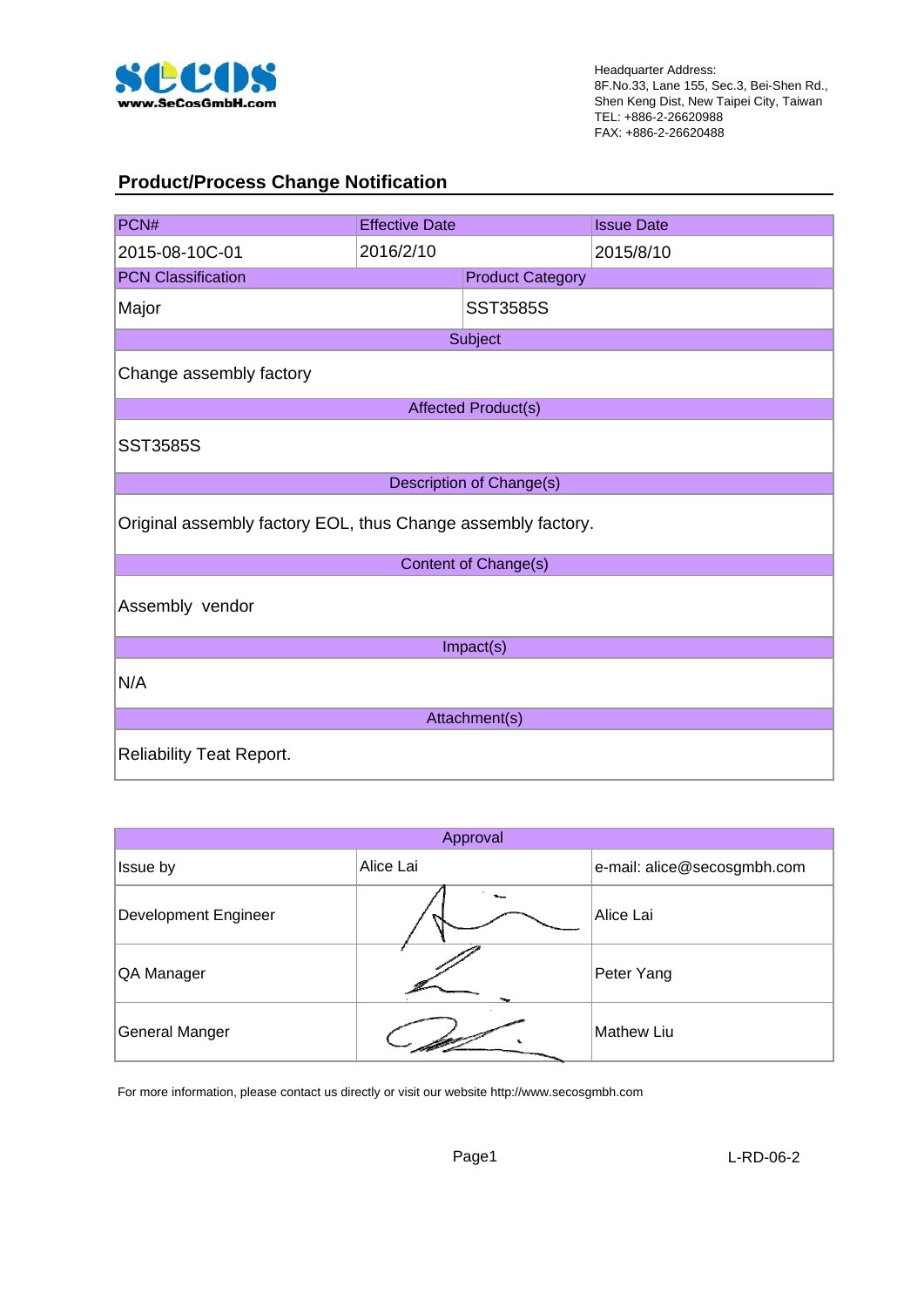

Headquarter Address: 8F.No.33, Lane 155, Sec.3, Bei-Shen Rd., Shen Keng Dist, New Taipei City, Taiwan TEL: +886-2-26620988 FAX: +886-2-26620488

|                     | <b>Exterior comparison Chart</b> |
|---------------------|----------------------------------|
| Original            | <b>New</b>                       |
|                     |                                  |
| <b>Top View</b>     | <b>Top View</b>                  |
|                     |                                  |
| <b>Lateral View</b> | <b>Lateral View</b>              |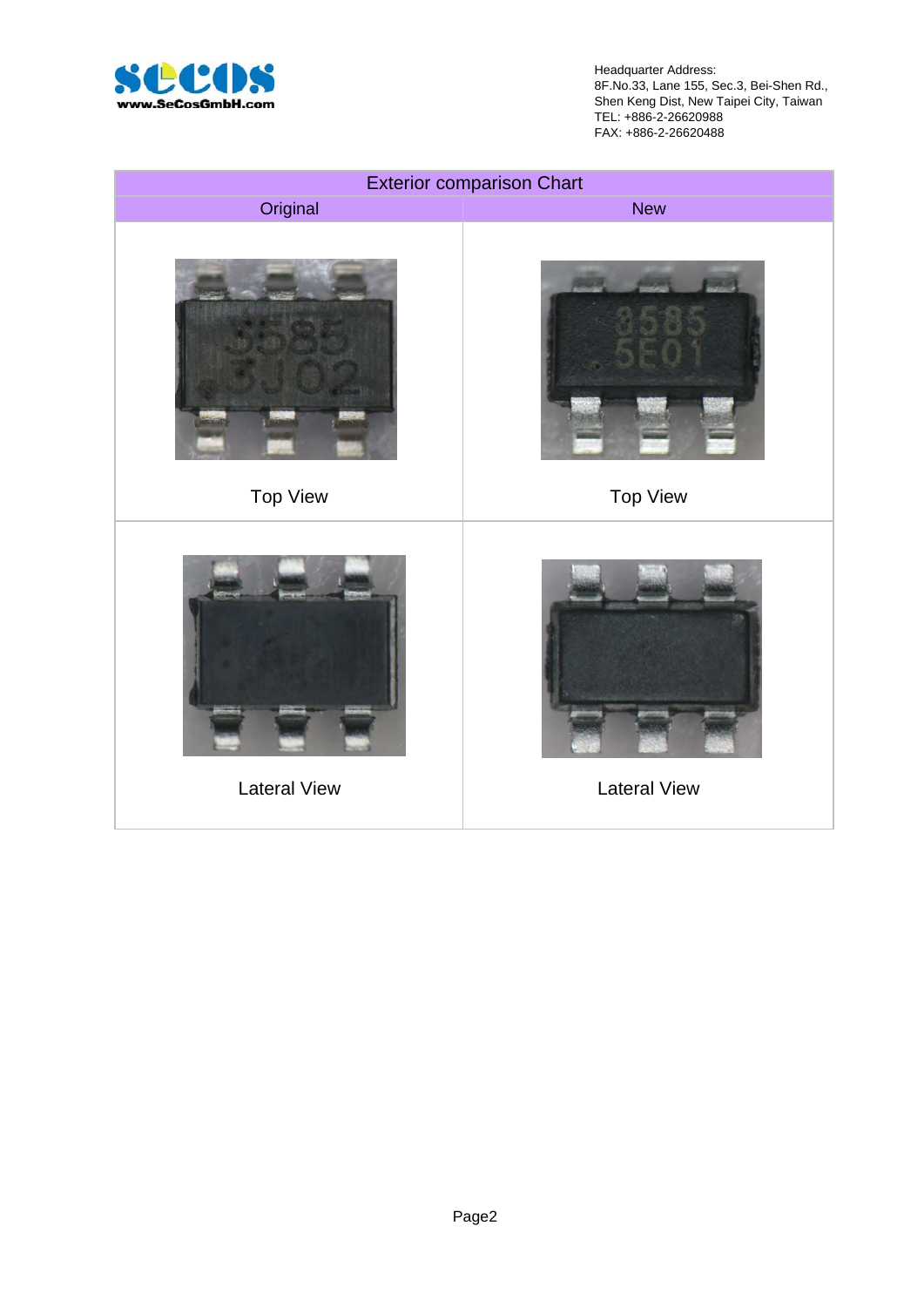

### **Reliability Testing Summary Report**

| Date: 2015/07/24 |  |  |  |
|------------------|--|--|--|
|------------------|--|--|--|

Document No.: SI15 -07- 13

| <b>Test Item</b>                                                             | P/N                | <b>Test Condition</b>                                                                                      | (LTPD) | <b>Sample</b><br><b>Numbers</b> | <b>Allow Fall</b><br><b>Numbers</b> | Fall<br><b>Numbers</b> | <b>Result</b> |
|------------------------------------------------------------------------------|--------------------|------------------------------------------------------------------------------------------------------------|--------|---------------------------------|-------------------------------------|------------------------|---------------|
| <b>HTRB</b><br>High Temp<br><b>Reverse Bias</b>                              | SST3585S           | $150 \pm 5^{\circ}$ C, 80% VR,<br>$T = 1000$ hrs                                                           |        | 77                              | $\mathbf 0$                         | $\pmb{0}$              | <b>ACC</b>    |
| <b>HTSL</b><br><b>High Temperature</b><br>Storage Life                       | SST3585S           | $150^{\circ}$ C, T = 1000 hrs                                                                              |        | 77                              | $\pmb{0}$                           | $\pmb{0}$              | <b>ACC</b>    |
| <b>PCT</b><br><b>Pressure Cooker</b><br>Test                                 | SST3585S           | 121°C, 29.7PSIG,<br>168 hrs                                                                                |        | 77                              | $\pmb{0}$                           | $\pmb{0}$              | <b>ACC</b>    |
| <b>TCT</b><br>Temperature Cycle<br>Test                                      | SST3585S           | $-55^{\circ}$ C/30min,<br>150°C/30min,<br>For 1000 Cycle                                                   |        | 77                              | $\mathbf 0$                         | $\mathbf 0$            | <b>ACC</b>    |
| <b>THT</b><br><b>High Temperature</b><br><b>High Humidity</b><br><b>Test</b> | SST3585S           | $85 \pm 2^{\circ}$ C, RH= $85 \pm 5\%$ ,<br>1000 hrs                                                       |        | 77                              | $\pmb{0}$                           | $\pmb{0}$              | <b>ACC</b>    |
| H3TRB<br>High Temper High<br><b>Humidity Reverse</b><br><b>Bies Test</b>     | <b>SST3585S</b>    | $85 \pm 2^{\circ}$ C, RH= $85 \pm 5\%$ ,<br>1000 hrs                                                       |        | 77                              | $\mathbf 0$                         | $\pmb{0}$              | <b>ACC</b>    |
| Solderability                                                                | SST3585S           | $245 \pm 5^{\circ}$ C, 5Sec the<br>inspected area of each<br>lead must have 95%<br>solder coverage minimum |        | 10                              | $\mathbf 0$                         | $\overline{0}$         | <b>ACC</b>    |
|                                                                              |                    |                                                                                                            |        |                                 |                                     |                        |               |
| Judgment:<br>qualified                                                       | $\Box$ unqualified |                                                                                                            |        |                                 |                                     |                        |               |
|                                                                              |                    | Testing Start Date: 2015.06.01 Testing End Date: 2015.07.24                                                |        |                                 |                                     |                        |               |
| <b>Tester: King Huang</b>                                                    |                    | Approval: Peter Yang                                                                                       |        |                                 |                                     |                        |               |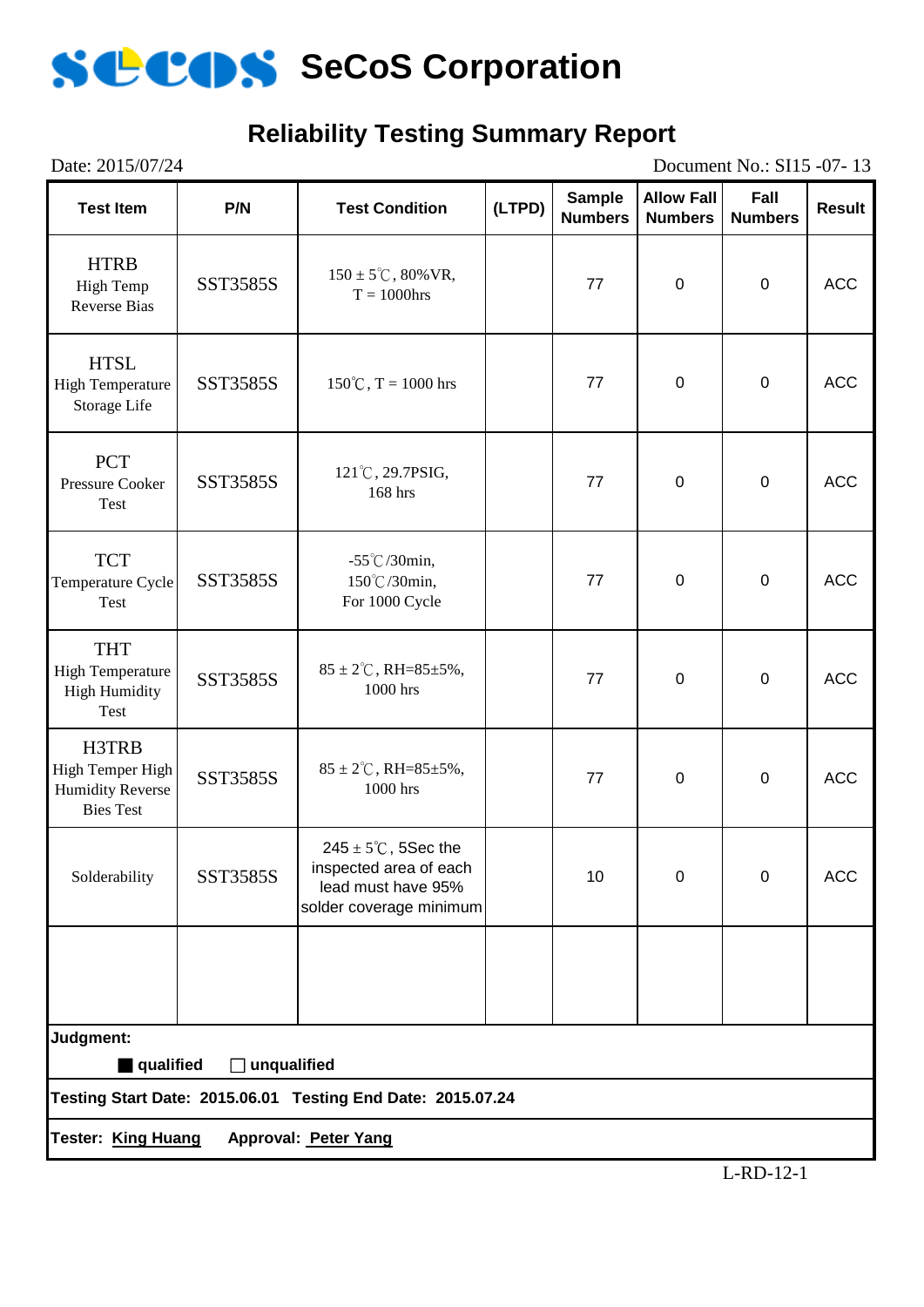

#### **Electrical Test Data**

Report No : T150724-011 Part No: SST3585S

Test Equipment: JUNO Test System DTS-1000

Test Condition : N-Channel ( $I_{DSS}$  /  $I_{U}$ A@V<sub>DS</sub>=20V; V<sub>GS(th)</sub> < 1.2V@I<sub>D</sub>=250 $U$ A;

 $R_{DS(ON)}$ <75m $\Omega$  @V $_{GS}$ =4.5V, I<sub>D</sub>=3.5A)

P-Channel ( $I_{\text{DSS}} < -1\mu A @V_{\text{DS}} = -20V$ ;  $V_{\text{GS(th}} < -1.2V @I_{\text{D}} = -250\mu A$ ;

 $R_{DS(ON)}$  < 160mΩ@V<sub>GS</sub>=-4.5V, I<sub>D</sub>=-2.5A)

Test Condition: 25℃ Test Date: 2015.06.01 Test Standard : Specifications Operator: Leo Hsia

| N <sub>o</sub> |                | N-Channel       |                            | P-Channel      |                 |                            |  |  |  |
|----------------|----------------|-----------------|----------------------------|----------------|-----------------|----------------------------|--|--|--|
|                | Ipss $(\mu A)$ | $V_{GS(th)}(V)$ | $R_{DS(ON)}$ (m $\Omega$ ) | Ipss $(\mu A)$ | $V_{GS(th)}(V)$ | $R_{DS(ON)}$ (m $\Omega$ ) |  |  |  |
| $\mathbf{1}$   | 0.044          | 0.635           | 61.41                      | $-0.037$       | $-0.616$        | 61.19                      |  |  |  |
| $\overline{2}$ | 0.067          | 0.638           | 61.90                      | $-0.029$       | $-0.646$        | 60.12                      |  |  |  |
| $\overline{3}$ | 0.044          | 0.659           | 61.71                      | $-0.062$       | $-0.616$        | 60.68                      |  |  |  |
| $\overline{4}$ | 0.056          | 0.639           | 60.64                      | $-0.029$       | $-0.622$        | 60.64                      |  |  |  |
| 5              | 0.046          | 0.616           | 60.36                      | $-0.050$       | $-0.615$        | 60.12                      |  |  |  |
| $\overline{6}$ | 0.051          | 0.650           | 60.94                      | $-0.027$       | $-0.638$        | 61.95                      |  |  |  |
| $\overline{7}$ | 0.062          | 0.637           | 62.23                      | $-0.056$       | $-0.642$        | 62.14                      |  |  |  |
| 8              | 0.041          | 0.656           | 60.24                      | $-0.051$       | $-0.614$        | 60.48                      |  |  |  |
| 9              | 0.028          | 0.615           | 60.73                      | $-0.042$       | $-0.639$        | 60.74                      |  |  |  |
| 10             | 0.059          | 0.650           | 60.66                      | $-0.067$       | $-0.654$        | 61.05                      |  |  |  |
| 11             | 0.022          | 0.624           | 60.91                      | $-0.024$       | $-0.610$        | 61.47                      |  |  |  |
| 12             | 0.057          | 0.608           | 62.02                      | $-0.036$       | $-0.648$        | 62.17                      |  |  |  |
| 13             | 0.023          | 0.659           | 61.89                      | $-0.032$       | $-0.662$        | 61.92                      |  |  |  |
| 14             | 0.041          | 0.625           | 61.25                      | $-0.063$       | $-0.612$        | 60.16                      |  |  |  |
| 15             | 0.029          | 0.612           | 62.30                      | $-0.025$       | $-0.613$        | 60.60                      |  |  |  |
| 16             | 0.041          | 0.663           | 60.58                      | $-0.057$       | $-0.658$        | 60.09                      |  |  |  |
| 17             | 0.056          | 0.653           | 60.63                      | $-0.033$       | $-0.605$        | 62.25                      |  |  |  |
| 18             | 0.024          | 0.624           | 60.12                      | $-0.041$       | $-0.611$        | 61.83                      |  |  |  |
| 19             | 0.036          | 0.625           | 60.62                      | $-0.049$       | $-0.604$        | 61.79                      |  |  |  |
| 20             | 0.064          | 0.643           | 60.95                      | $-0.030$       | $-0.615$        | 61.19                      |  |  |  |
| 21             | 0.028          | 0.618           | 61.13                      | $-0.057$       | $-0.628$        | 61.44                      |  |  |  |
| 22             | 0.056          | 0.660           | 60.05                      | $-0.022$       | $-0.661$        | 60.44                      |  |  |  |
| 23             | 0.060          | 0.651           | 62.22                      | $-0.028$       | $-0.631$        | 61.97                      |  |  |  |
| 24             | 0.053          | 0.626           | 60.83                      | $-0.041$       | $-0.658$        | 60.84                      |  |  |  |
| 25             | 0.061          | 0.622           | 61.25                      | $-0.056$       | $-0.633$        | 62.12                      |  |  |  |
| 26             | 0.066          | 0.627           | 60.55                      | $-0.026$       | $-0.631$        | 60.47                      |  |  |  |
| 27             | 0.022          | 0.620           | 61.74                      | $-0.036$       | $-0.662$        | 60.23                      |  |  |  |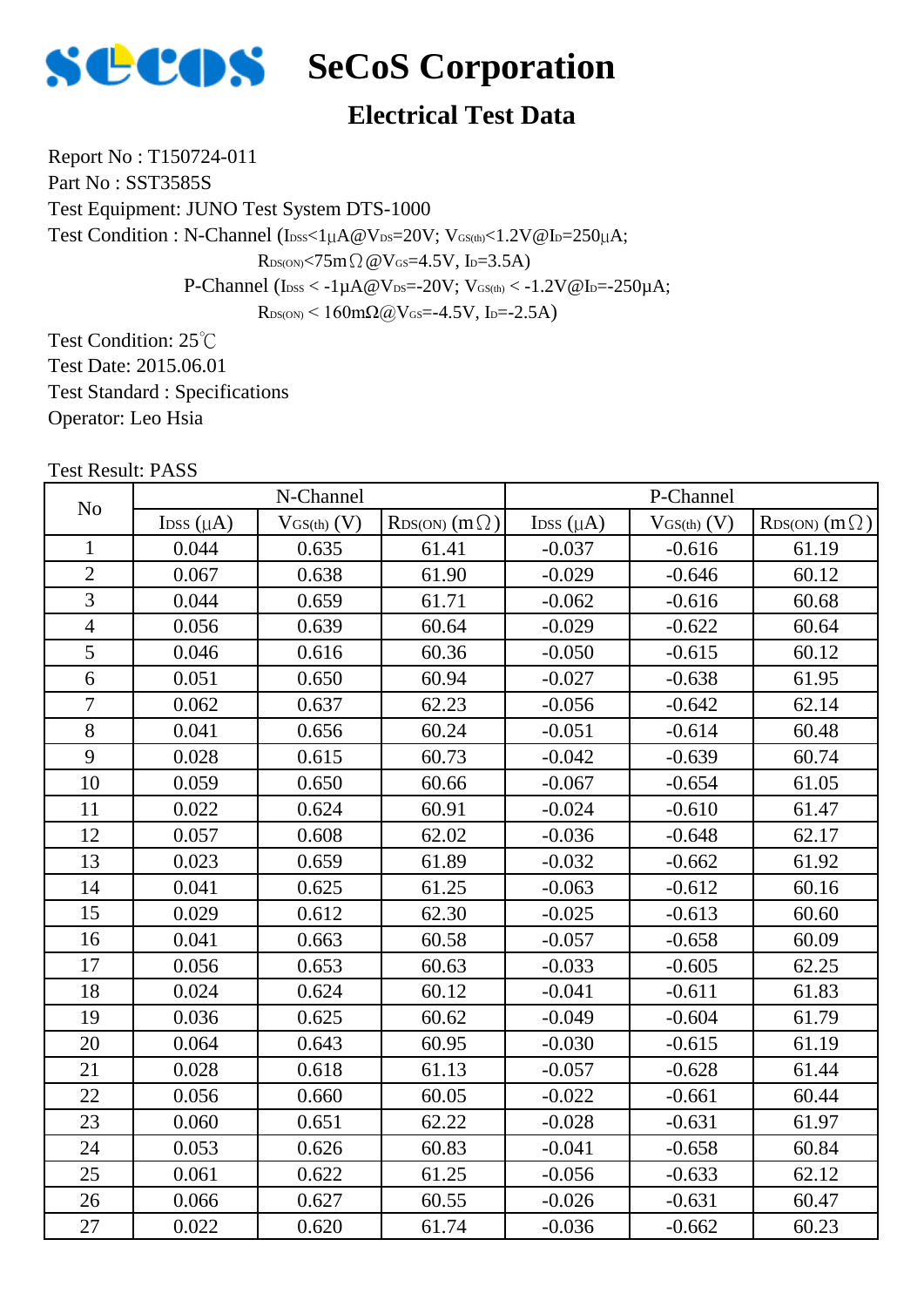

#### **Electrical Test Data**

Report No : T150724-011 Part No: SST3585S

Test Equipment: JUNO Test System DTS-1000

Test Condition : N-Channel ( $I_{DSS}$  /  $I_{U}$ A@V<sub>DS</sub>=20V; V<sub>GS(th)</sub> < 1.2V@I<sub>D</sub>=250 $U$ A;

 $R_{DS(ON)}$ <75m $\Omega$  @V $_{GS}$ =4.5V, I<sub>D</sub>=3.5A)

P-Channel ( $I_{\text{DSS}} < -1\mu A @V_{\text{DS}} = -20V$ ;  $V_{\text{GS(th}} < -1.2V @I_{\text{D}} = -250\mu A$ ;

 $R_{DS(ON)}$  < 160mΩ@V<sub>GS</sub>=-4.5V, I<sub>D</sub>=-2.5A)

Test Condition: 25℃ Test Date: 2015.06.01 Test Standard : Specifications Operator: Leo Hsia

| N <sub>o</sub> |                | N-Channel       |                        | P-Channel      |                 |                            |  |  |  |
|----------------|----------------|-----------------|------------------------|----------------|-----------------|----------------------------|--|--|--|
|                | Ipss $(\mu A)$ | $V_{GS(th)}(V)$ | $RDS(ON)$ $(m \Omega)$ | Ipss $(\mu A)$ | $V_{GS(th)}(V)$ | $R_{DS(ON)}$ (m $\Omega$ ) |  |  |  |
| 28             | 0.040          | 0.661           | 60.21                  | $-0.027$       | $-0.618$        | 61.83                      |  |  |  |
| 29             | 0.023          | 0.632           | 60.11                  | $-0.026$       | $-0.616$        | 60.60                      |  |  |  |
| 30             | 0.033          | 0.632           | 61.16                  | $-0.067$       | $-0.637$        | 61.81                      |  |  |  |
| 31             | 0.052          | 0.635           | 60.16                  | $-0.022$       | $-0.662$        | 62.13                      |  |  |  |
| 32             | 0.027          | 0.646           | 61.68                  | $-0.025$       | $-0.652$        | 60.32                      |  |  |  |
| 33             | 0.025          | 0.626           | 62.27                  | $-0.023$       | $-0.615$        | 60.31                      |  |  |  |
| 34             | 0.040          | 0.644           | 62.27                  | $-0.045$       | $-0.608$        | 61.18                      |  |  |  |
| 35             | 0.062          | 0.620           | 60.63                  | $-0.061$       | $-0.618$        | 61.12                      |  |  |  |
| 36             | 0.056          | 0.660           | 60.91                  | $-0.025$       | $-0.656$        | 60.11                      |  |  |  |
| 37             | 0.027          | 0.612           | 62.17                  | $-0.026$       | $-0.609$        | 60.28                      |  |  |  |
| 38             | 0.047          | 0.631           | 60.73                  | $-0.051$       | $-0.619$        | 60.59                      |  |  |  |
| 39             | 0.034          | 0.652           | 61.21                  | $-0.041$       | $-0.629$        | 61.12                      |  |  |  |
| 40             | 0.061          | 0.641           | 62.07                  | $-0.024$       | $-0.653$        | 61.66                      |  |  |  |
| 41             | 0.061          | 0.627           | 60.29                  | $-0.028$       | $-0.629$        | 61.52                      |  |  |  |
| 42             | 0.037          | 0.625           | 61.29                  | $-0.058$       | $-0.652$        | 60.89                      |  |  |  |
| 43             | 0.030          | 0.658           | 60.43                  | $-0.037$       | $-0.624$        | 61.92                      |  |  |  |
| 44             | 0.046          | 0.623           | 61.42                  | $-0.024$       | $-0.615$        | 61.12                      |  |  |  |
| 45             | 0.058          | 0.621           | 60.21                  | $-0.032$       | $-0.612$        | 60.89                      |  |  |  |
| 46             | 0.036          | 0.616           | 61.77                  | $-0.027$       | $-0.607$        | 61.40                      |  |  |  |
| 47             | 0.030          | 0.646           | 61.03                  | $-0.039$       | $-0.614$        | 60.99                      |  |  |  |
| 48             | 0.043          | 0.606           | 61.29                  | $-0.061$       | $-0.663$        | 61.86                      |  |  |  |
| 49             | 0.047          | 0.639           | 60.12                  | $-0.051$       | $-0.647$        | 61.47                      |  |  |  |
| 50             | 0.033          | 0.654           | 61.73                  | $-0.031$       | $-0.628$        | 60.36                      |  |  |  |
| 51             | 0.041          | 0.635           | 60.19                  | $-0.054$       | $-0.631$        | 60.39                      |  |  |  |
| 52             | 0.042          | 0.620           | 62.19                  | $-0.043$       | $-0.633$        | 60.72                      |  |  |  |
| 53             | 0.033          | 0.623           | 60.88                  | $-0.044$       | $-0.656$        | 60.04                      |  |  |  |
| 54             | 0.047          | 0.655           | 62.35                  | $-0.059$       | $-0.643$        | 61.39                      |  |  |  |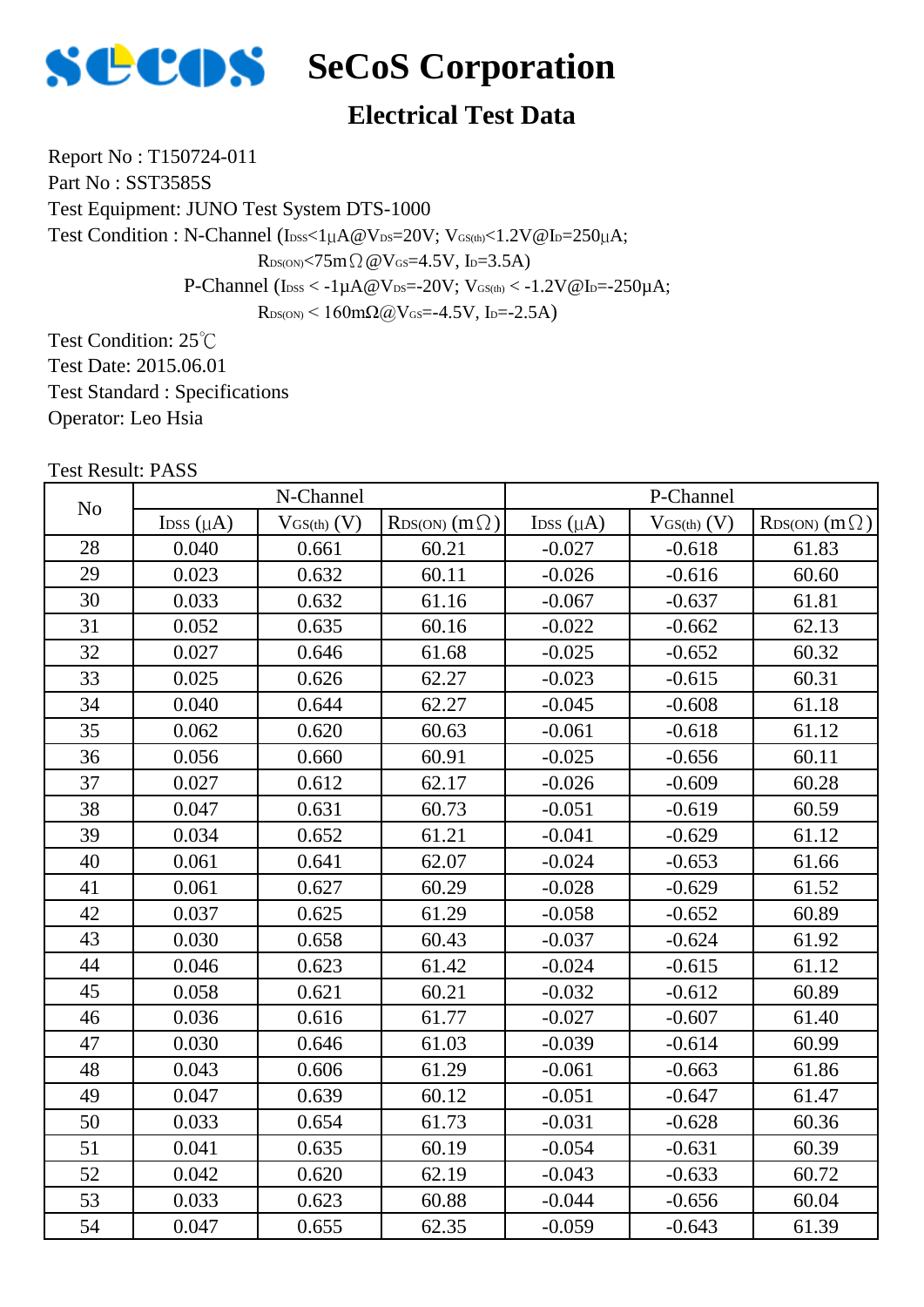

#### **Electrical Test Data**

Report No : T150724-011 Part No : SST3585S

Test Equipment: JUNO Test System DTS-1000

Test Condition : N-Channel ( $I_{DSS}$  /  $I_{U}$ A@V<sub>DS</sub>=20V; V<sub>GS(th)</sub> < 1.2V@I<sub>D</sub>=250 $U$ A;

 $R_{DS(ON)}$ <75m $\Omega$  @V $_{GS}$ =4.5V, I<sub>D</sub>=3.5A)

P-Channel ( $I_{\text{DSS}} < -1 \mu A \omega V_{\text{DS}} = -20 V$ ;  $V_{\text{GS(th)}} < -1.2 V \omega I_{\text{D}} = -250 \mu A$ ;

 $R_{DS(ON)}$  < 160mΩ@V<sub>GS</sub>=-4.5V, I<sub>D</sub>=-2.5A)

Test Condition: 25℃ Test Date: 2015.06.01 Test Standard : Specifications Operator: Leo Hsia

Test Result: PASS

| N <sub>o</sub> |                            | N-Channel       |                            | P-Channel                  |                 |                            |  |  |  |
|----------------|----------------------------|-----------------|----------------------------|----------------------------|-----------------|----------------------------|--|--|--|
|                | $\text{Loss}(\mu\text{A})$ | $V_{GS(th)}(V)$ | $R_{DS(ON)}$ (m $\Omega$ ) | $\text{Loss}(\mu\text{A})$ | $V_{GS(th)}(V)$ | $R_{DS(ON)}$ (m $\Omega$ ) |  |  |  |
| 55             | 0.049                      | 0.607           | 60.27                      | $-0.028$                   | $-0.646$        | 62.20                      |  |  |  |
| 56             | 0.024                      | 0.659           | 61.75                      | $-0.037$                   | $-0.638$        | 61.30                      |  |  |  |
| 57             | 0.025                      | 0.630           | 60.54                      | $-0.040$                   | $-0.644$        | 61.27                      |  |  |  |
| 58             | 0.033                      | 0.610           | 61.78                      | $-0.049$                   | $-0.605$        | 62.21                      |  |  |  |
| 59             | 0.067                      | 0.638           | 62.05                      | $-0.064$                   | $-0.631$        | 60.22                      |  |  |  |
| 60             | 0.056                      | 0.658           | 60.85                      | $-0.052$                   | $-0.638$        | 62.01                      |  |  |  |
| 61             | 0.049                      | 0.647           | 61.35                      | $-0.043$                   | $-0.658$        | 61.69                      |  |  |  |
| 62             | 0.024                      | 0.608           | 60.44                      | $-0.044$                   | $-0.653$        | 60.97                      |  |  |  |
| 63             | 0.028                      | 0.609           | 60.96                      | $-0.041$                   | $-0.655$        | 60.78                      |  |  |  |
| 64             | 0.063                      | 0.625           | 61.38                      | $-0.041$                   | $-0.620$        | 60.15                      |  |  |  |
| 65             | 0.023                      | 0.645           | 62.06                      | $-0.048$                   | $-0.610$        | 62.26                      |  |  |  |
| 66             | 0.039                      | 0.611           | 60.82                      | $-0.039$                   | $-0.656$        | 61.25                      |  |  |  |
| 67             | 0.031                      | 0.659           | 60.31                      | $-0.036$                   | $-0.655$        | 61.94                      |  |  |  |
| 68             | 0.032                      | 0.658           | 62.40                      | $-0.058$                   | $-0.623$        | 60.36                      |  |  |  |
| 69             | 0.056                      | 0.605           | 61.99                      | $-0.022$                   | $-0.627$        | 60.91                      |  |  |  |
| 70             | 0.033                      | 0.640           | 60.41                      | $-0.054$                   | $-0.644$        | 60.71                      |  |  |  |
| 71             | 0.029                      | 0.618           | 60.51                      | $-0.032$                   | $-0.621$        | 60.35                      |  |  |  |
| 72             | 0.056                      | 0.663           | 62.36                      | $-0.047$                   | $-0.655$        | 60.89                      |  |  |  |
| 73             | 0.038                      | 0.655           | 61.98                      | $-0.028$                   | $-0.615$        | 62.16                      |  |  |  |
| 74             | 0.041                      | 0.631           | 60.26                      | $-0.043$                   | $-0.607$        | 61.63                      |  |  |  |
| 75             | 0.024                      | 0.631           | 60.07                      | $-0.056$                   | $-0.618$        | 60.60                      |  |  |  |
| 76             | 0.046                      | 0.639           | 61.01                      | $-0.042$                   | $-0.647$        | 60.55                      |  |  |  |
| 77             | 0.040                      | 0.611           | 61.27                      | $-0.045$                   | $-0.662$        | 62.10                      |  |  |  |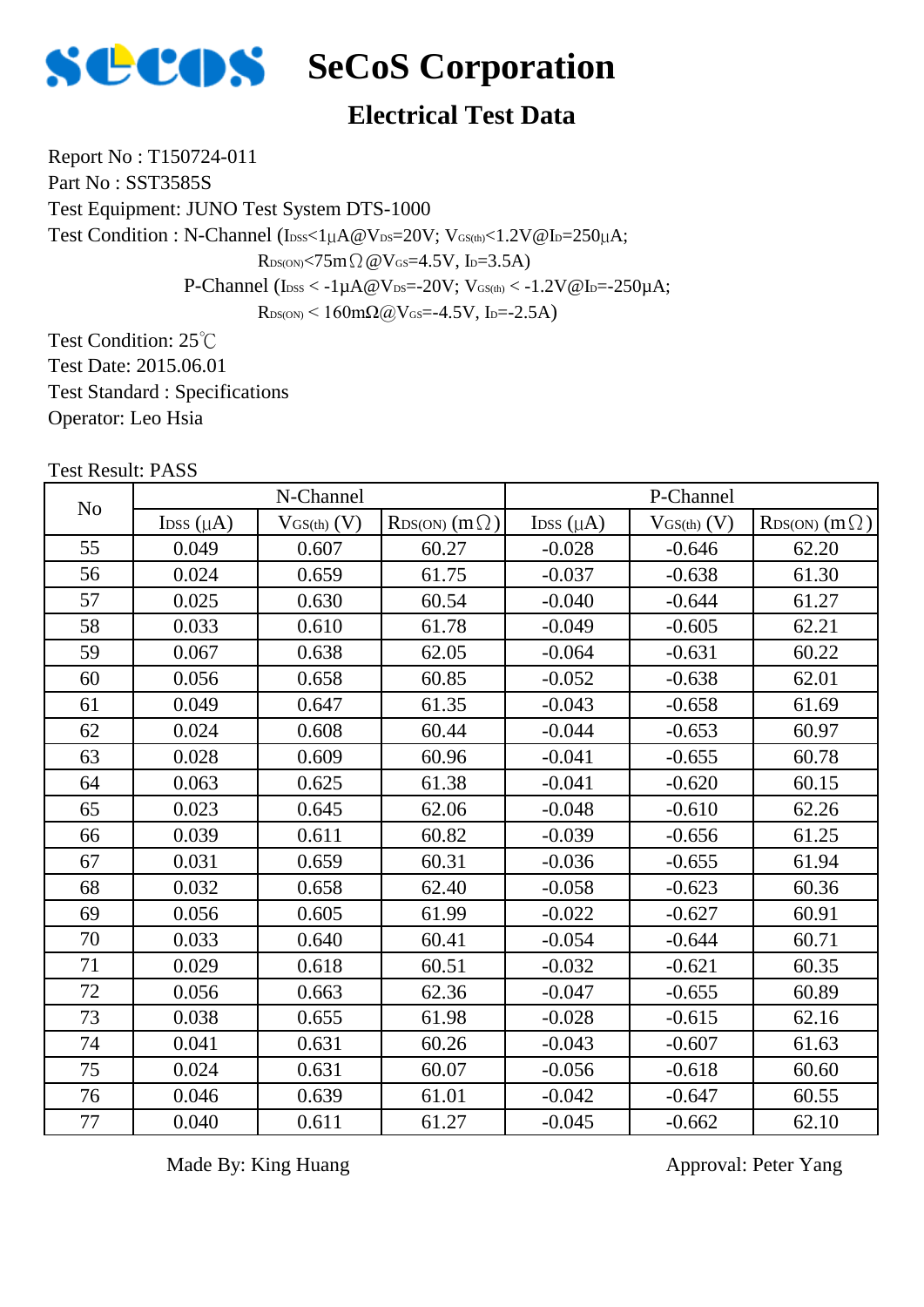## **High Temperature Reverse Bias Test Data**

Report No : T150724-011

Part No: SST3585S

Test Equipment: JUNO Test System DTS-1000

Test Condition : N-Channel (IDSS<1µA@VDS=20V; VGS(th)<1.2V@ID=250µA;

 $R_{DS(ON)}$ <75m $\Omega$  @V $_{GS}$ =4.5V, I<sub>D</sub>=3.5A)

P-Channel ( $I_{\text{DSS}} < -1 \mu A @V_{\text{DS}} = -20 V$ ;  $V_{\text{GS(th}} < -1.2 V @I_{\text{D}} = -250 \mu A$ ;

 $R_{DS(ON)}$  < 160mΩ@V<sub>GS</sub>=-4.5V, I<sub>D</sub>=-2.5A)

Test Condition:  $150 \pm 5^{\circ}$ C,  $80\%$  VR, T = 1000 hrs

Test Date: 2015.06.01 ~ 2015.07.14

Test Standard : JESD22 STANDARD Method-A108

Operator: Leo Hsia

|                |                  |               | N-Channel           |                  |                     |                     | P-Channel        |                              |                  |                  |                     |                  |
|----------------|------------------|---------------|---------------------|------------------|---------------------|---------------------|------------------|------------------------------|------------------|------------------|---------------------|------------------|
| N <sub>o</sub> |                  | <b>Before</b> |                     |                  | After               |                     | <b>Before</b>    |                              |                  |                  | After               |                  |
|                | I <sub>DSS</sub> | $V_{GS(th)}$  | $R_{\text{DS(ON)}}$ | I <sub>DSS</sub> | $V_{\text{GS(th)}}$ | $R_{\text{DS(ON)}}$ | I <sub>DSS</sub> | $\mathbf{V}_{\text{GS(th)}}$ | $R_{\rm DS(ON)}$ | I <sub>DSS</sub> | $V_{\text{GS(th)}}$ | $R_{\rm DS(ON)}$ |
|                | $(\mu A)$        | (V)           | $(m\Omega)$         | $(\mu A)$        | (V)                 | $(m \Omega)$        | $(\mu A)$        | (V)                          | $(m\Omega)$      | $(\mu A)$        | (V)                 | $(m\Omega)$      |
| $\mathbf{1}$   | 0.002            | 0.783         | 31.61               | 0.007            | 0.779               | 49.30               | $-0.000$         | $-0.673$                     | 78.32            | $-0.001$         | $-0.682$            | 77.54            |
| $\overline{c}$ | 0.003            | 0.795         | 44.86               | 0.001            | 0.802               | 36.92               | $-0.000$         | $-0.669$                     | 76.99            | $-0.002$         | $-0.666$            | 77.69            |
| 3              | 0.004            | 0.821         | 29.54               | 0.000            | 0.812               | 45.48               | $-0.001$         | $-0.686$                     | 73.65            | $-0.001$         | $-0.664$            | 76.59            |
| $\overline{4}$ | 0.004            | 0.822         | 32.19               | 0.005            | 0.784               | 42.81               | $-0.002$         | $-0.668$                     | 77.56            | $-0.000$         | $-0.711$            | 73.75            |
| 5              | 0.001            | 0.807         | 36.05               | 0.001            | 0.826               | 30.82               | $-0.002$         | $-0.709$                     | 76.38            | $-0.003$         | $-0.749$            | 75.29            |
| 6              | 0.004            | 0.818         | 46.48               | 0.003            | 0.780               | 45.50               | $-0.000$         | $-0.672$                     | 76.23            | $-0.003$         | $-0.732$            | 73.97            |
| 7              | 0.006            | 0.811         | 41.57               | 0.001            | 0.800               | 42.60               | $-0.002$         | $-0.744$                     | 77.44            | $-0.002$         | $-0.668$            | 75.31            |
| 8              | 0.001            | 0.798         | 42.03               | 0.004            | 0.811               | 34.58               | $-0.003$         | $-0.758$                     | 76.06            | $-0.002$         | $-0.747$            | 78.50            |
| 9              | 0.004            | 0.826         | 50.19               | 0.002            | 0.793               | 32.43               | $-0.001$         | $-0.681$                     | 75.15            | $-0.001$         | $-0.735$            | 74.93            |
| 10             | 0.001            | 0.796         | 41.39               | 0.007            | 0.785               | 49.32               | $-0.000$         | $-0.758$                     | 76.32            | $-0.002$         | $-0.686$            | 77.27            |
| 11             | 0.004            | 0.800         | 46.72               | 0.001            | 0.799               | 50.79               | $-0.003$         | $-0.677$                     | 77.68            | $-0.000$         | $-0.729$            | 75.01            |
| 12             | 0.005            | 0.797         | 38.96               | 0.002            | 0.793               | 48.84               | $-0.002$         | $-0.754$                     | 75.29            | $-0.002$         | $-0.732$            | 78.67            |
| 13             | 0.005            | 0.789         | 46.98               | 0.000            | 0.779               | 41.29               | $-0.000$         | $-0.663$                     | 74.23            | $-0.003$         | $-0.697$            | 76.65            |
| 14             | 0.003            | 0.826         | 33.94               | 0.006            | 0.798               | 29.48               | $-0.002$         | $-0.714$                     | 77.73            | $-0.003$         | $-0.716$            | 75.46            |
| 15             | 0.001            | 0.804         | 47.57               | 0.004            | 0.813               | 31.21               | $-0.001$         | $-0.760$                     | 76.70            | $-0.002$         | $-0.693$            | 77.68            |
| 16             | 0.005            | 0.794         | 40.38               | 0.001            | 0.786               | 43.98               | $-0.002$         | $-0.707$                     | 74.68            | $-0.002$         | $-0.739$            | 73.84            |
| 17             | 0.006            | 0.794         | 45.48               | 0.004            | 0.825               | 36.91               | $-0.002$         | $-0.708$                     | 75.26            | $-0.002$         | $-0.710$            | 78.13            |
| 18             | 0.005            | 0.803         | 50.87               | 0.004            | 0.816               | 36.23               | $-0.001$         | $-0.664$                     | 77.55            | $-0.001$         | $-0.737$            | 74.68            |
| 19             | 0.005            | 0.792         | 40.35               | 0.002            | 0.785               | 45.43               | $-0.001$         | $-0.700$                     | 73.83            | $-0.001$         | $-0.755$            | 76.17            |
| 20             | 0.002            | 0.809         | 47.13               | 0.006            | 0.795               | 29.46               | $-0.000$         | $-0.755$                     | 77.21            | $-0.003$         | $-0.700$            | 78.21            |
| 21             | 0.002            | 0.827         | 50.95               | 0.006            | 0.813               | 33.70               | $-0.001$         | $-0.693$                     | 75.68            | $-0.000$         | $-0.712$            | 76.12            |
| 22             | 0.003            | 0.807         | 39.69               | 0.006            | 0.801               | 50.54               | $-0.001$         | $-0.697$                     | 78.62            | $-0.002$         | $-0.711$            | 75.63            |
| 23             | 0.006            | 0.815         | 48.74               | 0.001            | 0.810               | 29.09               | $-0.000$         | $-0.665$                     | 78.49            | $-0.001$         | $-0.714$            | 74.74            |
| 24             | 0.006            | 0.807         | 49.82               | 0.007            | 0.791               | 30.90               | $-0.002$         | $-0.662$                     | 74.83            | $-0.002$         | $-0.743$            | 78.08            |
| 25             | 0.004            | 0.792         | 45.28               | 0.007            | 0.829               | 31.72               | $-0.003$         | $-0.748$                     | 75.71            | $-0.002$         | $-0.759$            | 74.07            |
| 26             | 0.002            | 0.814         | 41.86               | 0.002            | 0.799               | 36.55               | $-0.003$         | $-0.713$                     | 77.36            | $-0.001$         | $-0.683$            | 75.06            |
| 27             | 0.003            | 0.789         | 51.92               | 0.003            | 0.798               | 28.95               | $-0.003$         | $-0.755$                     | 77.48            | $-0.001$         | $-0.731$            | 74.84            |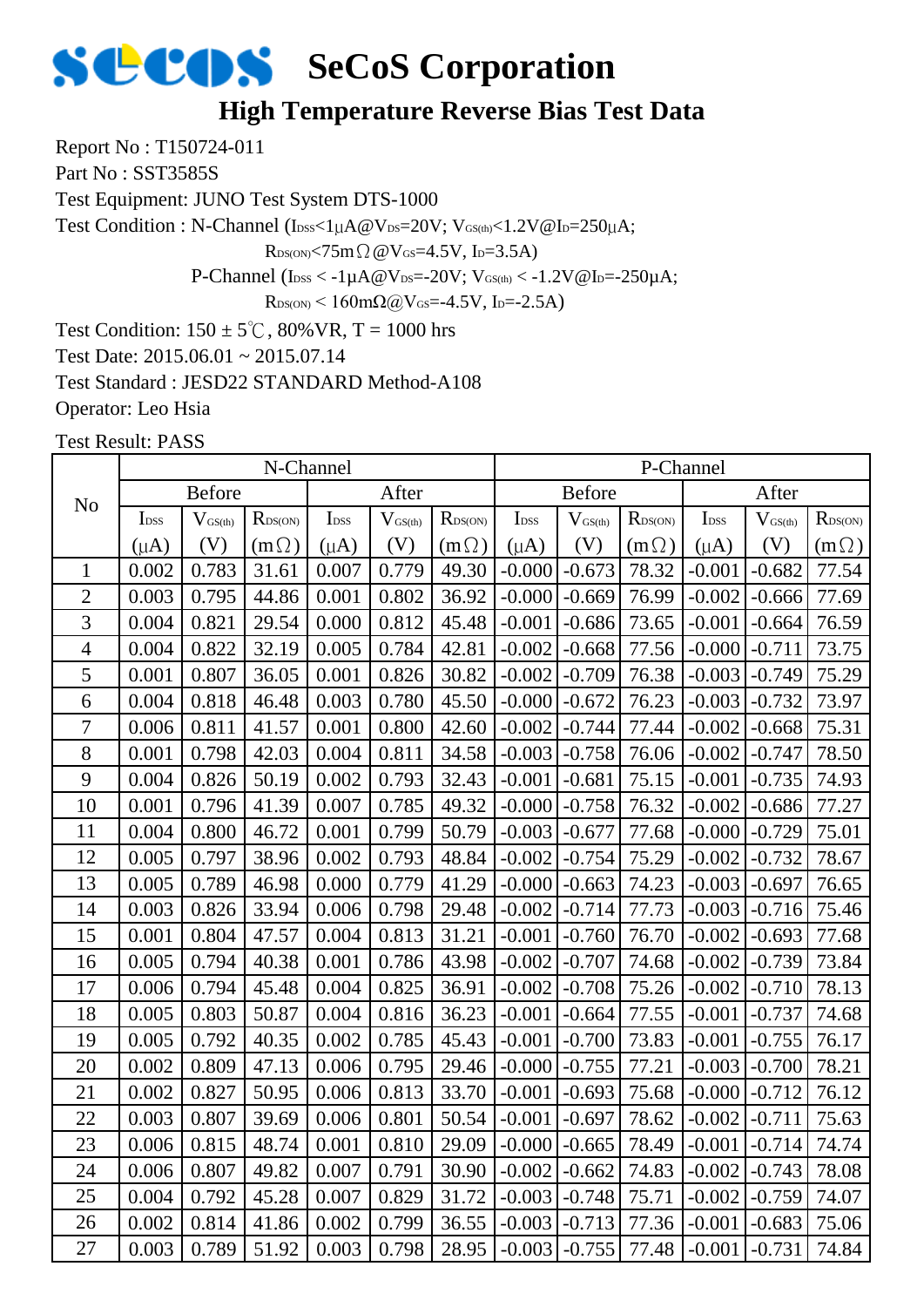## **High Temperature Reverse Bias Test Data**

Report No : T150724-011

Part No: SST3585S

Test Equipment: JUNO Test System DTS-1000

Test Condition : N-Channel (IDSS<1µA@VDS=20V; VGS(th)<1.2V@ID=250µA;

 $R_{DS(ON)}$ <75m $\Omega$  @V $_{GS}$ =4.5V, I<sub>D</sub>=3.5A)

P-Channel ( $I_{\text{DSS}} < -1 \mu A @V_{\text{DS}} = -20 V$ ;  $V_{\text{GS(th}} < -1.2 V @I_{\text{D}} = -250 \mu A$ ;

 $R_{DS(ON)}$  < 160mΩ@V<sub>GS</sub>=-4.5V, I<sub>D</sub>=-2.5A)

Test Condition:  $150 \pm 5^{\circ}$ C,  $80\%$  VR, T = 1000 hrs

Test Date: 2015.06.01 ~ 2015.07.14

Test Standard : JESD22 STANDARD Method-A108

Operator: Leo Hsia

|                |                  |                     | N-Channel        |                  |                     |                  | P-Channel        |              |                  |                  |                     |                  |
|----------------|------------------|---------------------|------------------|------------------|---------------------|------------------|------------------|--------------|------------------|------------------|---------------------|------------------|
| N <sub>o</sub> |                  | <b>Before</b>       |                  |                  | After               |                  | <b>Before</b>    |              |                  | After            |                     |                  |
|                | I <sub>DSS</sub> | $V_{\text{GS(th)}}$ | $R_{\rm DS(ON)}$ | I <sub>DSS</sub> | $V_{\text{GS(th)}}$ | $R_{\rm DS(ON)}$ | I <sub>DSS</sub> | $V_{GS(th)}$ | $R_{\rm DS(ON)}$ | I <sub>DSS</sub> | $V_{\text{GS(th)}}$ | $R_{\rm DS(ON)}$ |
|                | $(\mu A)$        | (V)                 | $(m\Omega)$      | $(\mu A)$        | (V)                 | $(m \Omega)$     | $(\mu A)$        | (V)          | $(m\Omega)$      | $(\mu A)$        | (V)                 | $(m\Omega)$      |
| 28             | 0.001            | 0.826               | 43.51            | 0.001            | 0.829               | 40.76            | $-0.001$         | $-0.742$     | 76.55            | $-0.001$         | $-0.683$            | 76.48            |
| 29             | 0.000            | 0.808               | 43.47            | 0.003            | 0.826               | 51.77            | $-0.003$         | $-0.664$     | 76.87            | $-0.002$         | $-0.718$            | 76.33            |
| 30             | 0.002            | 0.785               | 51.66            | 0.006            | 0.798               | 41.75            | $-0.003$         | $-0.719$     | 75.05            | $-0.003$         | $-0.728$            | 74.77            |
| 31             | 0.006            | 0.814               | 51.71            | 0.007            | 0.783               | 37.28            | $-0.000$         | $-0.724$     | 75.79            | $-0.002$         | $-0.667$            | 76.26            |
| 32             | 0.002            | 0.785               | 31.95            | 0.000            | 0.799               | 28.75            | $-0.000$         | $-0.664$     | 77.52            | $-0.001$         | $-0.660$            | 78.24            |
| 33             | 0.001            | 0.816               | 45.80            | 0.002            | 0.800               | 48.68            | $-0.002$         | $-0.704$     | 75.86            | $-0.001$         | $-0.707$            | 78.65            |
| 34             | 0.001            | 0.784               | 40.69            | 0.005            | 0.822               | 47.27            | $-0.002$         | $-0.665$     | 75.33            | $-0.003$         | $-0.672$            | 77.36            |
| 35             | 0.004            | 0.812               | 50.77            | 0.005            | 0.782               | 51.46            | $-0.002$         | $-0.716$     | 75.28            | $-0.002$         | $-0.701$            | 73.86            |
| 36             | 0.003            | 0.792               | 30.02            | 0.002            | 0.796               | 37.14            | $-0.002$         | $-0.716$     | 74.82            | $-0.003$         | $-0.724$            | 77.67            |
| 37             | 0.002            | 0.788               | 45.39            | 0.005            | 0.828               | 40.61            | $-0.001$         | $-0.692$     | 77.06            | $-0.002$         | $-0.686$            | 77.03            |
| 38             | 0.006            | 0.826               | 33.27            | 0.000            | 0.816               | 33.25            | $-0.003$         | $-0.756$     | 74.18            | $-0.002$         | $-0.759$            | 76.82            |
| 39             | 0.007            | 0.799               | 35.06            | 0.003            | 0.782               | 33.49            | $-0.001$         | $-0.761$     | 73.82            | $-0.002$         | $-0.699$            | 74.92            |
| 40             | 0.002            | 0.781               | 48.79            | 0.006            | 0.818               | 49.31            | $-0.001$         | $-0.747$     | 78.51            | $-0.001$         | $-0.762$            | 75.68            |
| 41             | 0.002            | 0.823               | 35.22            | 0.000            | 0.810               | 31.95            | $-0.003$         | $-0.715$     | 73.74            | $-0.002$         | $-0.672$            | 74.72            |
| 42             | 0.000            | 0.780               | 34.25            | 0.002            | 0.811               | 46.91            | $-0.002$         | $-0.665$     | 76.84            | $-0.002$         | $-0.678$            | 74.75            |
| 43             | 0.006            | 0.830               | 49.36            | 0.001            | 0.807               | 44.53            | $-0.002$         | $-0.757$     | 75.53            | $-0.000$         | $-0.763$            | 74.67            |
| 44             | 0.004            | 0.781               | 48.77            | 0.005            | 0.794               | 43.10            | $-0.001$         | $-0.662$     | 74.82            | $-0.003$         | $-0.764$            | 78.08            |
| 45             | 0.001            | 0.811               | 51.86            | 0.005            | 0.783               | 33.76            | $-0.002$         | $-0.672$     | 73.92            | $-0.002$         | $-0.681$            | 73.61            |
| 46             | 0.007            | 0.803               | 45.83            | 0.007            | 0.813               | 39.87            | $-0.002$         | $-0.745$     | 77.42            | $-0.001$         | $-0.761$            | 78.13            |
| 47             | 0.005            | 0.810               | 40.21            | 0.005            | 0.782               | 45.68            | $-0.001$         | $-0.704$     | 76.21            | $-0.001$         | $-0.714$            | 78.58            |
| 48             | 0.001            | 0.807               | 45.70            | 0.005            | 0.802               | 31.71            | $-0.002$         | $-0.679$     | 74.38            | $-0.001$         | $-0.686$            | 77.44            |
| 49             | 0.000            | 0.799               | 32.14            | 0.003            | 0.780               | 30.80            | $-0.002$         | $-0.707$     | 75.81            | $-0.003$         | $-0.735$            | 75.84            |
| 50             | 0.005            | 0.830               | 42.26            | 0.005            | 0.786               | 36.27            | $-0.001$         | $-0.721$     | 75.07            | $-0.002$         | $-0.689$            | 74.39            |
| 51             | 0.001            | 0.827               | 38.57            | 0.004            | 0.780               | 39.65            | $-0.003$         | $-0.733$     | 76.83            | $-0.001$         | $-0.732$            | 77.51            |
| 52             | 0.003            | 0.800               | 47.50            | 0.004            | 0.798               | 44.55            | $-0.002$         | $-0.681$     | 73.72            | $-0.001$         | $-0.743$            | 73.97            |
| 53             | 0.004            | 0.796               | 39.65            | 0.002            | 0.780               | 45.51            | $-0.001$         | $-0.698$     | 77.31            | $-0.002$         | $-0.726$            | 74.75            |
| 54             | 0.004            | 0.797               | 39.15            | 0.004            | 0.811               | 42.52            | $-0.003$         | $-0.677$     | 75.91            | $-0.001$         | $-0.676$            | 74.84            |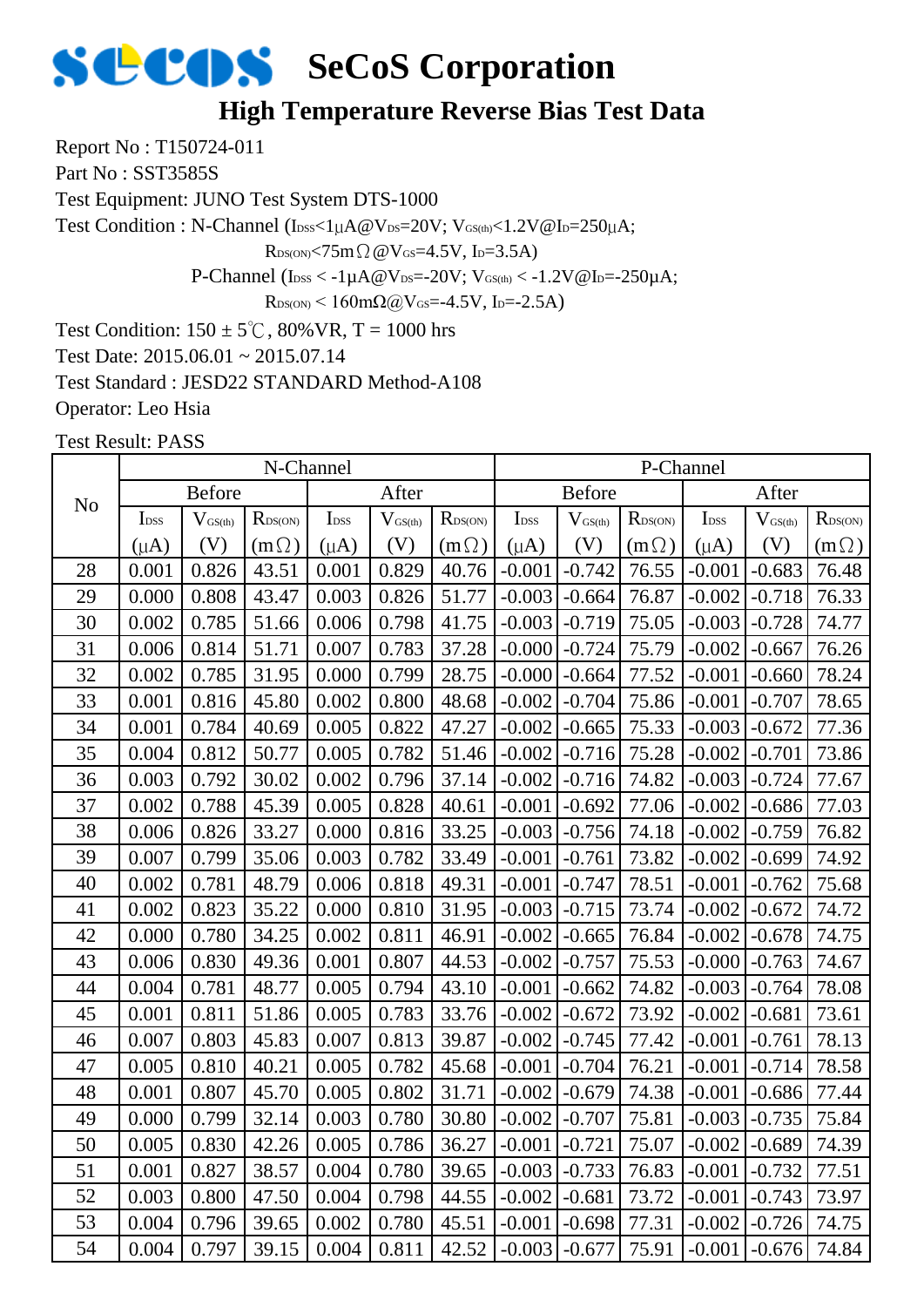### **High Temperature Reverse Bias Test Data**

Report No : T150724-011

Part No: SST3585S

Test Equipment: JUNO Test System DTS-1000

Test Condition : N-Channel (IDSS<1µA@VDS=20V; VGS(th)<1.2V@ID=250µA;

 $R_{DS(ON)} < 75m\Omega$  @  $V_{GS} = 4.5V$ , I<sub>D</sub>=3.5A)

P-Channel ( $I_{\text{DSS}} < -1 \mu A @V_{\text{DS}} = -20 V$ ;  $V_{\text{GS(th}} < -1.2 V @I_{\text{D}} = -250 \mu A$ ;

 $R_{DS(ON)}$  < 160m $\Omega$ @V<sub>GS</sub>=-4.5V, I<sub>D</sub>=-2.5A)

Test Condition:  $150 \pm 5^{\circ}$ C,  $80\%$  VR, T = 1000 hrs

Test Date: 2015.06.01 ~ 2015.07.14

Test Standard : JESD22 STANDARD Method-A108

Operator: Leo Hsia

Test Result: PASS

|                | N-Channel        |                              |                     |                  |                     |              |                  | P-Channel           |                  |                  |                     |                  |  |
|----------------|------------------|------------------------------|---------------------|------------------|---------------------|--------------|------------------|---------------------|------------------|------------------|---------------------|------------------|--|
| N <sub>o</sub> |                  | <b>Before</b>                |                     | After            |                     |              | <b>Before</b>    |                     |                  |                  | After               |                  |  |
|                | I <sub>DSS</sub> | $\mathbf{V}_{\text{GS(th)}}$ | $R_{\text{DS(ON)}}$ | I <sub>DSS</sub> | $V_{\text{GS(th)}}$ | $R_{DS(ON)}$ | I <sub>DSS</sub> | $V_{\text{GS(th)}}$ | $R_{\rm DS(ON)}$ | I <sub>DSS</sub> | $V_{\text{GS(th)}}$ | $R_{\rm DS(ON)}$ |  |
|                | $(\mu A)$        | (V)                          | $(m\Omega)$         | $(\mu A)$        | $(\rm V)$           | $(m\Omega)$  | $(\mu A)$        | (V)                 | $(m\Omega)$      | $(\mu A)$        | (V)                 | $(m\Omega)$      |  |
| 55             | 0.001            | 0.817                        | 37.80               | 0.005            | 0.783               | 44.88        | $-0.003$         | $-0.692$            | 76.90            | $-0.003$         | $-0.701$            | 78.35            |  |
| 56             | 0.004            | 0.817                        | 35.10               | 0.001            | 0.804               | 45.29        | $-0.001$         | $-0.691$            | 74.39            | $-0.002$         | $-0.710$            | 74.12            |  |
| 57             | 0.007            | 0.820                        | 50.91               | 0.002            | 0.788               | 48.78        | $-0.003$         | $-0.675$            | 76.78            | $-0.003$         | $-0.676$            | 75.88            |  |
| 58             | 0.004            | 0.811                        | 42.28               | 0.002            | 0.813               | 34.65        | $-0.001$         | $-0.741$            | 78.16            | $-0.001$         | $-0.674$            | 75.71            |  |
| 59             | 0.005            | 0.797                        | 35.34               | 0.002            | 0.792               | 43.98        | $-0.001$         | $-0.724$            | 74.35            | $-0.001$         | $-0.694$            | 76.89            |  |
| 60             | 0.003            | 0.792                        | 38.38               | 0.004            | 0.813               | 47.73        | $-0.003$         | $-0.721$            | 78.60            | $-0.001$         | $-0.660$            | 76.48            |  |
| 61             | 0.005            | 0.823                        | 49.51               | 0.003            | 0.818               | 29.21        | $-0.001$         | $-0.706$            | 73.60            | $-0.002$         | $-0.709$            | 76.17            |  |
| 62             | 0.002            | 0.803                        | 41.53               | 0.004            | 0.813               | 50.34        | $-0.001$         | $-0.755$            | 73.98            | $-0.002$         | $-0.705$            | 77.93            |  |
| 63             | 0.006            | 0.811                        | 50.80               | 0.002            | 0.811               | 36.28        | $-0.001$         | $-0.747$            | 77.11            | $-0.001$         | $-0.689$            | 77.50            |  |
| 64             | 0.002            | 0.800                        | 31.50               | 0.006            | 0.779               | 49.79        | $-0.001$         | $-0.732$            | 76.95            | $-0.002$         | $-0.667$            | 78.28            |  |
| 65             | 0.003            | 0.786                        | 35.36               | 0.006            | 0.816               | 45.24        | $-0.000$         | $-0.662$            | 77.15            | $-0.002$         | $-0.716$            | 77.38            |  |
| 66             | 0.004            | 0.809                        | 46.21               | 0.005            | 0.796               | 41.29        | $-0.003$         | $-0.737$            | 75.50            | $-0.001$         | $-0.736$            | 75.42            |  |
| 67             | 0.002            | 0.820                        | 51.54               | 0.006            | 0.821               | 45.05        | $-0.002$         | $-0.668$            | 75.22            | $-0.002$         | $-0.693$            | 76.51            |  |
| 68             | 0.002            | 0.829                        | 39.36               | 0.005            | 0.798               | 50.41        | $-0.003$         | $-0.698$            | 74.75            | $-0.003$         | $-0.665$            | 78.60            |  |
| 69             | 0.006            | 0.780                        | 42.11               | 0.003            | 0.806               | 35.49        | $-0.000$         | $-0.674$            | 75.28            | $-0.003$         | $-0.714$            | 75.22            |  |
| 70             | 0.003            | 0.799                        | 42.64               | 0.001            | 0.811               | 39.12        | $-0.002$         | $-0.696$            | 76.02            | $-0.002$         | $-0.692$            | 77.16            |  |
| 71             | 0.006            | 0.822                        | 29.63               | 0.003            | 0.826               | 39.54        | $-0.002$         | $-0.721$            | 75.13            | $-0.003$         | $-0.683$            | 78.35            |  |
| 72             | 0.001            | 0.780                        | 46.43               | 0.005            | 0.797               | 36.10        | $-0.002$         | $-0.691$            | 77.91            | $-0.001$         | $-0.697$            | 77.43            |  |
| 73             | 0.003            | 0.806                        | 39.39               | 0.006            | 0.806               | 36.93        | $-0.001$         | $-0.703$            | 74.47            | $-0.002$         | $-0.713$            | 74.38            |  |
| 74             | 0.003            | 0.794                        | 44.21               | 0.004            | 0.782               | 30.16        | $-0.002$         | $-0.658$            | 75.66            | $-0.002$         | $-0.746$            | 75.85            |  |
| 75             | 0.004            | 0.825                        | 46.85               | 0.001            | 0.788               | 49.05        | $-0.002$         | $-0.748$            | 78.18            | $-0.001$         | $-0.695$            | 78.58            |  |
| 76             | 0.007            | 0.817                        | 29.48               | 0.006            | 0.797               | 31.08        | $-0.001$         | $-0.737$            | 77.08            | $-0.002$         | $-0.758$            | 74.89            |  |
| 77             | 0.005            | 0.787                        | 49.63               | 0.004            | 0.785               | 44.77        | $-0.003$         | $-0.692$            | 73.81            | $-0.001$         | $-0.749$            | 75.94            |  |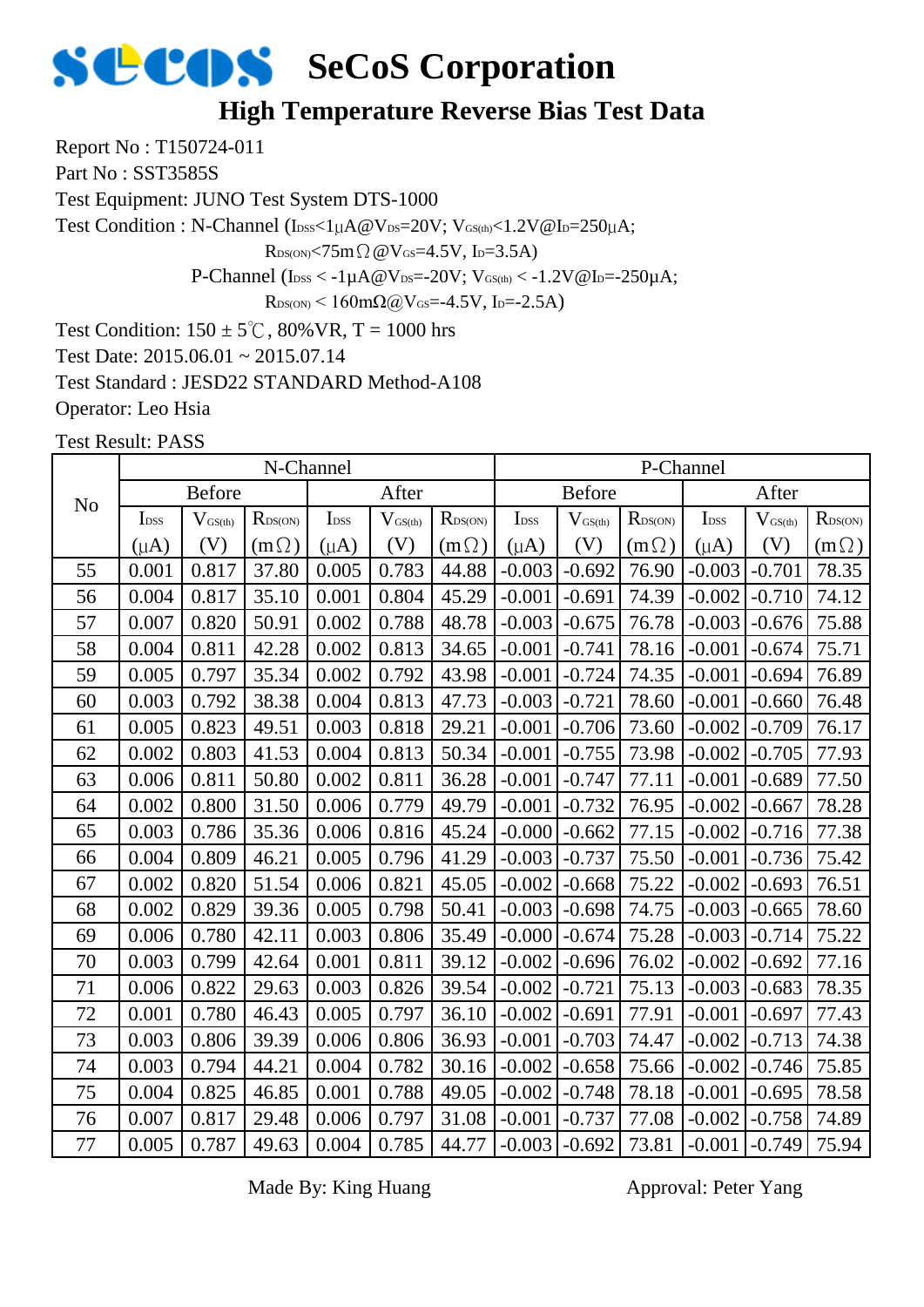#### **High Temperature Storage Life Test Data**

Report No : T150724-011

Part No: SST3585S

Test Equipment: JUNO Test System DTS-1000

Test Condition : N-Channel ( $I_{\text{DSS}}<1\mu A@V_{\text{DS}}=20V$ ;  $V_{\text{GS(th}}<1.2V@I_{\text{D}}=250\mu A$ ;

 $R_{DS(ON)}$ <75m $\Omega$  @V $_{GS}$ =4.5V, I<sub>D</sub>=3.5A)

P-Channel ( $I_{\text{DSS}} < -1 \mu A @V_{\text{DS}} = -20 V$ ;  $V_{\text{GS(th}} < -1.2 V @I_{\text{D}} = -250 \mu A$ ;

 $R_{DS(ON)}$  < 160mΩ@V<sub>GS</sub>=-4.5V, I<sub>D</sub>=-2.5A)

Test Condition: 150℃, 1000Hrs

Test Date: 2015.06.01 ~ 2015.07.14

Test Standard : JESD22 STANDARD Method-A103

Operator: Leo Hsia

|                |                  |                     | N-Channel    |                  |                     |                     | P-Channel        |              |                  |                  |                     |                            |  |
|----------------|------------------|---------------------|--------------|------------------|---------------------|---------------------|------------------|--------------|------------------|------------------|---------------------|----------------------------|--|
| N <sub>o</sub> |                  | <b>Before</b>       |              |                  | After               |                     | <b>Before</b>    |              |                  |                  | After               |                            |  |
|                | I <sub>DSS</sub> | $V_{\text{GS(th)}}$ | $R_{DS(ON)}$ | I <sub>DSS</sub> | $V_{\text{GS(th)}}$ | $R_{\text{DS(ON)}}$ | I <sub>DSS</sub> | $V_{GS(th)}$ | $R_{\rm DS(ON)}$ | I <sub>DSS</sub> | $V_{\text{GS(th)}}$ | $R_{\text{DS}(\text{ON})}$ |  |
|                | $(\mu A)$        | (V)                 | $(m\Omega)$  | $(\mu A)$        | (V)                 | $(m\Omega)$         | $(\mu A)$        | (V)          | $(m\Omega)$      | $(\mu A)$        | (V)                 | $(m\Omega)$                |  |
| $\mathbf{1}$   | 0.005            | 0.809               | 31.38        | 0.007            | 0.795               | 41.01               | $-0.002$         | $-0.754$     | 76.53            | $-0.001$         | $-0.702$            | 74.41                      |  |
| $\overline{2}$ | 0.004            | 0.793               | 47.85        | 0.002            | 0.814               | 39.95               | $-0.001$         | $-0.761$     | 75.29            | $-0.000$         | $-0.736$            | 75.31                      |  |
| 3              | 0.001            | 0.795               | 51.69        | 0.007            | 0.807               | 32.63               | $-0.002$         | $-0.706$     | 73.77            | $-0.001$         | $-0.686$            | 74.03                      |  |
| $\overline{4}$ | 0.001            | 0.812               | 41.87        | 0.005            | 0.783               | 29.53               | $-0.002$         | $-0.707$     | 77.40            | $-0.000$         | $-0.763$            | 76.77                      |  |
| 5              | 0.000            | 0.813               | 46.02        | 0.005            | 0.783               | 28.95               | $-0.000$         | $-0.724$     | 77.41            | $-0.003$         | $-0.704$            | 75.70                      |  |
| 6              | 0.000            | 0.829               | 41.70        | 0.005            | 0.826               | 38.07               | $-0.000$         | $-0.677$     | 76.02            | $-0.002$         | $-0.707$            | 75.56                      |  |
| $\overline{7}$ | 0.004            | 0.821               | 38.63        | 0.005            | 0.788               | 51.35               | $-0.002$         | $-0.718$     | 77.54            | $-0.002$         | $-0.716$            | 74.67                      |  |
| 8              | 0.006            | 0.817               | 30.56        | 0.006            | 0.811               | 45.40               | $-0.001$         | $-0.677$     | 77.69            | $-0.001$         | $-0.708$            | 75.55                      |  |
| 9              | 0.001            | 0.786               | 32.43        | 0.000            | 0.814               | 32.31               | $-0.003$         | $-0.711$     | 74.31            | $-0.001$         | $-0.760$            | 76.75                      |  |
| 10             | 0.003            | 0.804               | 36.22        | 0.002            | 0.819               | 43.95               | $-0.001$         | $-0.662$     | 76.67            | $-0.001$         | $-0.755$            | 74.24                      |  |
| 11             | 0.000            | 0.808               | 42.08        | 0.001            | 0.801               | 47.46               | $-0.002$         | $-0.658$     | 78.27            | $-0.001$         | $-0.665$            | 77.28                      |  |
| 12             | 0.005            | 0.804               | 40.81        | 0.000            | 0.830               | 33.00               | $-0.001$         | $-0.732$     | 77.34            | $-0.002$         | $-0.750$            | 78.13                      |  |
| 13             | 0.007            | 0.805               | 47.21        | 0.003            | 0.820               | 28.97               | $-0.001$         | $-0.716$     | 73.70            | $-0.002$         | $-0.743$            | 77.21                      |  |
| 14             | 0.002            | 0.827               | 39.89        | 0.000            | 0.779               | 45.93               | $-0.001$         | $-0.719$     | 76.25            | $-0.002$         | $-0.701$            | 74.39                      |  |
| 15             | 0.004            | 0.811               | 51.41        | 0.001            | 0.827               | 30.73               | $-0.001$         | $-0.749$     | 75.24            | $-0.001$         | $-0.708$            | 75.82                      |  |
| 16             | 0.000            | 0.784               | 51.31        | 0.002            | 0.782               | 49.35               | $-0.002$         | $-0.670$     | 77.31            | $-0.001$         | $-0.743$            | 76.25                      |  |
| $17\,$         | 0.006            | 0.812               | 45.50        | 0.003            | 0.802               | 44.78               | $-0.002$         | $-0.697$     | 74.50            | $-0.003$         | $-0.668$            | 75.77                      |  |
| 18             | 0.003            | 0.803               | 41.42        | 0.005            | 0.789               | 37.02               | $-0.002$         | $-0.680$     | 76.12            | $-0.001$         | $-0.703$            | 74.88                      |  |
| 19             | 0.007            | 0.781               | 47.40        | 0.002            | 0.799               | 28.90               | $-0.001$         | $-0.682$     | 75.32            | $-0.000$         | $-0.733$            | 75.87                      |  |
| 20             | 0.005            | 0.820               | 30.57        | 0.006            | 0.779               | 36.15               | $-0.002$         | $-0.680$     | 77.16            | $-0.003$         | $-0.737$            | 74.10                      |  |
| 21             | 0.007            | 0.804               | 35.69        | 0.001            | 0.784               | 37.78               | $-0.003$         | $-0.746$     | 74.38            | $-0.001$         | $-0.683$            | 75.20                      |  |
| 22             | 0.006            | 0.794               | 43.49        | 0.007            | 0.781               | 46.59               | $-0.001$         | $-0.760$     | 74.18            | $-0.001$         | $-0.759$            | 75.11                      |  |
| 23             | 0.007            | 0.792               | 43.71        | 0.007            | 0.795               | 35.53               | $-0.002$         | $-0.720$     | 78.20            | $-0.002$         | $-0.666$            | 74.42                      |  |
| 24             | 0.003            | 0.816               | 32.84        | 0.003            | 0.830               | 49.12               | $-0.002$         | $-0.731$     | 77.65            | $-0.002$         | $-0.697$            | 77.26                      |  |
| 25             | 0.006            | 0.797               | 38.26        | 0.005            | 0.779               | 39.06               | $-0.002$         | $-0.706$     | 75.56            | $-0.001$         | $-0.701$            | 74.97                      |  |
| 26             | 0.005            | 0.810               | 38.36        | 0.001            | 0.815               | 49.52               | $-0.001$         | $-0.729$     | 75.03            | $-0.001$         | $-0.703$            | 78.70                      |  |
| 27             | 0.004            | 0.830               | 48.35        | 0.001            | 0.790               | 47.94               | $-0.001$         | $-0.732$     | 78.50            | $-0.003$         | $-0.666$            | 73.96                      |  |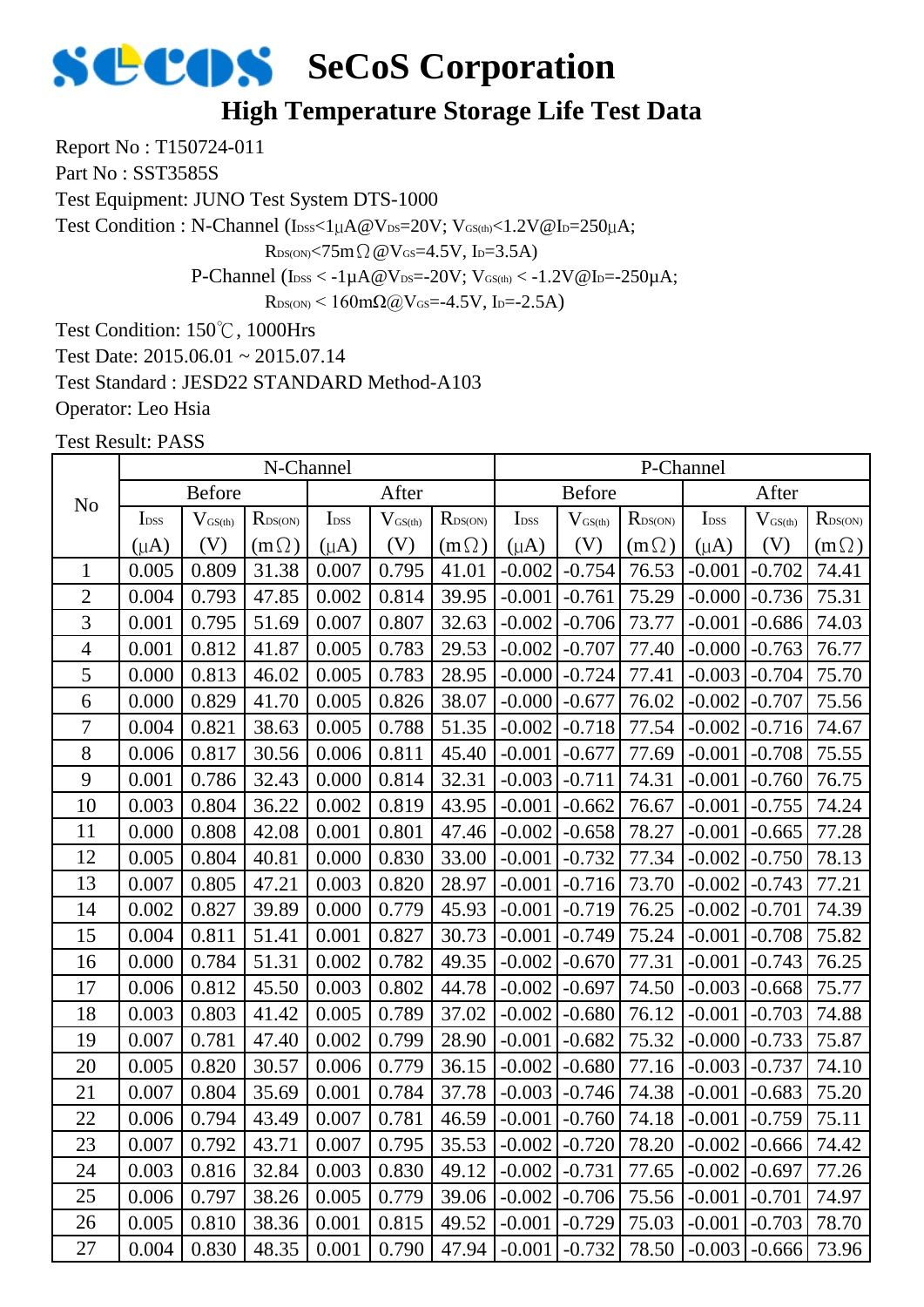#### **High Temperature Storage Life Test Data**

Report No : T150724-011

Part No: SST3585S

Test Equipment: JUNO Test System DTS-1000

Test Condition : N-Channel ( $I_{\text{DSS}}<1\mu A@V_{\text{DS}}=20V$ ;  $V_{\text{GS(th}}<1.2V@I_{\text{D}}=250\mu A$ ;

 $R_{DS(ON)}$ <75m $\Omega$  @V $_{GS}$ =4.5V, I<sub>D</sub>=3.5A)

P-Channel ( $I_{\text{DSS}} < -1 \mu A @V_{\text{DS}} = -20 V$ ;  $V_{\text{GS(th}} < -1.2 V @I_{\text{D}} = -250 \mu A$ ;

 $R_{DS(ON)}$  < 160mΩ@V<sub>GS</sub>=-4.5V, I<sub>D</sub>=-2.5A)

Test Condition: 150℃, 1000Hrs

Test Date: 2015.06.01 ~ 2015.07.14

Test Standard : JESD22 STANDARD Method-A103

Operator: Leo Hsia

|                |                  |                     | N-Channel        |                  |                     |                  |                  |                     |                     | P-Channel        |                     |                  |
|----------------|------------------|---------------------|------------------|------------------|---------------------|------------------|------------------|---------------------|---------------------|------------------|---------------------|------------------|
| N <sub>o</sub> |                  | <b>Before</b>       |                  |                  | After               |                  |                  | <b>Before</b>       |                     |                  | After               |                  |
|                | I <sub>DSS</sub> | $V_{\text{GS(th)}}$ | $R_{\rm DS(ON)}$ | I <sub>DSS</sub> | $V_{\text{GS(th)}}$ | $R_{\rm DS(ON)}$ | I <sub>DSS</sub> | $V_{\text{GS(th)}}$ | $R_{\text{DS(ON)}}$ | I <sub>DSS</sub> | $V_{\text{GS(th)}}$ | $R_{\rm DS(ON)}$ |
|                | $(\mu A)$        | (V)                 | $(m\Omega)$      | $(\mu A)$        | (V)                 | $(m\Omega)$      | $(\mu A)$        | (V)                 | $(m\Omega)$         | $(\mu A)$        | (V)                 | $(m\Omega)$      |
| 28             | 0.005            | 0.803               | 43.61            | 0.001            | 0.779               | 48.11            | $-0.002$         | $-0.722$            | 76.36               | $-0.003$         | $-0.686$            | 77.79            |
| 29             | 0.004            | 0.802               | 37.28            | 0.003            | 0.811               | 44.69            | $-0.001$         | $-0.686$            | 74.34               | $-0.002$         | $-0.662$            | 78.70            |
| 30             | 0.005            | 0.798               | 45.54            | 0.003            | 0.808               | 48.87            | $-0.001$         | $-0.711$            | 77.09               | $-0.003$         | $-0.722$            | 77.40            |
| 31             | 0.005            | 0.825               | 47.75            | 0.007            | 0.814               | 44.46            | $-0.002$         | $-0.736$            | 74.94               | $-0.000$         | $-0.665$            | 78.49            |
| 32             | 0.006            | 0.817               | 43.77            | 0.007            | 0.794               | 29.79            | $-0.002$         | $-0.671$            | 73.70               | $-0.001$         | $-0.668$            | 78.15            |
| 33             | 0.007            | 0.821               | 34.91            | 0.004            | 0.804               | 50.31            | $-0.002$         | $-0.703$            | 77.93               | $-0.001$         | $-0.718$            | 74.43            |
| 34             | 0.001            | 0.796               | 44.60            | 0.005            | 0.787               | 43.93            | $-0.002$         | $-0.751$            | 77.51               | $-0.003$         | $-0.682$            | 75.88            |
| 35             | 0.003            | 0.806               | 51.23            | 0.005            | 0.796               | 39.47            | $-0.000$         | $-0.734$            | 77.57               | $-0.001$         | $-0.687$            | 78.21            |
| 36             | 0.005            | 0.787               | 48.67            | 0.003            | 0.813               | 33.91            | $-0.001$         | $-0.699$            | 77.53               | $-0.000$         | $-0.763$            | 75.81            |
| 37             | 0.004            | 0.789               | 42.58            | 0.000            | 0.787               | 29.65            | $-0.002$         | $-0.719$            | 74.40               | $-0.002$         | $-0.713$            | 76.97            |
| 38             | 0.004            | 0.794               | 48.89            | 0.004            | 0.805               | 51.92            | $-0.001$         | $-0.669$            | 78.55               | $-0.003$         | $-0.705$            | 75.66            |
| 39             | 0.003            | 0.799               | 46.25            | 0.005            | 0.827               | 38.03            | $-0.000$         | $-0.724$            | 75.37               | $-0.002$         | $-0.680$            | 74.47            |
| 40             | 0.002            | 0.783               | 44.52            | 0.006            | 0.799               | 50.91            | $-0.002$         | $-0.735$            | 78.69               | $-0.001$         | $-0.759$            | 75.25            |
| 41             | 0.004            | 0.791               | 41.24            | 0.006            | 0.827               | 48.73            | $-0.003$         | $-0.683$            | 76.62               | $-0.002$         | $-0.726$            | 76.43            |
| 42             | 0.005            | 0.802               | 44.81            | 0.005            | 0.827               | 42.65            | $-0.001$         | $-0.714$            | 74.03               | $-0.001$         | $-0.713$            | 75.20            |
| 43             | 0.003            | 0.814               | 45.55            | 0.005            | 0.811               | 29.26            | $-0.002$         | $-0.714$            | 74.25               | $-0.003$         | $-0.702$            | 74.73            |
| 44             | 0.003            | 0.807               | 40.04            | 0.000            | 0.799               | 42.16            | $-0.001$         | $-0.711$            | 74.81               | $-0.001$         | $-0.721$            | 76.25            |
| 45             | 0.002            | 0.794               | 49.42            | 0.002            | 0.794               | 32.33            | $-0.003$         | $-0.694$            | 74.97               | $-0.002$         | $-0.716$            | 77.56            |
| 46             | 0.004            | 0.785               | 40.11            | 0.005            | 0.786               | 42.20            | $-0.001$         | $-0.719$            | 74.90               | $-0.002$         | $-0.702$            | 78.11            |
| 47             | 0.002            | 0.813               | 48.14            | 0.003            | 0.783               | 49.59            | $-0.002$         | $-0.736$            | 78.04               | $-0.002$         | $-0.761$            | 75.48            |
| 48             | 0.001            | 0.790               | 29.21            | 0.001            | 0.803               | 50.28            | $-0.000$         | $-0.708$            | 76.51               | $-0.002$         | $-0.730$            | 75.46            |
| 49             | 0.006            | 0.813               | 50.28            | 0.000            | 0.804               | 36.20            | $-0.002$         | $-0.741$            | 76.65               | $-0.003$         | $-0.671$            | 77.93            |
| 50             | 0.006            | 0.781               | 51.55            | 0.002            | 0.791               | 43.82            | $-0.002$         | $-0.686$            | 78.42               | $-0.000$         | $-0.732$            | 77.68            |
| 51             | 0.001            | 0.803               | 46.85            | 0.006            | 0.789               | 41.47            | $-0.000$         | $-0.670$            | 75.04               | $-0.001$         | $-0.755$            | 77.10            |
| 52             | 0.003            | 0.787               | 46.58            | 0.007            | 0.787               | 31.87            | $-0.002$         | $-0.687$            | 77.53               | $-0.001$         | $-0.700$            | 76.08            |
| 53             | 0.004            | 0.815               | 44.98            | 0.003            | 0.781               | 34.03            | $-0.001$         | $-0.764$            | 78.57               | $-0.002$         | $-0.676$            | 74.20            |
| 54             | 0.003            | 0.797               | 40.98            | 0.006            | 0.828               | 39.98            | $-0.001$         | $-0.740$            | 77.76               | $-0.000$         | $-0.731$            | 75.20            |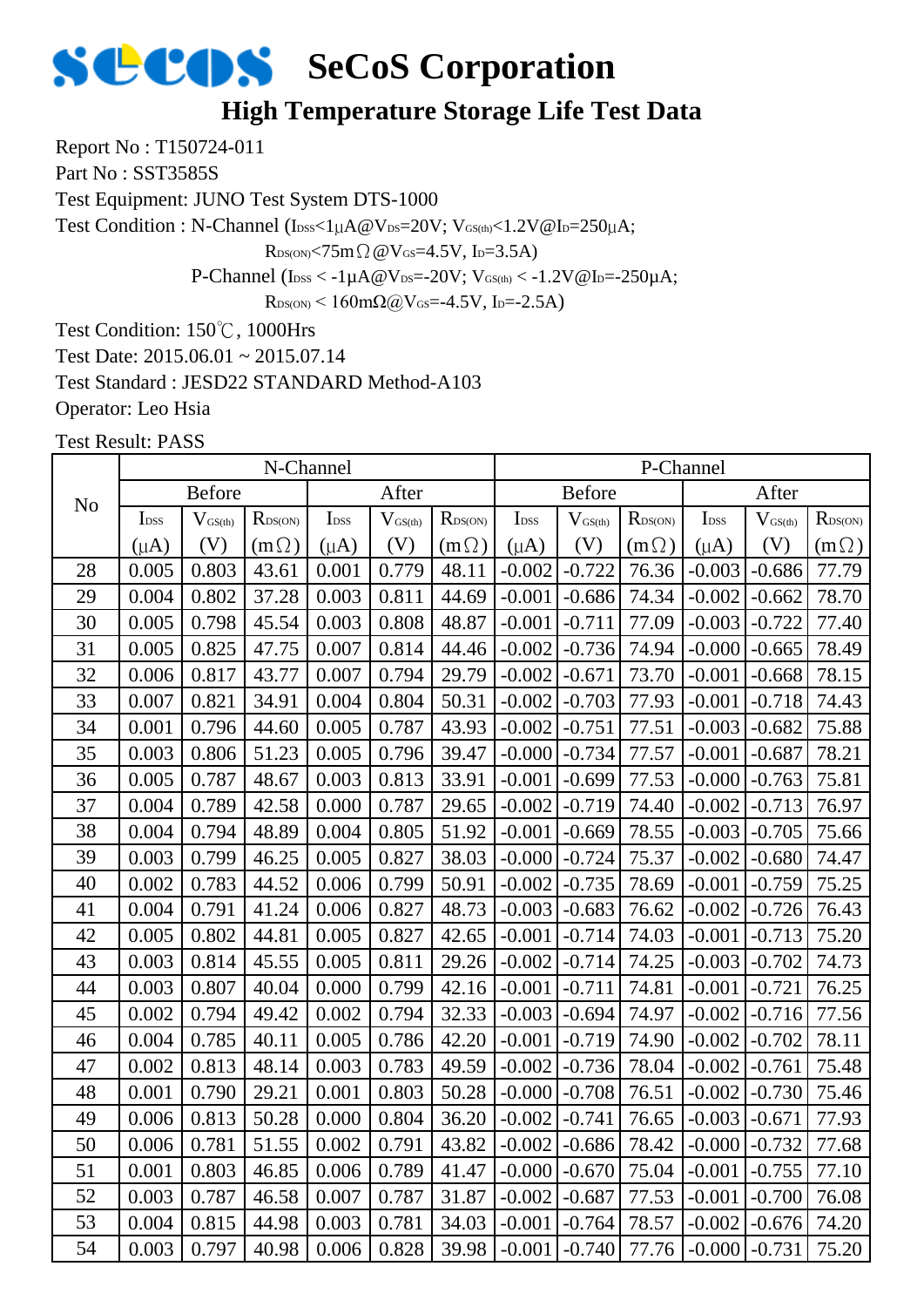#### **High Temperature Storage Life Test Data**

Report No : T150724-011

Part No: SST3585S

Test Equipment: JUNO Test System DTS-1000

Test Condition : N-Channel (IDSS<1µA@VDS=20V; VGS(th)<1.2V@ID=250µA;

 $R_{DS(ON)} < 75m\Omega$  @  $V_{GS} = 4.5V$ , I<sub>D</sub>=3.5A)

P-Channel ( $I_{\text{DSS}} < -1 \mu A @V_{\text{DS}} = -20 V$ ;  $V_{\text{GS(th}} < -1.2 V @I_{\text{D}} = -250 \mu A$ ;

 $R_{DS(ON)}$  < 160m $\Omega$ @V<sub>GS</sub>=-4.5V, I<sub>D</sub>=-2.5A)

Test Condition: 150℃, 1000Hrs

Test Date: 2015.06.01 ~ 2015.07.14

Test Standard : JESD22 STANDARD Method-A103

Operator: Leo Hsia

Test Result: PASS

|                |                  |                              | N-Channel    |                  |                     |                  |                  |                     |                  | P-Channel        |                     |                  |
|----------------|------------------|------------------------------|--------------|------------------|---------------------|------------------|------------------|---------------------|------------------|------------------|---------------------|------------------|
| N <sub>o</sub> |                  | <b>Before</b>                |              |                  | After               |                  |                  | <b>Before</b>       |                  |                  | After               |                  |
|                | I <sub>DSS</sub> | $\mathbf{V}_{\text{GS(th)}}$ | $R_{DS(ON)}$ | I <sub>DSS</sub> | $V_{\text{GS(th)}}$ | $R_{\rm DS(ON)}$ | I <sub>DSS</sub> | $V_{\text{GS(th)}}$ | $R_{\rm DS(ON)}$ | I <sub>DSS</sub> | $V_{\text{GS(th)}}$ | $R_{\rm DS(ON)}$ |
|                | $(\mu A)$        | (V)                          | $(m\Omega)$  | $(\mu A)$        | (V)                 | $(m\Omega)$      | $(\mu A)$        | (V)                 | $(m\Omega)$      | $(\mu A)$        | (V)                 | $(m\Omega)$      |
| 55             | 0.002            | 0.824                        | 41.40        | 0.002            | 0.825               | 48.14            | $-0.001$         | $-0.661$            | 77.40            | $-0.002$         | $-0.686$            | 76.29            |
| 56             | 0.002            | 0.808                        | 38.14        | 0.007            | 0.792               | 34.73            | $-0.000$         | $-0.699$            | 78.16            | $-0.002$         | $-0.664$            | 76.01            |
| 57             | 0.002            | 0.782                        | 40.77        | 0.004            | 0.825               | 41.01            | $-0.002$         | $-0.761$            | 75.77            | $-0.003$         | $-0.762$            | 74.27            |
| 58             | 0.000            | 0.826                        | 38.47        | 0.005            | 0.818               | 34.76            | $-0.000$         | $-0.752$            | 73.70            | $-0.002$         | $-0.693$            | 77.75            |
| 59             | 0.006            | 0.806                        | 29.97        | 0.006            | 0.814               | 43.12            | $-0.000$         | $-0.692$            | 75.18            | $-0.002$         | $-0.711$            | 77.00            |
| 60             | 0.002            | 0.794                        | 49.03        | 0.007            | 0.782               | 40.95            | $-0.003$         | $-0.695$            | 78.63            | $-0.001$         | $-0.760$            | 76.16            |
| 61             | 0.005            | 0.828                        | 48.72        | 0.004            | 0.818               | 46.46            | $-0.001$         | $-0.746$            | 76.66            | $-0.002$         | $-0.738$            | 75.72            |
| 62             | 0.001            | 0.819                        | 36.65        | 0.001            | 0.809               | 48.53            | $-0.001$         | $-0.701$            | 78.00            | $-0.002$         | $-0.712$            | 77.07            |
| 63             | 0.003            | 0.819                        | 37.50        | 0.002            | 0.789               | 29.80            | $-0.001$         | $-0.725$            | 76.84            | $-0.001$         | $-0.678$            | 73.97            |
| 64             | 0.006            | 0.790                        | 50.41        | 0.004            | 0.827               | 29.30            | $-0.001$         | $-0.754$            | 75.64            | $-0.001$         | $-0.710$            | 75.28            |
| 65             | 0.004            | 0.799                        | 32.12        | 0.007            | 0.803               | 46.81            | $-0.000$         | $-0.666$            | 76.44            | $-0.003$         | $-0.734$            | 75.70            |
| 66             | 0.006            | 0.780                        | 41.95        | 0.004            | 0.819               | 38.32            | $-0.000$         | $-0.685$            | 76.69            | $-0.001$         | $-0.676$            | 74.24            |
| 67             | 0.006            | 0.804                        | 40.71        | 0.002            | 0.802               | 38.36            | $-0.001$         | $-0.692$            | 78.54            | $-0.002$         | $-0.725$            | 78.05            |
| 68             | 0.001            | 0.792                        | 42.97        | 0.003            | 0.817               | 38.61            | $-0.000$         | $-0.716$            | 78.17            | $-0.002$         | $-0.739$            | 74.41            |
| 69             | 0.004            | 0.818                        | 35.25        | 0.005            | 0.779               | 44.43            | $-0.001$         | $-0.699$            | 78.62            | $-0.002$         | $-0.708$            | 74.37            |
| 70             | 0.001            | 0.812                        | 30.93        | 0.001            | 0.818               | 37.35            | $-0.001$         | $-0.683$            | 74.36            | $-0.001$         | $-0.743$            | 77.36            |
| 71             | 0.003            | 0.827                        | 31.33        | 0.007            | 0.804               | 37.21            | $-0.000$         | $-0.693$            | 74.95            | $-0.001$         | $-0.739$            | 76.52            |
| 72             | 0.003            | 0.830                        | 50.59        | 0.001            | 0.789               | 44.30            | $-0.003$         | $-0.732$            | 74.79            | $-0.002$         | $-0.664$            | 75.43            |
| 73             | 0.004            | 0.795                        | 47.89        | 0.000            | 0.797               | 41.33            | $-0.002$         | $-0.745$            | 78.71            | $-0.002$         | $-0.712$            | 75.87            |
| 74             | 0.002            | 0.802                        | 37.22        | 0.005            | 0.813               | 36.93            | $-0.002$         | $-0.684$            | 73.84            | $-0.002$         | $-0.733$            | 76.72            |
| 75             | 0.001            | 0.816                        | 37.07        | 0.004            | 0.822               | 36.08            | $-0.003$         | $-0.689$            | 76.87            | $-0.000$         | $-0.688$            | 73.61            |
| 76             | 0.001            | 0.799                        | 34.18        | 0.003            | 0.820               | 35.32            | $-0.000$         | $-0.659$            | 77.89            | $-0.000$         | $-0.749$            | 78.23            |
| 77             | 0.001            | 0.822                        | 46.59        | 0.003            | 0.800               | 47.52            | $-0.002$         | $-0.741$            | 78.40            | $-0.002$         | $-0.745$            | 75.36            |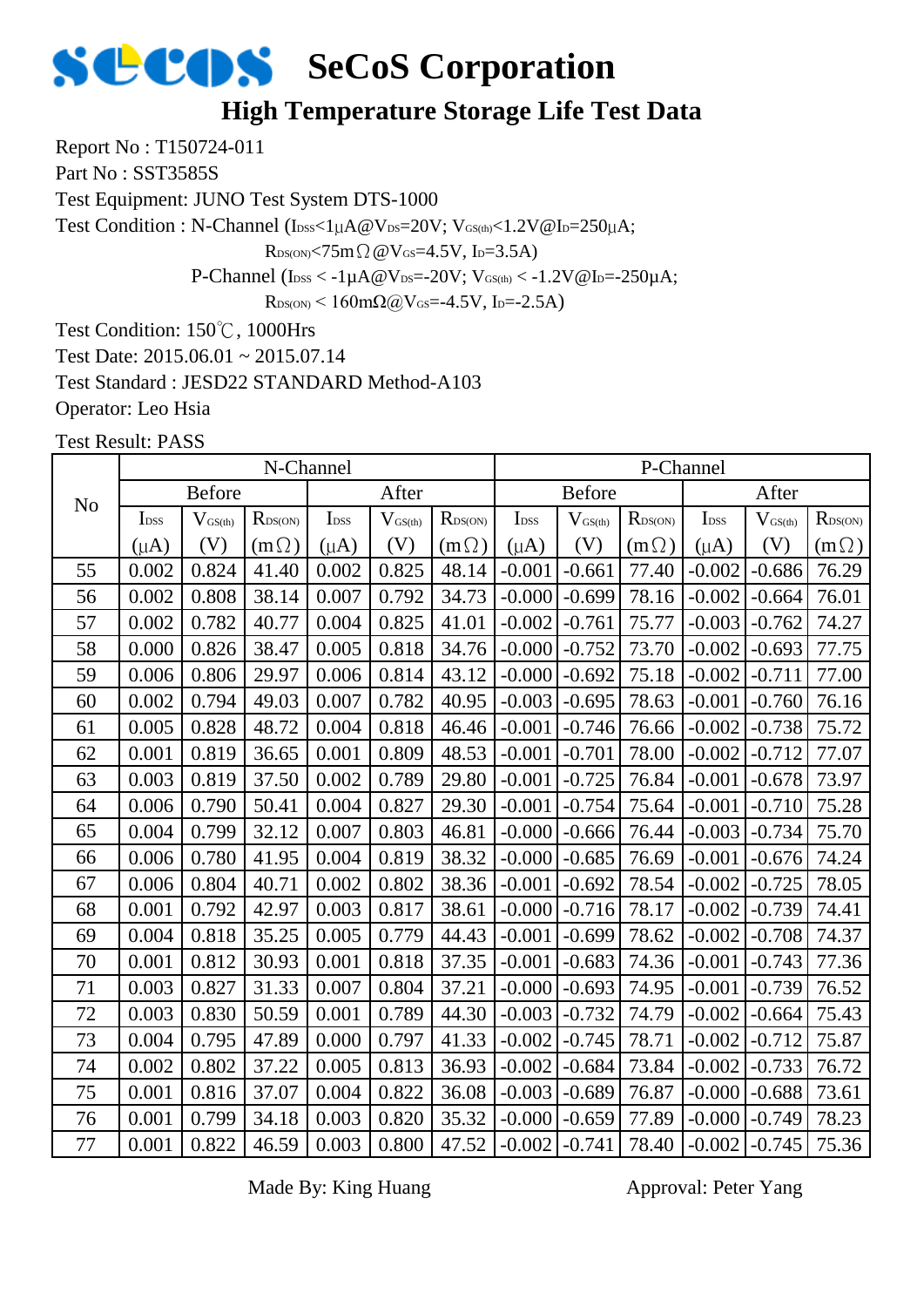

**Pressure Cooker Test Data**

Report No : T150724-011

Part No: SST3585S

Test Equipment: JUNO Test System DTS-1000

Test Condition : N-Channel (IDSS<1µA@VDS=20V; VGS(th)<1.2V@ID=250µA;

 $R_{DS(ON)}$ <75m $\Omega$  @V $_{GS}$ =4.5V, I<sub>D</sub>=3.5A)

P-Channel ( $I_{\text{DSS}} < -1 \mu A @V_{\text{DS}} = -20 V$ ;  $V_{\text{GS(th}} < -1.2 V @I_{\text{D}} = -250 \mu A$ ;

 $R_{DS(ON)}$  < 160mΩ@V<sub>GS</sub>=-4.5V, I<sub>D</sub>=-2.5A)

Test Condition: 121℃, 100%RH, 29.7PSIG, 168Hrs

Test Date: 2015.06.02 ~ 2015.06.10

Test Standard : JESD22 STANDARD Method-A102

Operator: Leo Hsia

|                |                  |                     | N-Channel           |                  |                     |                            |                  |                     |                     | P-Channel        |                     |                  |
|----------------|------------------|---------------------|---------------------|------------------|---------------------|----------------------------|------------------|---------------------|---------------------|------------------|---------------------|------------------|
| N <sub>o</sub> |                  | <b>Before</b>       |                     |                  | After               |                            |                  | <b>Before</b>       |                     |                  | After               |                  |
|                | I <sub>DSS</sub> | $V_{\text{GS(th)}}$ | $R_{\text{DS(ON)}}$ | I <sub>DSS</sub> | $V_{\text{GS(th)}}$ | $R_{\text{DS}(\text{ON})}$ | I <sub>DSS</sub> | $V_{\text{GS(th)}}$ | $R_{\text{DS(ON)}}$ | I <sub>DSS</sub> | $V_{\text{GS(th)}}$ | $R_{\rm DS(ON)}$ |
|                | $(\mu A)$        | (V)                 | $(m\Omega)$         | $(\mu A)$        | (V)                 | $(m\Omega)$                | $(\mu A)$        | (V)                 | $(m\Omega)$         | $(\mu A)$        | (V)                 | $(m\Omega)$      |
| $\mathbf{1}$   | 0.004            | 0.827               | 38.16               | 0.001            | 0.824               | 44.05                      | $-0.001$         | $-0.672$            | 75.71               | $-0.003$         | $-0.761$            | 75.28            |
| $\overline{2}$ | 0.007            | 0.789               | 40.28               | 0.005            | 0.808               | 40.43                      | $-0.003$         | $-0.751$            | 77.40               | $-0.001$         | $-0.748$            | 73.55            |
| $\overline{3}$ | 0.006            | 0.827               | 31.32               | 0.006            | 0.809               | 42.07                      | $-0.001$         | $-0.748$            | 74.77               | $-0.002$         | $-0.709$            | 73.56            |
| $\overline{4}$ | 0.004            | 0.819               | 38.94               | 0.007            | 0.791               | 30.93                      | $-0.003$         | $-0.682$            | 77.03               | $-0.003$         | $-0.758$            | 75.54            |
| 5              | 0.006            | 0.789               | 39.99               | 0.006            | 0.808               | 39.99                      | $-0.001$         | $-0.755$            | 75.54               | $-0.003$         | $-0.675$            | 75.24            |
| 6              | 0.003            | 0.813               | 47.12               | 0.000            | 0.790               | 34.67                      | $-0.001$         | $-0.743$            | 74.45               | $-0.001$         | $-0.659$            | 77.20            |
| $\tau$         | 0.003            | 0.786               | 50.36               | 0.005            | 0.798               | 28.76                      | $-0.002$         | $-0.743$            | 73.56               | $-0.001$         | $-0.666$            | 74.54            |
| 8              | 0.007            | 0.800               | 51.13               | 0.003            | 0.802               | 32.22                      | $-0.003$         | $-0.728$            | 78.27               | $-0.001$         | $-0.659$            | 77.21            |
| 9              | 0.000            | 0.814               | 42.87               | 0.001            | 0.795               | 37.25                      | $-0.001$         | $-0.661$            | 76.81               | $-0.001$         | $-0.754$            | 78.22            |
| 10             | 0.004            | 0.822               | 50.83               | 0.003            | 0.831               | 43.59                      | $-0.002$         | $-0.761$            | 78.30               | $-0.003$         | $-0.697$            | 74.56            |
| 11             | 0.004            | 0.829               | 34.09               | 0.001            | 0.825               | 38.26                      | $-0.002$         | $-0.737$            | 75.69               | $-0.000$         | $-0.747$            | 74.04            |
| 12             | 0.005            | 0.796               | 47.96               | 0.007            | 0.793               | 35.31                      | $-0.001$         | $-0.729$            | 76.58               | $-0.002$         | $-0.715$            | 76.87            |
| 13             | 0.004            | 0.826               | 37.74               | 0.004            | 0.803               | 35.73                      | $-0.001$         | $-0.678$            | 74.37               | $-0.002$         | $-0.716$            | 76.97            |
| 14             | 0.004            | 0.800               | 47.46               | 0.007            | 0.807               | 51.11                      | $-0.000$         | $-0.711$            | 78.06               | $-0.002$         | $-0.731$            | 74.35            |
| 15             | 0.007            | 0.790               | 51.30               | 0.005            | 0.813               | 34.06                      | $-0.002$         | $-0.685$            | 75.64               | $-0.001$         | $-0.705$            | 76.60            |
| 16             | 0.005            | 0.808               | 51.80               | 0.006            | 0.827               | 51.39                      | $-0.003$         | $-0.756$            | 76.44               | $-0.001$         | $-0.659$            | 77.44            |
| 17             | 0.006            | 0.796               | 38.54               | 0.005            | 0.803               | 37.27                      | $-0.001$         | $-0.682$            | 78.25               | $-0.001$         | $-0.686$            | 73.75            |
| 18             | 0.004            | 0.785               | 39.95               | 0.005            | 0.791               | 28.93                      | $-0.003$         | $-0.696$            | 77.36               | $-0.003$         | $-0.745$            | 76.56            |
| 19             | 0.002            | 0.807               | 43.38               | 0.007            | 0.801               | 38.48                      | $-0.000$         | $-0.701$            | 74.04               | $-0.001$         | $-0.667$            | 74.30            |
| 20             | 0.005            | 0.825               | 38.76               | 0.005            | 0.818               | 42.32                      | $-0.000$         | $-0.760$            | 76.57               | $-0.001$         | $-0.683$            | 74.89            |
| 21             | 0.002            | 0.827               | 51.36               | 0.000            | 0.797               | 31.08                      | $-0.002$         | $-0.687$            | 78.41               | $-0.000$         | $-0.709$            | 76.26            |
| 22             | 0.003            | 0.827               | 46.56               | 0.002            | 0.796               | 36.20                      | $-0.001$         | $-0.739$            | 78.69               | $-0.001$         | $-0.759$            | 78.07            |
| 23             | 0.003            | 0.795               | 45.15               | 0.004            | 0.799               | 32.85                      | $-0.001$         | $-0.753$            | 75.44               | $-0.001$         | $-0.754$            | 76.53            |
| 24             | 0.006            | 0.818               | 48.87               | 0.006            | 0.829               | 45.56                      | $-0.001$         | $-0.694$            | 75.87               | $-0.002$         | $-0.700$            | 78.21            |
| 25             | 0.003            | 0.828               | 51.69               | 0.000            | 0.825               | 50.97                      | $-0.002$         | $-0.707$            | 74.48               | $-0.000$         | $-0.719$            | 75.09            |
| 26             | 0.000            | 0.780               | 45.26               | 0.001            | 0.790               | 33.62                      | $-0.002$         | $-0.734$            | 75.97               | $-0.002$         | $-0.685$            | 75.98            |
| 27             | 0.003            | 0.822               | 28.64               | 0.002            | 0.817               | 36.44                      | $-0.001$         | $-0.754$            | 75.54               | $-0.002$         | $-0.720$            | 76.07            |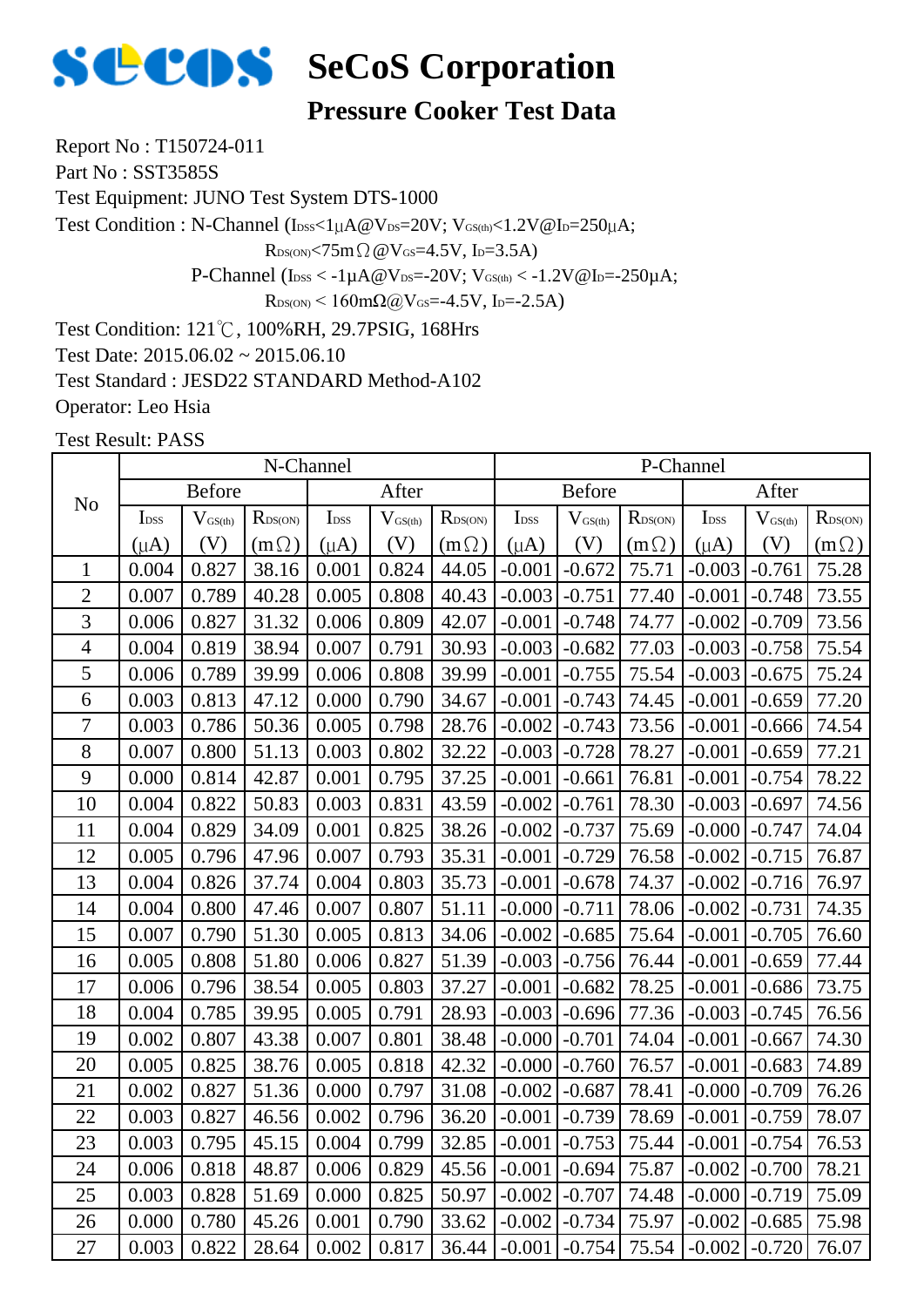

**Pressure Cooker Test Data**

Report No : T150724-011

Part No: SST3585S

Test Equipment: JUNO Test System DTS-1000

Test Condition : N-Channel (IDSS<1µA@VDS=20V; VGS(th)<1.2V@ID=250µA;

 $R_{DS(ON)}$ <75m $\Omega$  @V $_{GS}$ =4.5V, I<sub>D</sub>=3.5A)

P-Channel ( $I_{\text{DSS}} < -1 \mu A @V_{\text{DS}} = -20 V$ ;  $V_{\text{GS(th}} < -1.2 V @I_{\text{D}} = -250 \mu A$ ;

 $R_{DS(ON)}$  < 160mΩ@V<sub>GS</sub>=-4.5V, I<sub>D</sub>=-2.5A)

Test Condition: 121℃, 100%RH, 29.7PSIG, 168Hrs

Test Date: 2015.06.02 ~ 2015.06.10

Test Standard : JESD22 STANDARD Method-A102

Operator: Leo Hsia

|                |                  |                     | N-Channel           |                  |                     |                  |                  |                     |                  | P-Channel        |                     |                  |
|----------------|------------------|---------------------|---------------------|------------------|---------------------|------------------|------------------|---------------------|------------------|------------------|---------------------|------------------|
| N <sub>o</sub> |                  | <b>Before</b>       |                     |                  | After               |                  |                  | <b>Before</b>       |                  |                  | After               |                  |
|                | I <sub>DSS</sub> | $V_{\text{GS(th)}}$ | $R_{\text{DS(ON)}}$ | I <sub>DSS</sub> | $V_{\text{GS(th)}}$ | $R_{\rm DS(ON)}$ | I <sub>DSS</sub> | $V_{\text{GS(th)}}$ | $R_{\rm DS(ON)}$ | I <sub>DSS</sub> | $V_{\text{GS(th)}}$ | $R_{\rm DS(ON)}$ |
|                | $(\mu A)$        | (V)                 | $(m\Omega)$         | $(\mu A)$        | (V)                 | $(m \Omega)$     | $(\mu A)$        | (V)                 | $(m\Omega)$      | $(\mu A)$        | (V)                 | $(m \Omega)$     |
| 28             | 0.001            | 0.795               | 30.44               | 0.002            | 0.793               | 36.96            | $-0.003$         | $-0.680$            | 75.03            | $-0.002$         | $-0.720$            | 77.95            |
| 29             | 0.002            | 0.795               | 49.40               | 0.001            | 0.804               | 35.07            | $-0.001$         | $-0.714$            | 78.55            | $-0.000$         | $-0.677$            | 77.19            |
| 30             | 0.002            | 0.800               | 39.91               | 0.003            | 0.819               | 46.34            | $-0.003$         | $-0.747$            | 74.83            | $-0.001$         | $-0.703$            | 77.85            |
| 31             | 0.005            | 0.823               | 50.63               | 0.002            | 0.830               | 38.02            | $-0.002$         | $-0.701$            | 74.06            | $-0.001$         | $-0.715$            | 76.36            |
| 32             | 0.001            | 0.809               | 51.70               | 0.003            | 0.795               | 45.40            | $-0.000$         | $-0.705$            | 74.11            | $-0.001$         | $-0.696$            | 77.64            |
| 33             | 0.003            | 0.824               | 50.88               | 0.002            | 0.823               | 44.48            | $-0.002$         | $-0.698$            | 76.56            | $-0.002$         | $-0.694$            | 73.70            |
| 34             | 0.005            | 0.808               | 50.83               | 0.004            | 0.817               | 30.31            | $-0.001$         | $-0.751$            | 73.76            | $-0.001$         | $-0.712$            | 78.05            |
| 35             | 0.006            | 0.798               | 50.88               | 0.002            | 0.828               | 44.23            | $-0.003$         | $-0.744$            | 74.14            | $-0.002$         | $-0.699$            | 74.13            |
| 36             | 0.001            | 0.781               | 45.63               | 0.007            | 0.829               | 37.49            | $-0.003$         | $-0.691$            | 77.31            | $-0.002$         | $-0.704$            | 74.53            |
| 37             | 0.004            | 0.812               | 32.99               | 0.005            | 0.831               | 44.81            | $-0.002$         | $-0.677$            | 75.97            | $-0.001$         | $-0.719$            | 74.65            |
| 38             | 0.002            | 0.781               | 37.45               | 0.004            | 0.785               | 32.69            | $-0.001$         | $-0.760$            | 77.53            | $-0.001$         | $-0.700$            | 75.52            |
| 39             | 0.001            | 0.813               | 41.77               | 0.001            | 0.794               | 38.33            | $-0.000$         | $-0.666$            | 78.42            | $-0.003$         | $-0.686$            | 77.54            |
| 40             | 0.004            | 0.808               | 49.26               | 0.003            | 0.796               | 28.88            | $-0.000$         | $-0.735$            | 76.20            | $-0.002$         | $-0.756$            | 74.47            |
| 41             | 0.000            | 0.797               | 35.75               | 0.000            | 0.808               | 43.21            | $-0.002$         | $-0.748$            | 75.06            | $-0.002$         | $-0.697$            | 77.40            |
| 42             | 0.002            | 0.819               | 49.33               | 0.005            | 0.802               | 33.54            | $-0.000$         | $-0.706$            | 75.43            | $-0.001$         | $-0.759$            | 78.58            |
| 43             | 0.005            | 0.825               | 36.65               | 0.004            | 0.828               | 31.14            | $-0.003$         | $-0.756$            | 74.70            | $-0.002$         | $-0.711$            | 76.29            |
| 44             | 0.002            | 0.809               | 50.21               | 0.003            | 0.787               | 30.81            | $-0.001$         | $-0.760$            | 77.64            | $-0.000$         | $-0.734$            | 74.46            |
| 45             | 0.003            | 0.796               | 36.80               | 0.005            | 0.796               | 38.21            | $-0.001$         | $-0.705$            | 78.28            | $-0.001$         | $-0.660$            | 77.78            |
| 46             | 0.002            | 0.824               | 43.39               | 0.004            | 0.829               | 48.41            | $-0.003$         | $-0.711$            | 76.76            | $-0.002$         | $-0.735$            | 76.43            |
| 47             | 0.002            | 0.792               | 33.07               | 0.005            | 0.788               | 36.38            | $-0.002$         | $-0.664$            | 78.69            | $-0.003$         | $-0.715$            | 74.83            |
| 48             | 0.002            | 0.814               | 36.36               | 0.002            | 0.793               | 40.90            | $-0.000$         | $-0.696$            | 73.72            | $-0.003$         | $-0.710$            | 76.13            |
| 49             | 0.007            | 0.819               | 29.40               | 0.006            | 0.798               | 44.90            | $-0.001$         | $-0.660$            | 77.28            | $-0.001$         | $-0.727$            | 75.74            |
| 50             | 0.005            | 0.811               | 47.73               | 0.000            | 0.791               | 36.06            | $-0.001$         | $-0.660$            | 76.85            | $-0.001$         | $-0.758$            | 77.77            |
| 51             | 0.005            | 0.797               | 38.82               | 0.001            | 0.803               | 39.98            | $-0.002$         | $-0.742$            | 77.91            | $-0.003$         | $-0.668$            | 78.09            |
| 52             | 0.004            | 0.828               | 44.34               | 0.001            | 0.798               | 33.77            | $-0.003$         | $-0.744$            | 74.13            | $-0.003$         | $-0.673$            | 75.47            |
| 53             | 0.003            | 0.788               | 45.18               | 0.003            | 0.810               | 46.03            | $-0.001$         | $-0.722$            | 76.80            | $-0.002$         | $-0.706$            | 78.36            |
| 54             | 0.007            | 0.800               | 43.82               | 0.005            | 0.817               | 48.94            | $-0.000$         | $-0.753$            | 77.39            | $-0.002$         | $-0.735$            | 78.02            |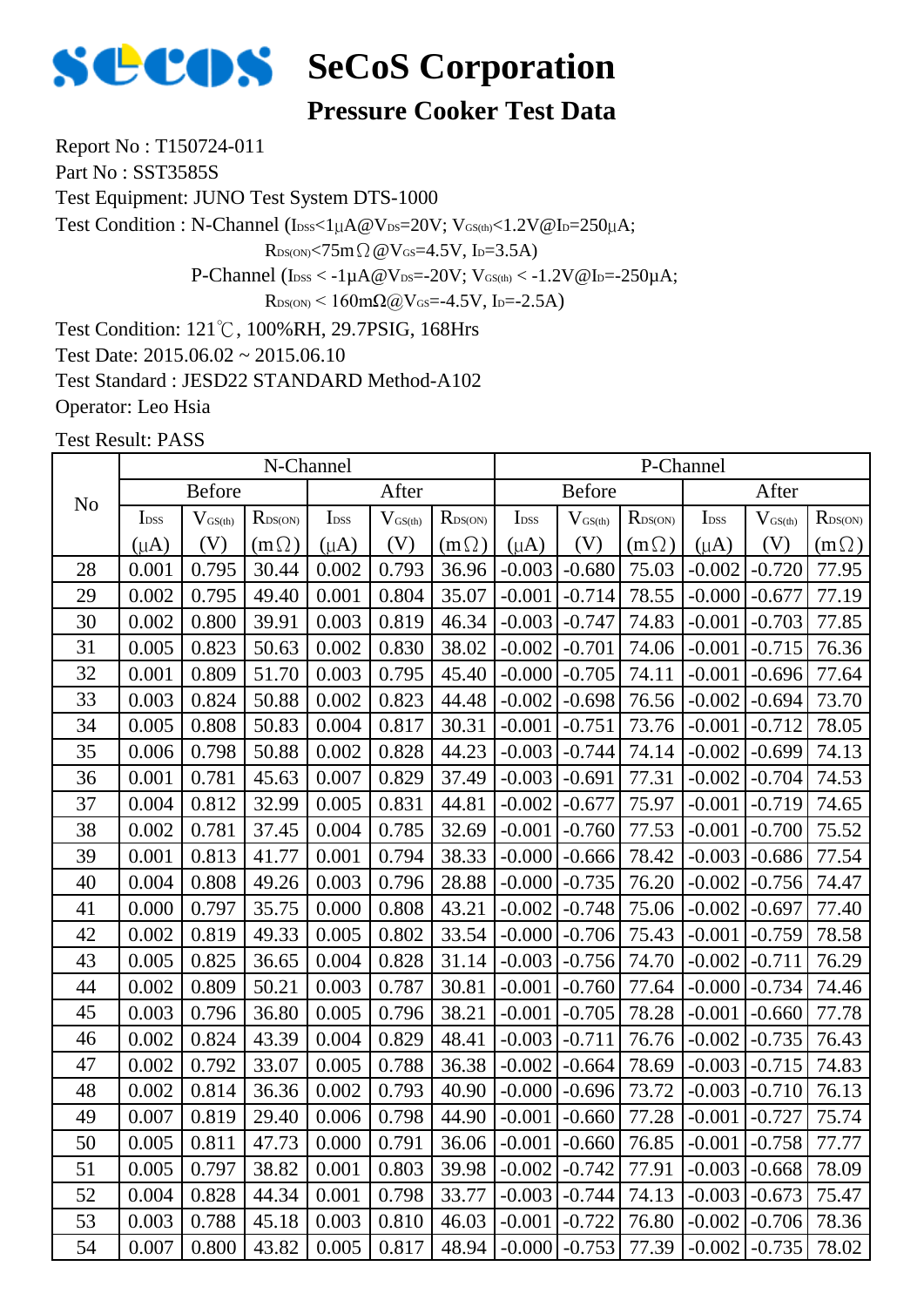

**Pressure Cooker Test Data**

Report No : T150724-011

Part No: SST3585S

Test Equipment: JUNO Test System DTS-1000

Test Condition : N-Channel (Ibss<1µA@Vps=20V; VGS(th)<1.2V@Ip=250µA;

 $R_{DS(ON)}$ <75m $\Omega$  @V $_{GS}$ =4.5V, I<sub>D</sub>=3.5A)

P-Channel ( $I_{\text{DSS}} < -1 \mu A @V_{\text{DS}} = -20 V$ ;  $V_{\text{GS(th}} < -1.2 V @I_{\text{D}} = -250 \mu A$ ;

 $R_{DS(ON)}$  < 160mΩ@V<sub>GS</sub>=-4.5V, I<sub>D</sub>=-2.5A)

Test Condition: 121℃, 100%RH, 29.7PSIG, 168Hrs

Test Date: 2015.06.02 ~ 2015.06.10

Test Standard : JESD22 STANDARD Method-A102

Operator: Leo Hsia

Test Result: PASS

|                |                  |                     | N-Channel        |                  |                     |                            |                  |                              |              | P-Channel        |                              |                  |
|----------------|------------------|---------------------|------------------|------------------|---------------------|----------------------------|------------------|------------------------------|--------------|------------------|------------------------------|------------------|
| N <sub>o</sub> |                  | <b>Before</b>       |                  |                  | After               |                            |                  | <b>Before</b>                |              |                  | After                        |                  |
|                | I <sub>DSS</sub> | $V_{\text{GS(th)}}$ | $R_{\rm DS(ON)}$ | I <sub>DSS</sub> | $V_{\text{GS(th)}}$ | $R_{\text{DS}(\text{ON})}$ | I <sub>DSS</sub> | $\mathbf{V}_{\text{GS(th)}}$ | $R_{DS(ON)}$ | I <sub>DSS</sub> | $\mathbf{V}_{\text{GS(th)}}$ | $R_{\rm DS(ON)}$ |
|                | $(\mu A)$        | (V)                 | $(m\Omega)$      | $(\mu A)$        | (V)                 | $(m\Omega)$                | $(\mu A)$        | (V)                          | $(m\Omega)$  | $(\mu A)$        | (V)                          | $(m\Omega)$      |
| 55             | 0.007            | 0.819               | 31.39            | 0.002            | 0.815               | 46.01                      | $-0.001$         | $-0.687$                     | 76.82        | $-0.003$         | $-0.751$                     | 78.71            |
| 56             | 0.006            | 0.795               | 43.60            | 0.002            | 0.806               | 42.32                      | $-0.001$         | $-0.665$                     | 76.02        | $-0.002$         | $-0.707$                     | 74.50            |
| 57             | 0.005            | 0.791               | 29.64            | 0.002            | 0.822               | 36.69                      | $-0.000$         | $-0.730$                     | 78.58        | $-0.001$         | $-0.749$                     | 77.88            |
| 58             | 0.005            | 0.799               | 47.26            | 0.005            | 0.830               | 46.85                      | $-0.002$         | $-0.676$                     | 78.19        | $-0.002$         | $-0.748$                     | 77.59            |
| 59             | 0.001            | 0.817               | 34.58            | 0.004            | 0.792               | 39.46                      | $-0.001$         | $-0.662$                     | 76.78        | $-0.003$         | $-0.744$                     | 78.13            |
| 60             | 0.005            | 0.821               | 46.97            | 0.003            | 0.826               | 44.28                      | $-0.002$         | $-0.736$                     | 77.22        | $-0.003$         | $-0.695$                     | 76.31            |
| 61             | 0.006            | 0.815               | 33.39            | 0.002            | 0.809               | 38.93                      | $-0.002$         | $-0.749$                     | 74.47        | $-0.002$         | $-0.699$                     | 78.52            |
| 62             | 0.001            | 0.818               | 39.70            | 0.003            | 0.801               | 48.63                      | $-0.001$         | $-0.669$                     | 75.11        | $-0.000$         | $-0.669$                     | 77.96            |
| 63             | 0.006            | 0.790               | 44.45            | 0.001            | 0.821               | 38.46                      | $-0.002$         | $-0.665$                     | 76.32        | $-0.002$         | $-0.762$                     | 76.78            |
| 64             | 0.002            | 0.800               | 31.47            | 0.007            | 0.811               | 40.73                      | $-0.003$         | $-0.671$                     | 73.80        | $-0.003$         | $-0.661$                     | 73.83            |
| 65             | 0.005            | 0.802               | 29.57            | 0.006            | 0.779               | 34.73                      | $-0.001$         | $-0.694$                     | 75.90        | $-0.001$         | $-0.726$                     | 78.65            |
| 66             | 0.005            | 0.829               | 34.88            | 0.003            | 0.827               | 35.05                      | $-0.001$         | $-0.668$                     | 78.32        | $-0.001$         | $-0.744$                     | 77.79            |
| 67             | 0.007            | 0.803               | 36.70            | 0.004            | 0.784               | 42.30                      | $-0.000$         | $-0.671$                     | 74.28        | $-0.002$         | $-0.685$                     | 75.91            |
| 68             | 0.001            | 0.785               | 49.55            | 0.007            | 0.818               | 40.91                      | $-0.002$         | $-0.732$                     | 76.19        | $-0.000$         | $-0.669$                     | 74.71            |
| 69             | 0.000            | 0.787               | 34.49            | 0.006            | 0.797               | 40.61                      | $-0.001$         | $-0.698$                     | 75.29        | $-0.000$         | $-0.714$                     | 75.16            |
| 70             | 0.005            | 0.795               | 29.52            | 0.005            | 0.804               | 38.46                      | $-0.002$         | $-0.713$                     | 75.93        | $-0.002$         | $-0.757$                     | 74.07            |
| 71             | 0.004            | 0.818               | 36.36            | 0.005            | 0.804               | 30.43                      | $-0.001$         | $-0.713$                     | 74.50        | $-0.001$         | $-0.693$                     | 76.96            |
| $72\,$         | 0.002            | 0.814               | 36.73            | 0.001            | 0.807               | 28.73                      | $-0.002$         | $-0.724$                     | 76.36        | $-0.002$         | $-0.750$                     | 76.33            |
| 73             | 0.002            | 0.800               | 37.39            | 0.005            | 0.823               | 43.22                      | $-0.001$         | $-0.726$                     | 74.57        | $-0.002$         | $-0.726$                     | 78.60            |
| 74             | 0.003            | 0.804               | 43.86            | 0.001            | 0.803               | 40.64                      | $-0.002$         | $-0.723$                     | 78.55        | $-0.002$         | $-0.703$                     | 75.04            |
| 75             | 0.001            | 0.796               | 30.02            | 0.006            | 0.780               | 41.90                      | $-0.001$         | $-0.691$                     | 75.09        | $-0.002$         | $-0.750$                     | 74.34            |
| 76             | 0.006            | 0.781               | 38.93            | 0.003            | 0.809               | 29.90                      | $-0.001$         | $-0.713$                     | 78.06        | $-0.001$         | $-0.690$                     | 76.08            |
| 77             | 0.000            | 0.809               | 32.96            | 0.001            | 0.830               | 51.38                      | $-0.001$         | $-0.729$                     | 76.65        | $-0.003$         | $-0.671$                     | 77.79            |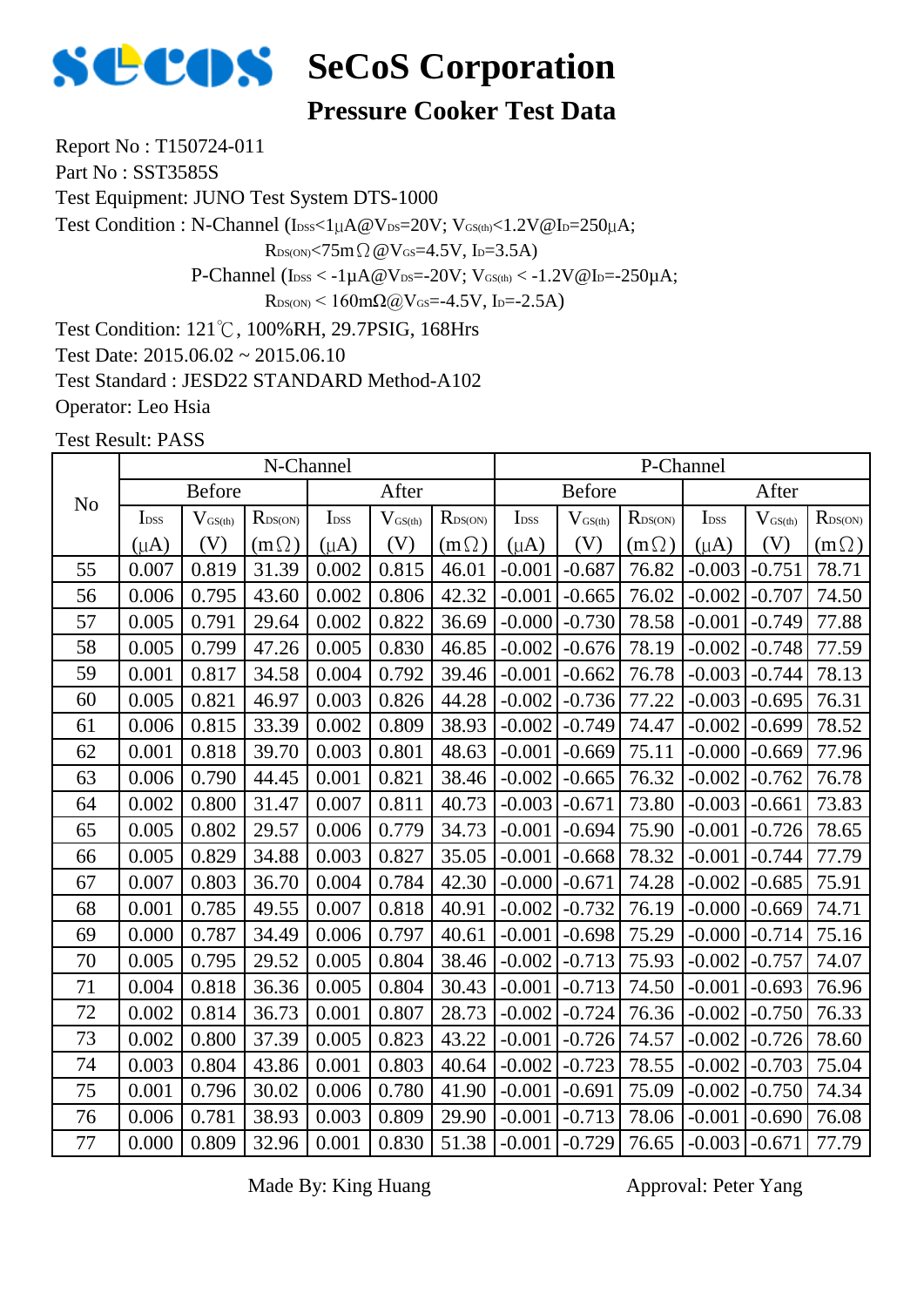

#### **Temperature Cycle Test Data**

Report No : T150724-011

Part No: SST3585S

Test Equipment: JUNO Test System DTS-1000

Test Condition : N-Channel ( $I_{\text{DSS}}<1\mu A@V_{\text{DS}}=20V$ ;  $V_{\text{GS(th}}<1.2V@I_{\text{D}}=250\mu A$ ;

 $R_{DS(ON)}$ <75m $\Omega$  @V $_{GS}$ =4.5V, I<sub>D</sub>=3.5A)

P-Channel ( $I_{\text{DSS}} < -1 \mu A @V_{\text{DS}} = -20 V$ ;  $V_{\text{GS(th}} < -1.2 V @I_{\text{D}} = -250 \mu A$ ;

 $R_{DS(ON)}$  < 160mΩ@V<sub>GS</sub>=-4.5V, I<sub>D</sub>=-2.5A)

Test Condition: -55℃/30min, 150℃/30min, for1000 Cycle

Test Date: 2015.06.02 ~ 2015.07.24

Test Standard : JESD22 STANDARD Method-A104

Operator: Leo Hsia

|                |                  |                     | N-Channel           |                  |                     |                  |                  |                     |                  | P-Channel        |                     |                  |
|----------------|------------------|---------------------|---------------------|------------------|---------------------|------------------|------------------|---------------------|------------------|------------------|---------------------|------------------|
| N <sub>o</sub> |                  | <b>Before</b>       |                     |                  | After               |                  |                  | <b>Before</b>       |                  |                  | After               |                  |
|                | I <sub>DSS</sub> | $V_{\text{GS(th)}}$ | $R_{\text{DS(ON)}}$ | I <sub>DSS</sub> | $V_{\text{GS(th)}}$ | $R_{\rm DS(ON)}$ | I <sub>DSS</sub> | $V_{\text{GS(th)}}$ | $R_{\rm DS(ON)}$ | I <sub>DSS</sub> | $V_{\text{GS(th)}}$ | $R_{\rm DS(ON)}$ |
|                | $(\mu A)$        | (V)                 | $(m\Omega)$         | $(\mu A)$        | (V)                 | $(m\Omega)$      | $(\mu A)$        | (V)                 | $(m \Omega)$     | $(\mu A)$        | (V)                 | $(m\Omega)$      |
| $\mathbf{1}$   | 0.002            | 0.796               | 42.32               | 0.003            | 0.829               | 51.73            | $-0.002$         | $-0.760$            | 75.70            | $-0.002$         | $-0.749$            | 76.58            |
| $\overline{c}$ | 0.001            | 0.819               | 47.06               | 0.005            | 0.804               | 41.67            | $-0.000$         | $-0.684$            | 76.49            | $-0.002$         | $-0.724$            | 73.56            |
| 3              | 0.006            | 0.797               | 33.03               | 0.004            | 0.801               | 41.67            | $-0.000$         | $-0.756$            | 78.66            | $-0.002$         | $-0.675$            | 76.73            |
| $\overline{4}$ | 0.004            | 0.829               | 37.56               | 0.005            | 0.808               | 40.83            | $-0.003$         | $-0.732$            | 77.54            | $-0.002$         | $-0.712$            | 76.82            |
| 5              | 0.007            | 0.784               | 36.83               | 0.006            | 0.818               | 37.34            | $-0.001$         | $-0.681$            | 74.71            | $-0.002$         | $-0.740$            | 76.76            |
| 6              | 0.001            | 0.789               | 34.95               | 0.001            | 0.805               | 50.31            | $-0.000$         | $-0.704$            | 77.44            | $-0.002$         | $-0.699$            | 75.27            |
| 7              | 0.001            | 0.818               | 32.76               | 0.004            | 0.828               | 51.26            | $-0.003$         | $-0.708$            | 76.79            | $-0.002$         | $-0.682$            | 77.15            |
| 8              | 0.006            | 0.807               | 42.75               | 0.003            | 0.828               | 28.55            | $-0.002$         | $-0.740$            | 74.73            | $-0.002$         | $-0.743$            | 73.73            |
| 9              | 0.000            | 0.829               | 48.56               | 0.003            | 0.800               | 46.00            | $-0.002$         | $-0.727$            | 73.98            | $-0.002$         | $-0.689$            | 77.12            |
| 10             | 0.002            | 0.778               | 35.80               | 0.001            | 0.810               | 31.17            | $-0.002$         | $-0.681$            | 78.28            | $-0.002$         | $-0.673$            | 75.03            |
| 11             | 0.006            | 0.825               | 35.07               | 0.003            | 0.788               | 44.07            | $-0.001$         | $-0.666$            | 75.44            | $-0.002$         | $-0.699$            | 75.73            |
| 12             | 0.001            | 0.822               | 39.49               | 0.002            | 0.792               | 41.48            | $-0.001$         | $-0.669$            | 75.69            | $-0.002$         | $-0.667$            | 78.51            |
| 13             | 0.006            | 0.797               | 34.65               | 0.003            | 0.783               | 44.88            | $-0.001$         | $-0.738$            | 73.67            | $-0.000$         | $-0.734$            | 78.42            |
| 14             | 0.004            | 0.809               | 29.10               | 0.005            | 0.826               | 40.54            | $-0.002$         | $-0.706$            | 78.45            | $-0.002$         | $-0.756$            | 77.23            |
| 15             | 0.002            | 0.806               | 45.18               | 0.007            | 0.784               | 50.11            | $-0.001$         | $-0.755$            | 77.91            | $-0.001$         | $-0.719$            | 76.48            |
| 16             | 0.003            | 0.797               | 51.03               | 0.006            | 0.791               | 37.51            | $-0.003$         | $-0.666$            | 75.87            | $-0.001$         | $-0.695$            | 78.00            |
| 17             | 0.005            | 0.821               | 29.67               | 0.007            | 0.821               | 36.63            | $-0.001$         | $-0.742$            | 78.30            | $-0.003$         | $-0.680$            | 78.24            |
| 18             | 0.005            | 0.824               | 50.47               | 0.006            | 0.786               | 42.32            | $-0.000$         | $-0.709$            | 74.28            | $-0.002$         | $-0.662$            | 76.43            |
| 19             | 0.002            | 0.809               | 36.66               | 0.000            | 0.795               | 39.25            | $-0.002$         | $-0.674$            | 74.95            | $-0.001$         | $-0.671$            | 78.00            |
| 20             | 0.005            | 0.803               | 46.01               | 0.002            | 0.783               | 34.03            | $-0.000$         | $-0.709$            | 78.58            | $-0.000$         | $-0.661$            | 77.79            |
| 21             | 0.006            | 0.831               | 32.36               | 0.007            | 0.806               | 46.58            | $-0.001$         | $-0.688$            | 75.23            | $-0.000$         | $-0.715$            | 78.68            |
| 22             | 0.003            | 0.812               | 45.53               | 0.005            | 0.805               | 37.21            | $-0.001$         | $-0.663$            | 74.25            | $-0.003$         | $-0.692$            | 76.66            |
| 23             | 0.005            | 0.829               | 44.57               | 0.003            | 0.800               | 46.44            | $-0.002$         | $-0.696$            | 73.68            | $-0.002$         | $-0.683$            | 75.10            |
| 24             | 0.002            | 0.799               | 51.66               | 0.002            | 0.781               | 35.59            | $-0.001$         | $-0.692$            | 78.20            | $-0.002$         | $-0.742$            | 77.20            |
| 25             | 0.000            | 0.809               | 42.53               | 0.005            | 0.793               | 36.93            | $-0.002$         | $-0.681$            | 76.19            | $-0.002$         | $-0.726$            | 74.14            |
| 26             | 0.003            | 0.797               | 30.86               | 0.005            | 0.812               | 48.31            | $-0.001$         | $-0.696$            | 74.39            | $-0.002$         | $-0.739$            | 74.83            |
| 27             | 0.002            | 0.811               | 31.56               | 0.003            | 0.824               | 44.73            | $-0.003$         | $-0.741$            | 76.90            | $-0.001$         | $-0.685$            | 78.00            |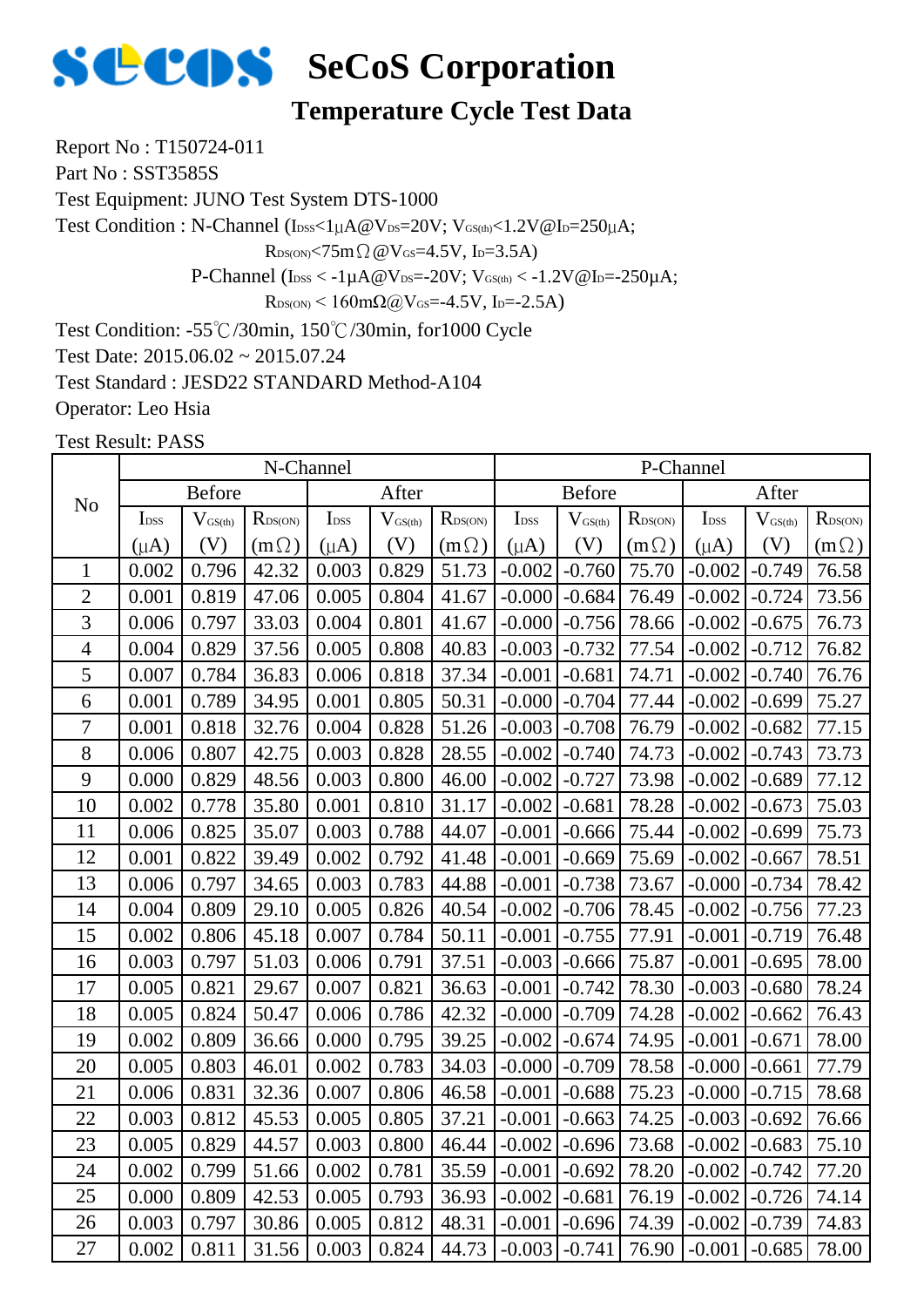

#### **Temperature Cycle Test Data**

Report No : T150724-011

Part No: SST3585S

Test Equipment: JUNO Test System DTS-1000

Test Condition : N-Channel ( $I_{\text{DSS}}<1\mu A@V_{\text{DS}}=20V$ ;  $V_{\text{GS(th}}<1.2V@I_{\text{D}}=250\mu A$ ;

 $R_{DS(ON)}$ <75m $\Omega$  @V $_{GS}$ =4.5V, I<sub>D</sub>=3.5A)

P-Channel ( $I_{\text{DSS}} < -1 \mu A @V_{\text{DS}} = -20 V$ ;  $V_{\text{GS(th}} < -1.2 V @I_{\text{D}} = -250 \mu A$ ;

 $R_{DS(ON)}$  < 160mΩ@V<sub>GS</sub>=-4.5V, I<sub>D</sub>=-2.5A)

Test Condition: -55℃/30min, 150℃/30min, for1000 Cycle

Test Date: 2015.06.02 ~ 2015.07.24

Test Standard : JESD22 STANDARD Method-A104

Operator: Leo Hsia

|                |                           |                     | N-Channel        |                             |                     |                     |                  |                              |                  | P-Channel         |                              |                  |
|----------------|---------------------------|---------------------|------------------|-----------------------------|---------------------|---------------------|------------------|------------------------------|------------------|-------------------|------------------------------|------------------|
| N <sub>o</sub> |                           | <b>Before</b>       |                  |                             | After               |                     |                  | <b>Before</b>                |                  |                   | After                        |                  |
|                | $\mathbf{I}_{\text{DSS}}$ | $V_{\text{GS(th)}}$ | $R_{\rm DS(ON)}$ | $\mathbf{I}_{\mathrm{DSS}}$ | $V_{\text{GS(th)}}$ | $R_{\text{DS(ON)}}$ | I <sub>DSS</sub> | $\mathbf{V}_{\text{GS(th)}}$ | $R_{\rm DS(ON)}$ | I <sub>DSS</sub>  | $\mathbf{V}_{\text{GS(th)}}$ | $R_{\rm DS(ON)}$ |
|                | $(\mu A)$                 | (V)                 | $(m\Omega)$      | $(\mu A)$                   | (V)                 | $(m\Omega)$         | $(\mu A)$        | (V)                          | $(m \Omega)$     | $(\mu A)$         | (V)                          | $(m\Omega)$      |
| 28             | 0.003                     | 0.797               | 31.92            | 0.004                       | 0.783               | 38.40               | $-0.001$         | $-0.688$                     | 76.12            | $-0.003$          | $-0.672$                     | 76.46            |
| 29             | 0.006                     | 0.780               | 39.90            | 0.004                       | 0.780               | 38.04               | $-0.003$         | $-0.737$                     | 77.46            | $-0.003$          | $-0.672$                     | 77.29            |
| 30             | 0.002                     | 0.816               | 36.16            | 0.001                       | 0.813               | 41.31               | $-0.002$         | $-0.729$                     | 77.87            | $-0.002$          | $-0.762$                     | 73.61            |
| 31             | 0.001                     | 0.811               | 32.18            | 0.006                       | 0.804               | 40.57               | $-0.002$         | $-0.685$                     | 76.18            | $-0.000$          | $-0.678$                     | 75.94            |
| 32             | 0.002                     | 0.804               | 46.48            | 0.004                       | 0.802               | 38.33               | $-0.002$         | $-0.758$                     | 74.41            | $-0.003$          | $-0.721$                     | 76.08            |
| 33             | 0.007                     | 0.814               | 39.74            | 0.004                       | 0.802               | 36.04               | $-0.000$         | $-0.708$                     | 77.64            | $-0.000$          | $-0.676$                     | 77.49            |
| 34             | 0.007                     | 0.794               | 34.71            | 0.004                       | 0.811               | 47.87               | $-0.001$         | $-0.704$                     | 78.69            | $-0.003$          | $-0.663$                     | 78.49            |
| 35             | 0.003                     | 0.798               | 43.75            | 0.001                       | 0.826               | 46.61               | $-0.002$         | $-0.724$                     | 76.50            | $-0.002$          | $-0.755$                     | 77.96            |
| 36             | 0.000                     | 0.827               | 39.45            | 0.002                       | 0.799               | 30.26               | $-0.000$         | $-0.752$                     | 74.12            | $-0.002$          | $-0.725$                     | 73.71            |
| 37             | 0.002                     | 0.795               | 34.76            | 0.006                       | 0.791               | 49.51               | $-0.001$         | $-0.679$                     | 74.08            | $-0.002$          | $-0.679$                     | 77.83            |
| 38             | 0.007                     | 0.809               | 42.24            | 0.006                       | 0.796               | 36.15               | $-0.000$         | $-0.745$                     | 73.90            | $-0.002$          | $-0.680$                     | 77.68            |
| 39             | 0.003                     | 0.781               | 45.78            | 0.000                       | 0.828               | 46.00               | $-0.001$         | $-0.697$                     | 74.00            | $-0.001$          | $-0.688$                     | 77.21            |
| 40             | 0.005                     | 0.786               | 33.74            | 0.001                       | 0.817               | 39.40               | $-0.001$         | $-0.671$                     | 74.00            | $-0.000$          | $-0.711$                     | 74.62            |
| 41             | 0.005                     | 0.786               | 29.03            | 0.005                       | 0.792               | 34.90               | $-0.003$         | $-0.743$                     | 75.01            | $-0.002$          | $-0.723$                     | 78.48            |
| 42             | 0.004                     | 0.828               | 38.89            | 0.001                       | 0.828               | 48.38               | $-0.001$         | $-0.679$                     | 75.51            | $-0.002$          | $-0.685$                     | 74.64            |
| 43             | 0.006                     | 0.779               | 44.69            | 0.006                       | 0.823               | 30.00               | $-0.001$         | $-0.709$                     | 78.14            | $-0.002$          | $-0.752$                     | 76.12            |
| 44             | 0.001                     | 0.810               | 34.50            | 0.001                       | 0.782               | 50.54               | $-0.002$         | $-0.719$                     | 75.69            | $-0.003$          | $-0.741$                     | 75.02            |
| 45             | 0.001                     | 0.823               | 36.92            | 0.005                       | 0.791               | 34.12               | $-0.000$         | $-0.701$                     | 74.09            | $-0.001$          | $-0.721$                     | 76.24            |
| 46             | 0.003                     | 0.816               | 45.35            | 0.004                       | 0.807               | 50.19               | $-0.001$         | $-0.754$                     | 76.33            | $-0.002$          | $-0.688$                     | 75.30            |
| 47             | 0.003                     | 0.808               | 30.73            | 0.006                       | 0.792               | 44.67               | $-0.002$         | $-0.675$                     | 77.89            | $-0.003$          | $-0.673$                     | 78.71            |
| 48             | 0.000                     | 0.784               | 41.67            | 0.001                       | 0.785               | 50.46               | $-0.003$         | $-0.739$                     | 76.60            | $-0.001$          | $-0.742$                     | 78.20            |
| 49             | 0.001                     | 0.790               | 29.29            | 0.003                       | 0.817               | 51.38               | $-0.000$         | $-0.684$                     | 74.02            | $-0.003$          | $-0.701$                     | 77.19            |
| 50             | 0.001                     | 0.790               | 47.74            | 0.002                       | 0.825               | 48.56               | $-0.001$         | $-0.666$                     | 75.37            | $-0.002$          | $-0.761$                     | 75.14            |
| 51             | 0.003                     | 0.795               | 31.48            | 0.005                       | 0.804               | 34.16               | $-0.003$         | $-0.664$                     | 74.38            | $-0.000$          | $-0.666$                     | 73.90            |
| 52             | 0.007                     | 0.800               | 43.66            | 0.002                       | 0.809               | 48.67               | $-0.001$         | $-0.739$                     | 74.77            | $-0.001$          | $-0.661$                     | 73.66            |
| 53             | 0.007                     | 0.826               | 50.23            | 0.003                       | 0.801               | 29.38               | $-0.002$         | $-0.663$                     | 73.75            | $-0.000$          | $-0.673$                     | 74.35            |
| 54             | 0.002                     | 0.804               | 38.25            | 0.004                       | 0.808               | 50.15               | $-0.002$         | $-0.739$                     | 77.69            | $-0.000$ $-0.748$ |                              | 78.64            |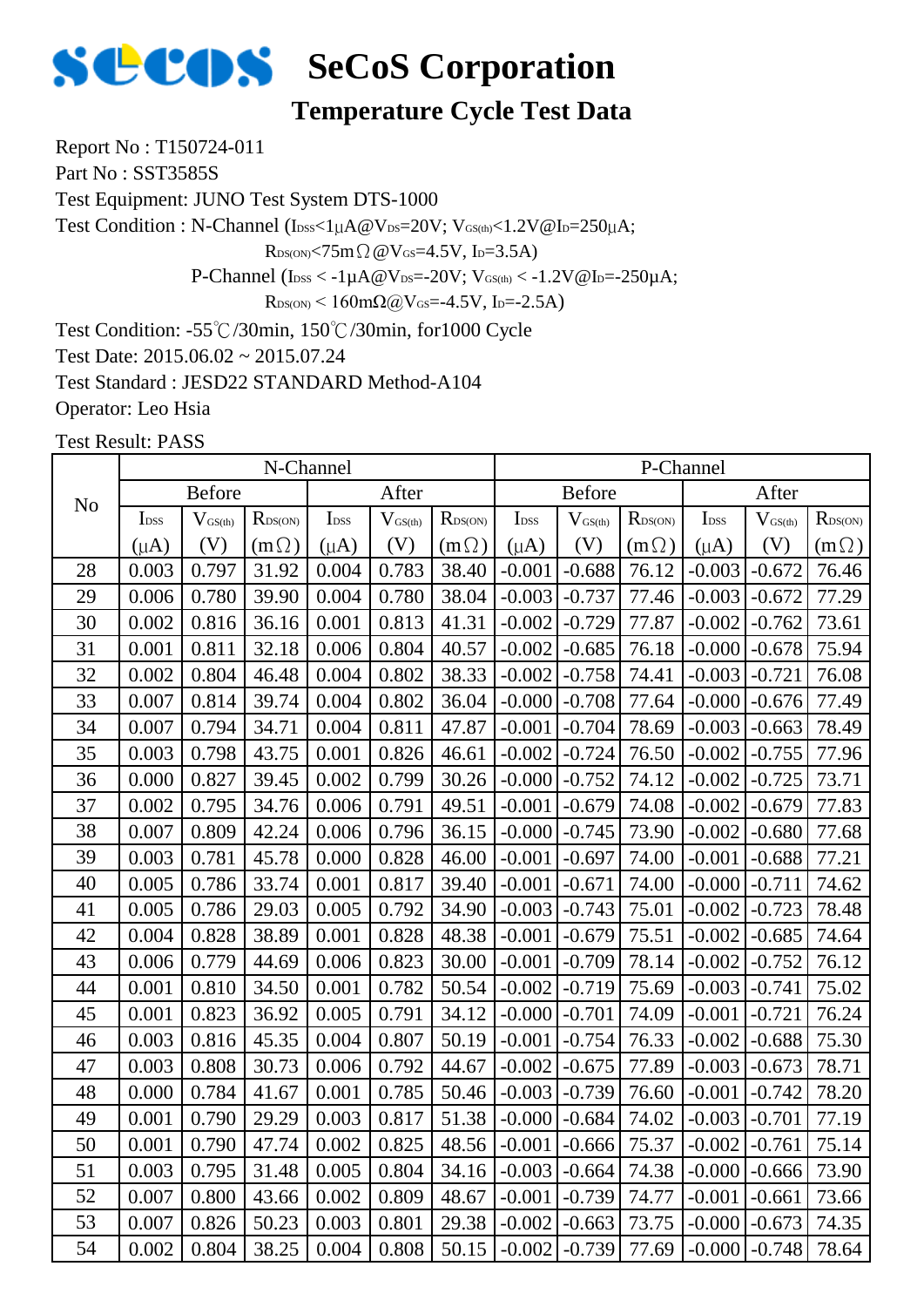

#### **Temperature Cycle Test Data**

Report No : T150724-011

Part No: SST3585S

Test Equipment: JUNO Test System DTS-1000

Test Condition : N-Channel (IDSS<1µA@VDS=20V; VGS(th)<1.2V@ID=250µA;

 $R_{DS(ON)}$ <75m $\Omega$  @V $_{GS}$ =4.5V, I<sub>D</sub>=3.5A)

P-Channel ( $I_{\text{DSS}} < -1 \mu A @V_{\text{DS}} = -20 V$ ;  $V_{\text{GS(th}} < -1.2 V @I_{\text{D}} = -250 \mu A$ ;

 $R_{DS(ON)}$  < 160m $\Omega$ @V<sub>GS</sub>=-4.5V, I<sub>D</sub>=-2.5A)

Test Condition: -55℃/30min, 150℃/30min, for1000 Cycle

Test Date: 2015.06.02 ~ 2015.07.24

Test Standard : JESD22 STANDARD Method-A104

Operator: Leo Hsia

Test Result: PASS

|                |                  |                     | N-Channel    |                  |              |                  |                  |                     |                  | P-Channel        |                     |                  |
|----------------|------------------|---------------------|--------------|------------------|--------------|------------------|------------------|---------------------|------------------|------------------|---------------------|------------------|
| N <sub>o</sub> |                  | <b>Before</b>       |              |                  | After        |                  |                  | <b>Before</b>       |                  |                  | After               |                  |
|                | I <sub>DSS</sub> | $V_{\text{GS(th)}}$ | $R_{DS(ON)}$ | I <sub>DSS</sub> | $V_{GS(th)}$ | $R_{\rm DS(ON)}$ | I <sub>DSS</sub> | $V_{\text{GS(th)}}$ | $R_{\rm DS(ON)}$ | I <sub>DSS</sub> | $V_{\text{GS(th)}}$ | $R_{\rm DS(ON)}$ |
|                | $(\mu A)$        | (V)                 | $(m\Omega)$  | $(\mu A)$        | (V)          | $(m\Omega)$      | $(\mu A)$        | (V)                 | $(m\Omega)$      | $(\mu A)$        | (V)                 | $(m\Omega)$      |
| 55             | 0.002            | 0.793               | 30.83        | 0.001            | 0.819        | 44.18            | $-0.002$         | $-0.737$            | 74.08            | $-0.001$         | $-0.764$            | 74.12            |
| 56             | 0.004            | 0.815               | 30.48        | 0.007            | 0.802        | 38.09            | $-0.002$         | $-0.755$            | 78.54            | $-0.001$         | $-0.757$            | 75.23            |
| 57             | 0.004            | 0.798               | 28.69        | 0.006            | 0.792        | 35.48            | $-0.001$         | $-0.722$            | 74.23            | $-0.002$         | $-0.696$            | 74.16            |
| 58             | 0.005            | 0.795               | 45.20        | 0.004            | 0.823        | 39.22            | $-0.001$         | $-0.658$            | 78.11            | $-0.002$         | $-0.674$            | 74.67            |
| 59             | 0.004            | 0.792               | 39.49        | 0.006            | 0.797        | 35.42            | $-0.001$         | $-0.751$            | 74.41            | $-0.001$         | $-0.705$            | 74.48            |
| 60             | 0.007            | 0.822               | 35.91        | 0.007            | 0.827        | 50.74            | $-0.000$         | $-0.699$            | 78.29            | $-0.001$         | $-0.725$            | 74.48            |
| 61             | 0.003            | 0.811               | 30.49        | 0.006            | 0.797        | 35.61            | $-0.000$         | $-0.748$            | 75.94            | $-0.002$         | $-0.747$            | 78.17            |
| 62             | 0.001            | 0.823               | 29.55        | 0.006            | 0.818        | 33.57            | $-0.003$         | $-0.748$            | 78.01            | $-0.001$         | $-0.760$            | 77.95            |
| 63             | 0.005            | 0.784               | 34.78        | 0.003            | 0.828        | 36.10            | $-0.002$         | $-0.677$            | 76.54            | $-0.000$         | $-0.704$            | 73.70            |
| 64             | 0.003            | 0.816               | 31.68        | 0.006            | 0.780        | 34.64            | $-0.002$         | $-0.736$            | 74.87            | $-0.003$         | $-0.744$            | 77.80            |
| 65             | 0.003            | 0.792               | 47.06        | 0.006            | 0.794        | 43.16            | $-0.003$         | $-0.754$            | 74.80            | $-0.001$         | $-0.687$            | 77.84            |
| 66             | 0.000            | 0.826               | 49.51        | 0.005            | 0.828        | 34.53            | $-0.001$         | $-0.724$            | 77.54            | $-0.001$         | $-0.702$            | 77.26            |
| 67             | 0.006            | 0.821               | 34.58        | 0.003            | 0.797        | 37.60            | $-0.003$         | $-0.693$            | 77.33            | $-0.002$         | $-0.750$            | 75.82            |
| 68             | 0.002            | 0.806               | 40.35        | 0.006            | 0.819        | 46.76            | $-0.001$         | $-0.764$            | 74.10            | $-0.001$         | $-0.694$            | 74.35            |
| 69             | 0.006            | 0.828               | 38.21        | 0.006            | 0.805        | 43.75            | $-0.002$         | $-0.697$            | 77.35            | $-0.002$         | $-0.759$            | 77.31            |
| 70             | 0.006            | 0.810               | 34.66        | 0.003            | 0.806        | 30.63            | $-0.001$         | $-0.748$            | 74.07            | $-0.001$         | $-0.677$            | 78.64            |
| 71             | 0.002            | 0.787               | 35.12        | 0.004            | 0.784        | 46.50            | $-0.001$         | $-0.750$            | 74.51            | $-0.000$         | $-0.718$            | 75.51            |
| 72             | 0.002            | 0.825               | 51.12        | 0.006            | 0.810        | 39.50            | $-0.000$         | $-0.704$            | 77.31            | $-0.002$         | $-0.747$            | 76.99            |
| 73             | 0.005            | 0.815               | 38.12        | 0.005            | 0.812        | 35.75            | $-0.002$         | $-0.704$            | 74.76            | $-0.002$         | $-0.665$            | 74.53            |
| 74             | 0.006            | 0.786               | 42.19        | 0.005            | 0.812        | 42.05            | $-0.000$         | $-0.744$            | 77.63            | $-0.003$         | $-0.754$            | 76.80            |
| 75             | 0.003            | 0.826               | 45.35        | 0.003            | 0.815        | 47.74            | $-0.002$         | $-0.742$            | 74.05            | $-0.002$         | $-0.753$            | 76.84            |
| 76             | 0.003            | 0.828               | 46.16        | 0.002            | 0.802        | 50.05            | $-0.001$         | $-0.757$            | 78.05            | $-0.003$         | $-0.694$            | 77.53            |
| 77             | 0.007            | 0.780               | 32.96        | 0.003            | 0.784        | 28.58            | $-0.001$         | $-0.719$            | 77.97            | $-0.002$         | $-0.695$            | 76.97            |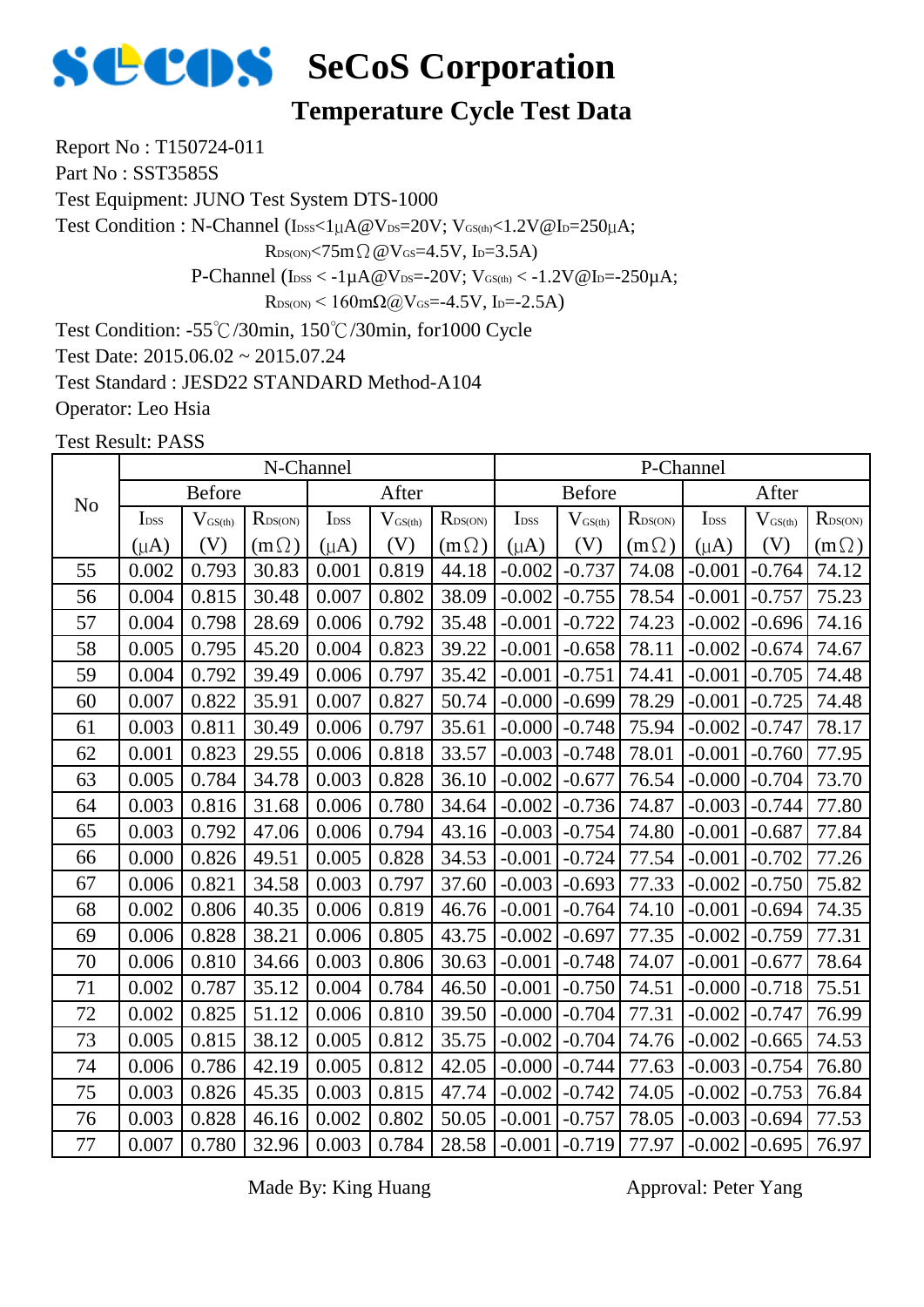## **High Temperature High Humidity Test Data**

Report No : T150724-011

Part No: SST3585S

Test Equipment: JUNO Test System DTS-1000

Test Condition : N-Channel (IDSS<1µA@VDS=20V; VGS(th)<1.2V@ID=250µA;

 $R_{DS(ON)}$ <75m $\Omega$  @V $_{GS}$ =4.5V, I<sub>D</sub>=3.5A)

P-Channel ( $I_{\text{DSS}} < -1 \mu A @V_{\text{DS}} = -20 V$ ;  $V_{\text{GS(th}} < -1.2 V @I_{\text{D}} = -250 \mu A$ ;

 $R_{DS(ON)}$  < 160mΩ@V<sub>GS</sub>=-4.5V, I<sub>D</sub>=-2.5A)

Test Condition: 85±2℃, 85±5%RH, 1000Hrs

Test Date: 2015.06.11 ~ 2015.07.23

Test Standard : JESD22 STANDARD Method-A101

Operator: Leo Hsia

|                |                  |                     | N-Channel    |                  |                     |                     |                  |               |                  | P-Channel        |                     |                            |
|----------------|------------------|---------------------|--------------|------------------|---------------------|---------------------|------------------|---------------|------------------|------------------|---------------------|----------------------------|
| N <sub>o</sub> |                  | <b>Before</b>       |              |                  | After               |                     |                  | <b>Before</b> |                  |                  | After               |                            |
|                | I <sub>DSS</sub> | $V_{\text{GS(th)}}$ | $R_{DS(ON)}$ | I <sub>DSS</sub> | $V_{\text{GS(th)}}$ | $R_{\text{DS(ON)}}$ | I <sub>DSS</sub> | $V_{GS(th)}$  | $R_{\rm DS(ON)}$ | I <sub>DSS</sub> | $V_{\text{GS(th)}}$ | $R_{\text{DS}(\text{ON})}$ |
|                | $(\mu A)$        | (V)                 | $(m\Omega)$  | $(\mu A)$        | (V)                 | $(m\Omega)$         | $(\mu A)$        | (V)           | $(m\Omega)$      | $(\mu A)$        | (V)                 | $(m\Omega)$                |
| $\mathbf{1}$   | 0.007            | 0.828               | 35.85        | 0.000            | 0.779               | 41.97               | $-0.001$         | $-0.676$      | 77.79            | $-0.002$         | $-0.717$            | 74.30                      |
| $\overline{2}$ | 0.002            | 0.807               | 37.20        | 0.001            | 0.812               | 38.75               | $-0.002$         | $-0.684$      | 75.52            | $-0.003$         | $-0.754$            | 76.24                      |
| 3              | 0.003            | 0.807               | 29.42        | 0.006            | 0.825               | 39.00               | $-0.002$         | $-0.763$      | 74.74            | $-0.000$         | $-0.740$            | 73.87                      |
| $\overline{4}$ | 0.006            | 0.792               | 33.75        | 0.001            | 0.800               | 30.59               | $-0.002$         | $-0.754$      | 77.62            | $-0.001$         | $-0.742$            | 76.26                      |
| 5              | 0.004            | 0.805               | 31.72        | 0.003            | 0.809               | 36.29               | $-0.002$         | $-0.729$      | 75.65            | $-0.003$         | $-0.675$            | 77.84                      |
| 6              | 0.002            | 0.804               | 30.65        | 0.005            | 0.784               | 44.34               | $-0.001$         | $-0.708$      | 76.23            | $-0.001$         | $-0.744$            | 78.19                      |
| $\overline{7}$ | 0.000            | 0.815               | 38.50        | 0.006            | 0.829               | 33.30               | $-0.003$         | $-0.702$      | 76.07            | $-0.003$         | $-0.763$            | 78.51                      |
| 8              | 0.003            | 0.791               | 35.05        | 0.003            | 0.827               | 48.55               | $-0.001$         | $-0.683$      | 77.30            | $-0.001$         | $-0.740$            | 74.39                      |
| 9              | 0.001            | 0.817               | 31.51        | 0.005            | 0.802               | 41.71               | $-0.001$         | $-0.758$      | 75.06            | $-0.000$         | $-0.702$            | 76.81                      |
| 10             | 0.004            | 0.815               | 31.06        | 0.003            | 0.808               | 33.37               | $-0.001$         | $-0.690$      | 73.91            | $-0.001$         | $-0.758$            | 74.65                      |
| 11             | 0.007            | 0.803               | 42.50        | 0.001            | 0.803               | 49.57               | $-0.002$         | $-0.699$      | 78.48            | $-0.001$         | $-0.764$            | 73.65                      |
| 12             | 0.001            | 0.829               | 38.48        | 0.001            | 0.792               | 50.77               | $-0.002$         | $-0.672$      | 78.12            | $-0.003$         | $-0.701$            | 74.33                      |
| 13             | 0.001            | 0.818               | 49.43        | 0.003            | 0.799               | 36.69               | $-0.000$         | $-0.746$      | 74.28            | $-0.002$         | $-0.739$            | 77.55                      |
| 14             | 0.001            | 0.822               | 50.76        | 0.002            | 0.816               | 44.78               | $-0.001$         | $-0.719$      | 76.71            | $-0.000$         | $-0.670$            | 76.18                      |
| 15             | 0.006            | 0.829               | 29.32        | 0.003            | 0.782               | 49.82               | $-0.001$         | $-0.761$      | 76.49            | $-0.002$         | $-0.667$            | 76.41                      |
| 16             | 0.002            | 0.822               | 35.34        | 0.005            | 0.822               | 51.80               | $-0.002$         | $-0.696$      | 76.57            | $-0.003$         | $-0.687$            | 73.92                      |
| 17             | 0.004            | 0.814               | 35.40        | 0.000            | 0.827               | 28.69               | $-0.002$         | $-0.681$      | 77.44            | $-0.000$         | $-0.763$            | 74.21                      |
| 18             | 0.006            | 0.823               | 48.04        | 0.002            | 0.789               | 40.82               | $-0.000$         | $-0.705$      | 73.53            | $-0.001$         | $-0.669$            | 75.55                      |
| 19             | 0.005            | 0.781               | 36.42        | 0.005            | 0.785               | 45.28               | $-0.002$         | $-0.676$      | 74.10            | $-0.001$         | $-0.745$            | 75.82                      |
| 20             | 0.000            | 0.822               | 50.49        | 0.003            | 0.781               | 44.48               | $-0.003$         | $-0.719$      | 77.42            | $-0.003$         | $-0.711$            | 77.98                      |
| 21             | 0.006            | 0.813               | 34.57        | 0.007            | 0.786               | 31.56               | $-0.002$         | $-0.666$      | 77.88            | $-0.000$         | $-0.722$            | 77.06                      |
| 22             | 0.000            | 0.809               | 48.15        | 0.001            | 0.781               | 39.72               | $-0.002$         | $-0.755$      | 74.86            | $-0.002$         | $-0.713$            | 75.58                      |
| 23             | 0.004            | 0.817               | 36.05        | 0.006            | 0.782               | 47.79               | $-0.000$         | $-0.749$      | 78.62            | $-0.001$         | $-0.660$            | 77.37                      |
| 24             | 0.002            | 0.801               | 39.65        | 0.006            | 0.803               | 42.32               | $-0.003$         | $-0.734$      | 78.42            | $-0.003$         | $-0.689$            | 75.26                      |
| 25             | 0.005            | 0.803               | 35.66        | 0.005            | 0.823               | 37.76               | $-0.001$         | $-0.761$      | 74.36            | $-0.003$         | $-0.740$            | 75.48                      |
| 26             | 0.004            | 0.806               | 39.52        | 0.001            | 0.783               | 48.22               | $-0.001$         | $-0.681$      | 77.09            | $-0.002$         | $-0.730$            | 74.35                      |
| 27             | 0.000            | 0.806               | 44.83        | 0.003            | 0.821               | 49.57               | $-0.002$         | $-0.690$      | 77.24            | $-0.003$         | $-0.710$            | 78.47                      |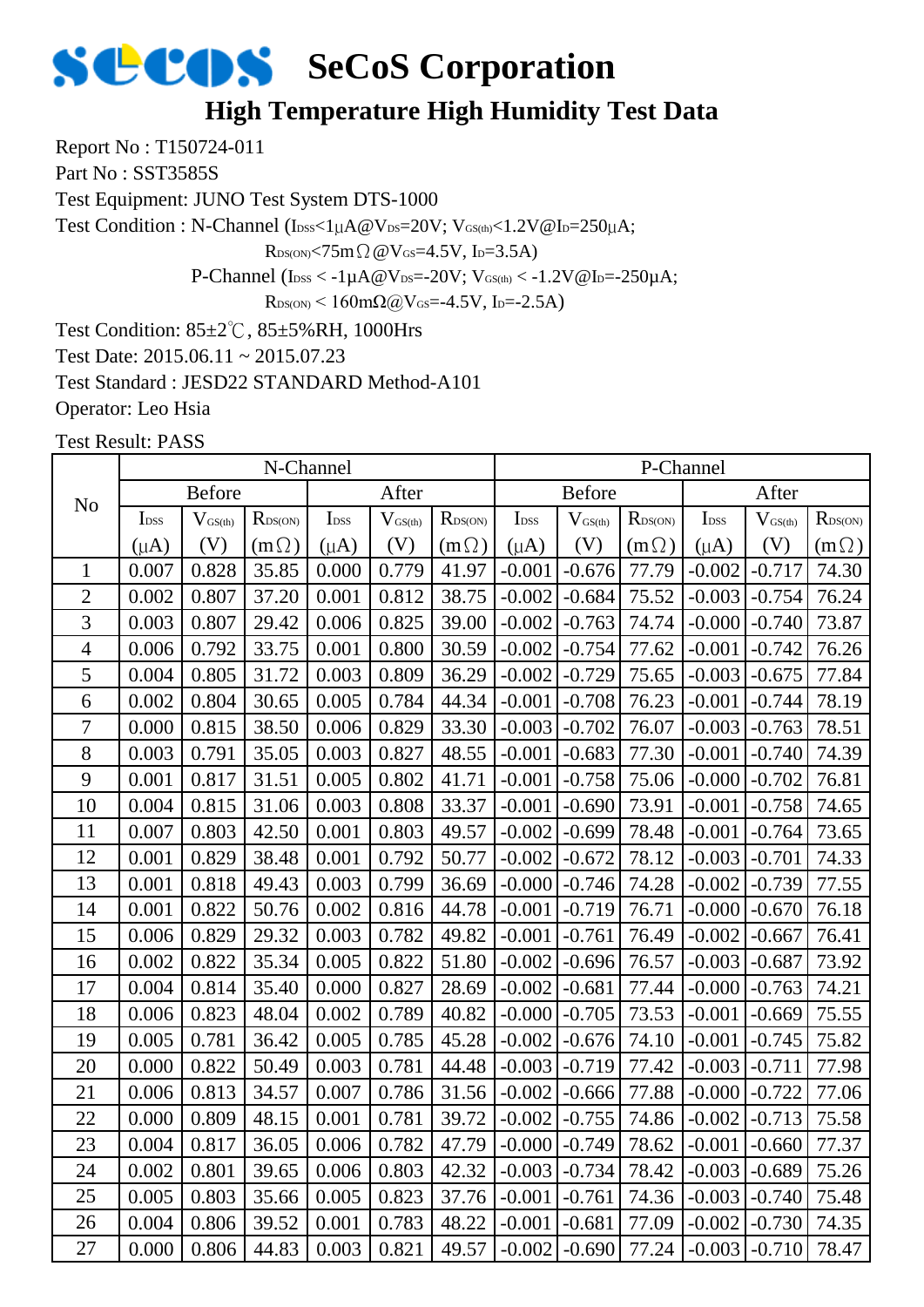## **High Temperature High Humidity Test Data**

Report No : T150724-011

Part No: SST3585S

Test Equipment: JUNO Test System DTS-1000

Test Condition : N-Channel (IDSS<1µA@VDS=20V; VGS(th)<1.2V@ID=250µA;

 $R_{DS(ON)}$ <75m $\Omega$  @V $_{GS}$ =4.5V, I<sub>D</sub>=3.5A)

P-Channel ( $I_{\text{DSS}} < -1 \mu A @V_{\text{DS}} = -20 V$ ;  $V_{\text{GS(th}} < -1.2 V @I_{\text{D}} = -250 \mu A$ ;

 $R_{DS(ON)}$  < 160mΩ@V<sub>GS</sub>=-4.5V, I<sub>D</sub>=-2.5A)

Test Condition: 85±2℃, 85±5%RH, 1000Hrs

Test Date: 2015.06.11 ~ 2015.07.23

Test Standard : JESD22 STANDARD Method-A101

Operator: Leo Hsia

|                |                  |                     | N-Channel        |                             |                              |              |                  |               |                  | P-Channel         |                     |                            |
|----------------|------------------|---------------------|------------------|-----------------------------|------------------------------|--------------|------------------|---------------|------------------|-------------------|---------------------|----------------------------|
| N <sub>o</sub> |                  | <b>Before</b>       |                  |                             | After                        |              |                  | <b>Before</b> |                  |                   | After               |                            |
|                | I <sub>DSS</sub> | $V_{\text{GS(th)}}$ | $R_{\rm DS(ON)}$ | $\mathbf{I}_{\mathrm{DSS}}$ | $\mathbf{V}_{\text{GS(th)}}$ | $R_{DS(ON)}$ | I <sub>DSS</sub> | $V_{GS(th)}$  | $R_{\rm DS(ON)}$ | I <sub>DSS</sub>  | $V_{\text{GS(th)}}$ | $R_{\text{DS}(\text{ON})}$ |
|                | $(\mu A)$        | (V)                 | $(m\Omega)$      | $(\mu A)$                   | (V)                          | $(m \Omega)$ | $(\mu A)$        | (V)           | $(m\Omega)$      | $(\mu A)$         | (V)                 | $(m\Omega)$                |
| 28             | 0.006            | 0.809               | 35.76            | 0.001                       | 0.789                        | 45.28        | $-0.001$         | $-0.689$      | 76.96            | $-0.001$          | $-0.703$            | 73.65                      |
| 29             | 0.004            | 0.803               | 49.14            | 0.002                       | 0.814                        | 32.05        | $-0.003$         | $-0.709$      | 73.74            | $-0.002$          | $-0.698$            | 76.63                      |
| 30             | 0.005            | 0.817               | 33.92            | 0.002                       | 0.805                        | 48.27        | $-0.001$         | $-0.716$      | 75.85            | $-0.002$          | $-0.749$            | 77.11                      |
| 31             | 0.002            | 0.794               | 32.70            | 0.005                       | 0.778                        | 42.22        | $-0.002$         | $-0.704$      | 73.72            | $-0.001$          | $-0.687$            | 74.17                      |
| 32             | 0.006            | 0.798               | 46.02            | 0.001                       | 0.826                        | 46.23        | $-0.002$         | $-0.733$      | 74.00            | $-0.002$          | $-0.707$            | 76.91                      |
| 33             | 0.003            | 0.784               | 30.41            | 0.001                       | 0.826                        | 39.60        | $-0.002$         | $-0.660$      | 76.91            | $-0.001$          | $-0.728$            | 76.51                      |
| 34             | 0.002            | 0.827               | 46.31            | 0.007                       | 0.815                        | 51.67        | $-0.003$         | $-0.720$      | 76.39            | $-0.000$          | $-0.666$            | 78.63                      |
| 35             | 0.005            | 0.822               | 41.76            | 0.002                       | 0.801                        | 38.63        | $-0.003$         | $-0.688$      | 77.32            | $-0.002$          | $-0.724$            | 78.34                      |
| 36             | 0.000            | 0.800               | 39.79            | 0.004                       | 0.801                        | 44.45        | $-0.001$         | $-0.705$      | 78.53            | $-0.002$          | $-0.749$            | 77.31                      |
| 37             | 0.002            | 0.783               | 46.44            | 0.006                       | 0.799                        | 36.40        | $-0.002$         | $-0.754$      | 74.40            | $-0.001$          | $-0.677$            | 76.61                      |
| 38             | 0.006            | 0.814               | 28.79            | 0.002                       | 0.815                        | 36.81        | $-0.000$         | $-0.680$      | 74.42            | $-0.002$          | $-0.678$            | 77.55                      |
| 39             | 0.005            | 0.811               | 28.53            | 0.003                       | 0.821                        | 40.28        | $-0.001$         | $-0.748$      | 75.97            | $-0.002$          | $-0.731$            | 74.07                      |
| 40             | 0.007            | 0.809               | 50.68            | 0.000                       | 0.825                        | 50.25        | $-0.000$         | $-0.686$      | 78.63            | $-0.001$          | $-0.754$            | 78.32                      |
| 41             | 0.007            | 0.782               | 49.85            | 0.006                       | 0.816                        | 36.94        | $-0.000$         | $-0.714$      | 77.82            | $-0.002$          | $-0.701$            | 77.31                      |
| 42             | 0.006            | 0.790               | 49.07            | 0.004                       | 0.804                        | 32.06        | $-0.000$         | $-0.728$      | 75.51            | $-0.000$          | $-0.693$            | 74.84                      |
| 43             | 0.001            | 0.794               | 30.12            | 0.005                       | 0.786                        | 32.31        | $-0.001$         | $-0.671$      | 78.54            | $-0.002$          | $-0.741$            | 74.79                      |
| 44             | 0.006            | 0.811               | 30.42            | 0.000                       | 0.830                        | 40.53        | $-0.000$         | $-0.753$      | 74.19            | $-0.003$          | $-0.702$            | 74.46                      |
| 45             | 0.001            | 0.812               | 43.34            | 0.002                       | 0.792                        | 38.65        | $-0.001$         | $-0.730$      | 78.57            | $-0.001$          | $-0.672$            | 74.72                      |
| 46             | 0.004            | 0.803               | 38.02            | 0.000                       | 0.803                        | 50.07        | $-0.003$         | $-0.726$      | 74.72            | $-0.001$          | $-0.749$            | 77.99                      |
| 47             | 0.002            | 0.795               | 33.92            | 0.006                       | 0.804                        | 29.71        | $-0.001$         | $-0.732$      | 77.72            | $-0.001$          | $-0.707$            | 77.11                      |
| 48             | 0.002            | 0.831               | 44.09            | 0.001                       | 0.826                        | 31.99        | $-0.000$         | $-0.658$      | 76.89            | $-0.002$          | $-0.729$            | 75.41                      |
| 49             | 0.001            | 0.793               | 35.35            | 0.005                       | 0.784                        | 30.73        | $-0.002$         | $-0.755$      | 75.14            | $-0.002$          | $-0.733$            | 76.27                      |
| 50             | 0.004            | 0.821               | 35.31            | 0.001                       | 0.803                        | 39.27        | $-0.003$         | $-0.700$      | 75.50            | $-0.000$          | $-0.699$            | 76.30                      |
| 51             | 0.002            | 0.820               | 32.93            | 0.006                       | 0.799                        | 49.20        | $-0.001$         | $-0.697$      | 76.11            | $-0.003$          | $-0.697$            | 77.91                      |
| 52             | 0.001            | 0.791               | 31.36            | 0.004                       | 0.817                        | 35.64        | $-0.000$         | $-0.720$      | 78.49            | $-0.002$          | $-0.751$            | 77.56                      |
| 53             | 0.000            | 0.807               | 32.67            | 0.001                       | 0.815                        | 41.09        | $-0.001$         | $-0.694$      | 77.28            | $-0.003$          | $-0.741$            | 75.93                      |
| 54             | 0.000            | 0.831               | 48.49            | 0.003                       | 0.792                        | 35.64        | $-0.001$         | $-0.700$      | 74.74            | $-0.003$ $-0.688$ |                     | 75.67                      |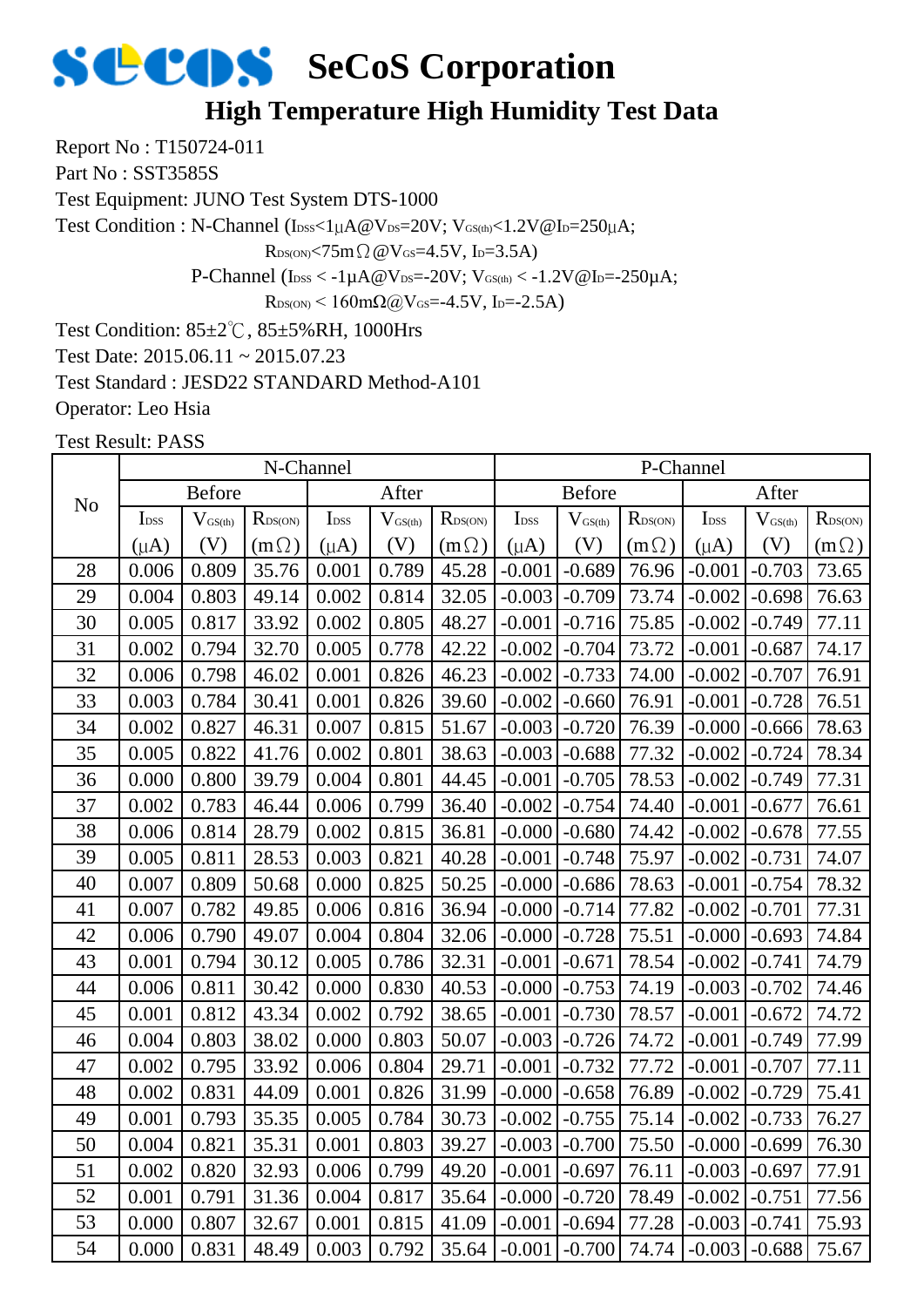#### **High Temperature High Humidity Test Data**

Report No : T150724-011

Part No: SST3585S

Test Equipment: JUNO Test System DTS-1000

Test Condition : N-Channel (IDSS<1µA@VDS=20V; VGS(th)<1.2V@ID=250µA;

 $R_{DS(ON)} < 75m\Omega$  @  $V_{GS} = 4.5V$ , I<sub>D</sub>=3.5A)

P-Channel ( $I_{\text{DSS}} < -1 \mu A @V_{\text{DS}} = -20 V$ ;  $V_{\text{GS(th}} < -1.2 V @I_{\text{D}} = -250 \mu A$ ;

 $R_{DS(ON)}$  < 160m $\Omega$ @V<sub>GS</sub>=-4.5V, I<sub>D</sub>=-2.5A)

Test Condition: 85±2℃, 85±5%RH, 1000Hrs

Test Date: 2015.06.11 ~ 2015.07.23

Test Standard : JESD22 STANDARD Method-A101

Operator: Leo Hsia

Test Result: PASS

|                |                  |                     | N-Channel           |                  |                     |              |                  |                     |                  | P-Channel        |                     |                  |
|----------------|------------------|---------------------|---------------------|------------------|---------------------|--------------|------------------|---------------------|------------------|------------------|---------------------|------------------|
| N <sub>o</sub> |                  | <b>Before</b>       |                     |                  | After               |              |                  | <b>Before</b>       |                  |                  | After               |                  |
|                | I <sub>DSS</sub> | $V_{\text{GS(th)}}$ | $R_{\text{DS(ON)}}$ | I <sub>DSS</sub> | $V_{\text{GS(th)}}$ | $R_{DS(ON)}$ | I <sub>DSS</sub> | $V_{\text{GS(th)}}$ | $R_{\rm DS(ON)}$ | I <sub>DSS</sub> | $V_{\text{GS(th)}}$ | $R_{\rm DS(ON)}$ |
|                | $(\mu A)$        | (V)                 | $(m\Omega)$         | $(\mu A)$        | (V)                 | $(m\Omega)$  | $(\mu A)$        | (V)                 | $(m\Omega)$      | $(\mu A)$        | (V)                 | $(m\Omega)$      |
| 55             | 0.006            | 0.826               | 48.63               | 0.007            | 0.791               | 32.62        | $-0.002$         | $-0.688$            | 76.87            | $-0.003$         | $-0.698$            | 74.75            |
| 56             | 0.006            | 0.788               | 44.86               | 0.005            | 0.807               | 33.50        | $-0.001$         | $-0.694$            | 75.24            | $-0.003$         | $-0.738$            | 78.51            |
| 57             | 0.004            | 0.794               | 45.36               | 0.004            | 0.807               | 29.31        | $-0.001$         | $-0.763$            | 76.13            | $-0.001$         | $-0.686$            | 74.24            |
| 58             | 0.006            | 0.782               | 37.41               | 0.004            | 0.821               | 47.97        | $-0.001$         | $-0.693$            | 74.07            | $-0.001$         | $-0.667$            | 75.17            |
| 59             | 0.006            | 0.805               | 38.90               | 0.005            | 0.823               | 37.47        | $-0.002$         | $-0.729$            | 78.24            | $-0.001$         | $-0.703$            | 77.34            |
| 60             | 0.002            | 0.788               | 40.64               | 0.003            | 0.830               | 38.52        | $-0.002$         | $-0.668$            | 76.88            | $-0.003$         | $-0.677$            | 74.57            |
| 61             | 0.005            | 0.779               | 39.47               | 0.001            | 0.797               | 30.13        | $-0.001$         | $-0.710$            | 73.81            | $-0.001$         | $-0.746$            | 74.99            |
| 62             | 0.006            | 0.791               | 35.65               | 0.001            | 0.798               | 45.72        | $-0.002$         | $-0.721$            | 76.79            | $-0.003$         | $-0.665$            | 78.54            |
| 63             | 0.003            | 0.812               | 38.39               | 0.005            | 0.826               | 50.93        | $-0.001$         | $-0.740$            | 74.40            | $-0.002$         | $-0.747$            | 76.90            |
| 64             | 0.007            | 0.780               | 48.56               | 0.002            | 0.802               | 32.12        | $-0.001$         | $-0.753$            | 73.74            | $-0.002$         | $-0.757$            | 75.47            |
| 65             | 0.000            | 0.791               | 45.05               | 0.001            | 0.793               | 35.82        | $-0.001$         | $-0.707$            | 74.32            | $-0.002$         | $-0.751$            | 73.87            |
| 66             | 0.002            | 0.807               | 38.08               | 0.001            | 0.788               | 46.11        | $-0.001$         | $-0.736$            | 73.94            | $-0.001$         | $-0.726$            | 75.49            |
| 67             | 0.006            | 0.807               | 47.17               | 0.002            | 0.809               | 36.02        | $-0.001$         | $-0.668$            | 75.33            | $-0.002$         | $-0.707$            | 76.77            |
| 68             | 0.004            | 0.806               | 43.67               | 0.006            | 0.817               | 44.60        | $-0.002$         | $-0.699$            | 78.64            | $-0.002$         | $-0.725$            | 76.39            |
| 69             | 0.005            | 0.826               | 44.07               | 0.000            | 0.822               | 45.39        | $-0.002$         | $-0.740$            | 75.02            | $-0.001$         | $-0.718$            | 74.57            |
| 70             | 0.001            | 0.807               | 32.86               | 0.003            | 0.807               | 36.21        | $-0.002$         | $-0.755$            | 76.05            | $-0.002$         | $-0.704$            | 75.77            |
| 71             | 0.001            | 0.781               | 32.28               | 0.007            | 0.786               | 40.33        | $-0.002$         | $-0.733$            | 78.06            | $-0.001$         | $-0.744$            | 77.52            |
| 72             | 0.000            | 0.807               | 43.24               | 0.002            | 0.781               | 45.87        | $-0.002$         | $-0.757$            | 78.34            | $-0.003$         | $-0.739$            | 74.93            |
| 73             | 0.006            | 0.830               | 40.04               | 0.005            | 0.823               | 33.90        | $-0.000$         | $-0.747$            | 75.82            | $-0.003$         | $-0.761$            | 74.31            |
| 74             | 0.005            | 0.786               | 33.77               | 0.004            | 0.808               | 35.97        | $-0.000$         | $-0.699$            | 74.23            | $-0.001$         | $-0.707$            | 77.92            |
| 75             | 0.006            | 0.802               | 50.96               | 0.001            | 0.809               | 28.99        | $-0.002$         | $-0.716$            | 77.27            | $-0.000$         | $-0.702$            | 75.79            |
| 76             | 0.003            | 0.816               | 44.46               | 0.003            | 0.780               | 51.76        | $-0.000$         | $-0.754$            | 77.68            | $-0.002$         | $-0.756$            | 73.93            |
| 77             | 0.005            | 0.808               | 37.30               | 0.002            | 0.821               | 38.90        | $-0.001$         | $-0.697$            | 74.99            | $-0.000$         | $-0.702$            | 77.34            |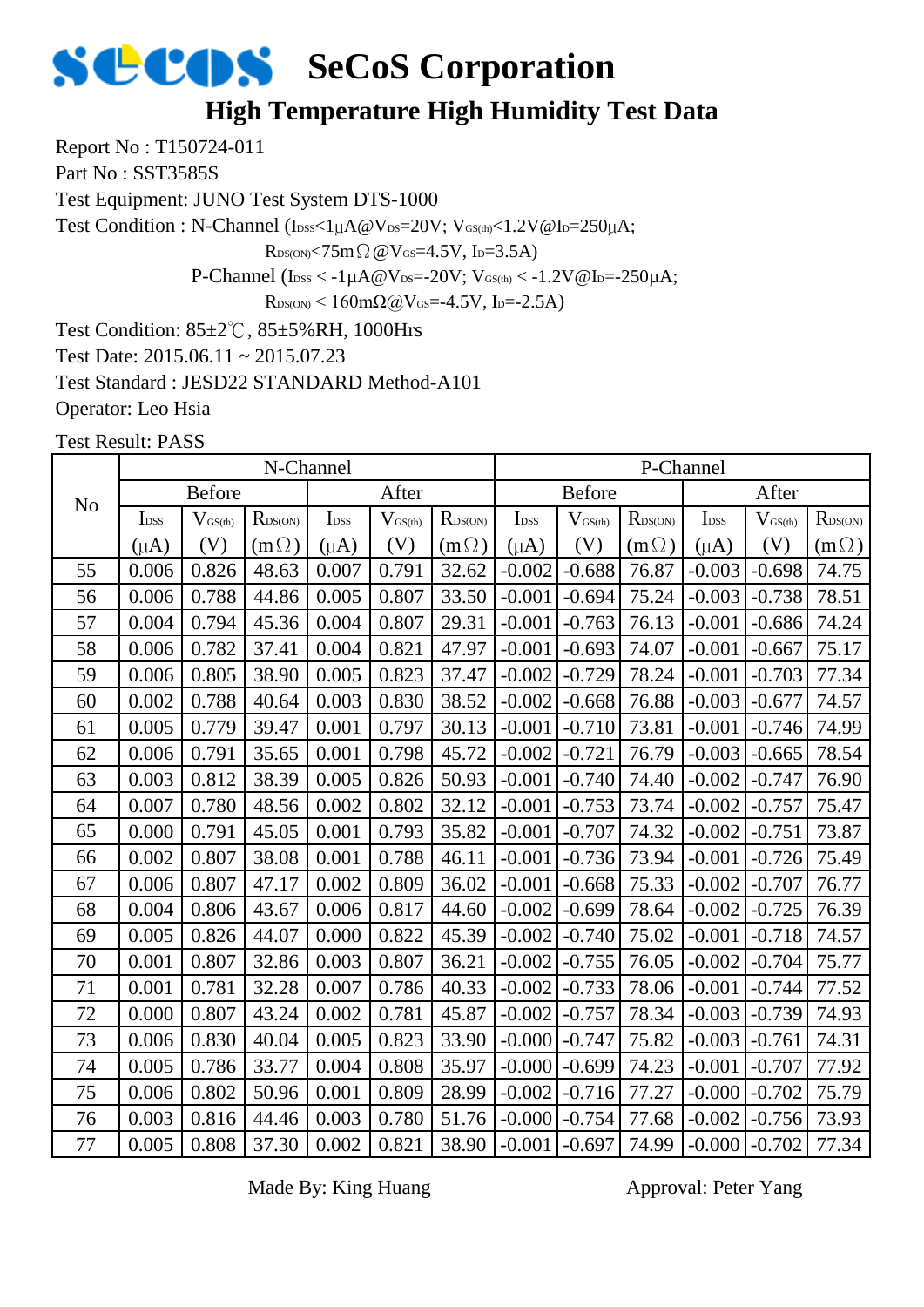### **High Temper High Humidity Reverse Bies Test Data**

Report No : T150724-011

Part No: SST3585S

Test Equipment: JUNO Test System DTS-1000

Test Condition : N-Channel (IDSS<1µA@VDS=20V; VGS(th)<1.2V@ID=250µA;

 $R_{DS(ON)}$ <75m $\Omega$  @V $_{GS}$ =4.5V, I<sub>D</sub>=3.5A)

P-Channel ( $I_{\text{DSS}} < -1 \mu A @V_{\text{DS}} = -20 V$ ;  $V_{\text{GS(th}} < -1.2 V @I_{\text{D}} = -250 \mu A$ ;

 $R_{DS(ON)}$  < 160mΩ@V<sub>GS</sub>=-4.5V, I<sub>D</sub>=-2.5A)

Test Condition: 85±2℃, 85±5%RH, 80%VR, 1000Hrs

Test Date: 2015.06.12 ~ 2015.07.24

Test Standard : JESD22 STANDARD Method-A101

Operator: Leo Hsia

|                |                  |                     | N-Channel    |                  |                              |                     |                  |               |                  | P-Channel        |                     |                  |
|----------------|------------------|---------------------|--------------|------------------|------------------------------|---------------------|------------------|---------------|------------------|------------------|---------------------|------------------|
| N <sub>o</sub> |                  | <b>Before</b>       |              |                  | After                        |                     |                  | <b>Before</b> |                  |                  | After               |                  |
|                | I <sub>DSS</sub> | $V_{\text{GS(th)}}$ | $R_{DS(ON)}$ | I <sub>DSS</sub> | $\mathbf{V}_{\text{GS(th)}}$ | $R_{\text{DS(ON)}}$ | I <sub>DSS</sub> | $V_{GS(th)}$  | $R_{\rm DS(ON)}$ | I <sub>DSS</sub> | $V_{\text{GS(th)}}$ | $R_{\rm DS(ON)}$ |
|                | $(\mu A)$        | (V)                 | $(m\Omega)$  | $(\mu A)$        | (V)                          | $(m\Omega)$         | $(\mu A)$        | (V)           | $(m\Omega)$      | $(\mu A)$        | (V)                 | $(m\Omega)$      |
| 1              | 0.001            | 0.791               | 38.15        | 0.004            | 0.811                        | 38.79               | $-0.003$         | $-0.688$      | 77.89            | $-0.002$         | $-0.746$            | 74.74            |
| $\mathbf{2}$   | 0.002            | 0.798               | 40.42        | 0.001            | 0.781                        | 51.90               | $-0.003$         | $-0.719$      | 74.30            | $-0.000$         | $-0.680$            | 75.91            |
| 3              | 0.007            | 0.779               | 50.13        | 0.004            | 0.826                        | 31.62               | $-0.002$         | $-0.759$      | 78.02            | $-0.002$         | $-0.762$            | 75.55            |
| $\overline{4}$ | 0.002            | 0.785               | 35.02        | 0.004            | 0.797                        | 32.46               | $-0.002$         | $-0.698$      | 74.03            | $-0.001$         | $-0.664$            | 78.31            |
| 5              | 0.006            | 0.812               | 32.91        | 0.001            | 0.791                        | 39.16               | $-0.002$         | $-0.743$      | 74.72            | $-0.002$         | $-0.671$            | 74.74            |
| 6              | 0.002            | 0.822               | 41.72        | 0.007            | 0.827                        | 50.02               | $-0.002$         | $-0.738$      | 75.77            | $-0.002$         | $-0.703$            | 77.57            |
| $\overline{7}$ | 0.007            | 0.800               | 41.91        | 0.006            | 0.810                        | 28.78               | $-0.000$         | $-0.763$      | 78.30            | $-0.002$         | $-0.666$            | 74.08            |
| 8              | 0.006            | 0.791               | 43.53        | 0.005            | 0.827                        | 34.92               | $-0.000$         | $-0.695$      | 73.65            | $-0.002$         | $-0.706$            | 76.34            |
| 9              | 0.002            | 0.810               | 45.71        | 0.001            | 0.795                        | 28.58               | $-0.002$         | $-0.671$      | 73.94            | $-0.002$         | $-0.751$            | 74.15            |
| 10             | 0.001            | 0.800               | 42.06        | 0.003            | 0.825                        | 34.23               | $-0.002$         | $-0.671$      | 77.61            | $-0.003$         | $-0.701$            | 78.66            |
| 11             | 0.003            | 0.818               | 32.16        | 0.006            | 0.796                        | 48.16               | $-0.003$         | $-0.724$      | 76.29            | $-0.003$         | $-0.755$            | 76.10            |
| 12             | 0.000            | 0.825               | 34.03        | 0.004            | 0.821                        | 35.00               | $-0.002$         | $-0.752$      | 77.74            | $-0.003$         | $-0.670$            | 75.76            |
| 13             | 0.007            | 0.797               | 40.81        | 0.001            | 0.824                        | 37.96               | $-0.003$         | $-0.753$      | 75.74            | $-0.002$         | $-0.742$            | 78.22            |
| 14             | 0.004            | 0.781               | 30.04        | 0.004            | 0.822                        | 51.50               | $-0.001$         | $-0.658$      | 73.58            | $-0.001$         | $-0.750$            | 78.50            |
| 15             | 0.002            | 0.825               | 43.97        | 0.005            | 0.790                        | 48.89               | $-0.002$         | $-0.662$      | 75.09            | $-0.003$         | $-0.677$            | 77.81            |
| 16             | 0.007            | 0.824               | 29.23        | 0.005            | 0.813                        | 50.84               | $-0.002$         | $-0.711$      | 75.95            | $-0.000$         | $-0.666$            | 78.48            |
| 17             | 0.004            | 0.788               | 49.45        | 0.006            | 0.784                        | 30.52               | $-0.001$         | $-0.693$      | 74.70            | $-0.002$         | $-0.704$            | 76.90            |
| 18             | 0.005            | 0.824               | 39.69        | 0.002            | 0.823                        | 44.87               | $-0.000$         | $-0.658$      | 77.14            | $-0.001$         | $-0.758$            | 76.96            |
| 19             | 0.003            | 0.800               | 37.07        | 0.000            | 0.815                        | 49.43               | $-0.002$         | $-0.720$      | 76.31            | $-0.002$         | $-0.754$            | 74.69            |
| 20             | 0.005            | 0.797               | 36.05        | 0.003            | 0.801                        | 51.74               | $-0.003$         | $-0.663$      | 75.63            | $-0.001$         | $-0.752$            | 74.06            |
| 21             | 0.004            | 0.808               | 51.39        | 0.006            | 0.806                        | 33.74               | $-0.001$         | $-0.745$      | 76.64            | $-0.002$         | $-0.697$            | 76.69            |
| 22             | 0.006            | 0.795               | 45.78        | 0.002            | 0.818                        | 32.12               | $-0.000$         | $-0.728$      | 76.75            | $-0.001$         | $-0.713$            | 76.89            |
| 23             | 0.006            | 0.801               | 43.05        | 0.006            | 0.794                        | 29.66               | $-0.000$         | $-0.665$      | 73.88            | $-0.000$         | $-0.759$            | 74.00            |
| 24             | 0.007            | 0.808               | 47.38        | 0.002            | 0.781                        | 48.09               | $-0.002$         | $-0.699$      | 77.42            | $-0.000$         | $-0.724$            | 75.12            |
| 25             | 0.006            | 0.789               | 31.85        | 0.004            | 0.808                        | 50.26               | $-0.002$         | $-0.660$      | 73.89            | $-0.001$         | $-0.674$            | 76.67            |
| 26             | 0.002            | 0.818               | 35.74        | 0.006            | 0.806                        | 44.19               | $-0.003$         | $-0.758$      | 78.30            | $-0.001$         | $-0.720$            | 73.56            |
| 27             | 0.006            | 0.802               | 47.93        | 0.003            | 0.828                        | 50.83               | $-0.001$         | $-0.690$      | 73.72            | $-0.001$         | $-0.749$            | 74.53            |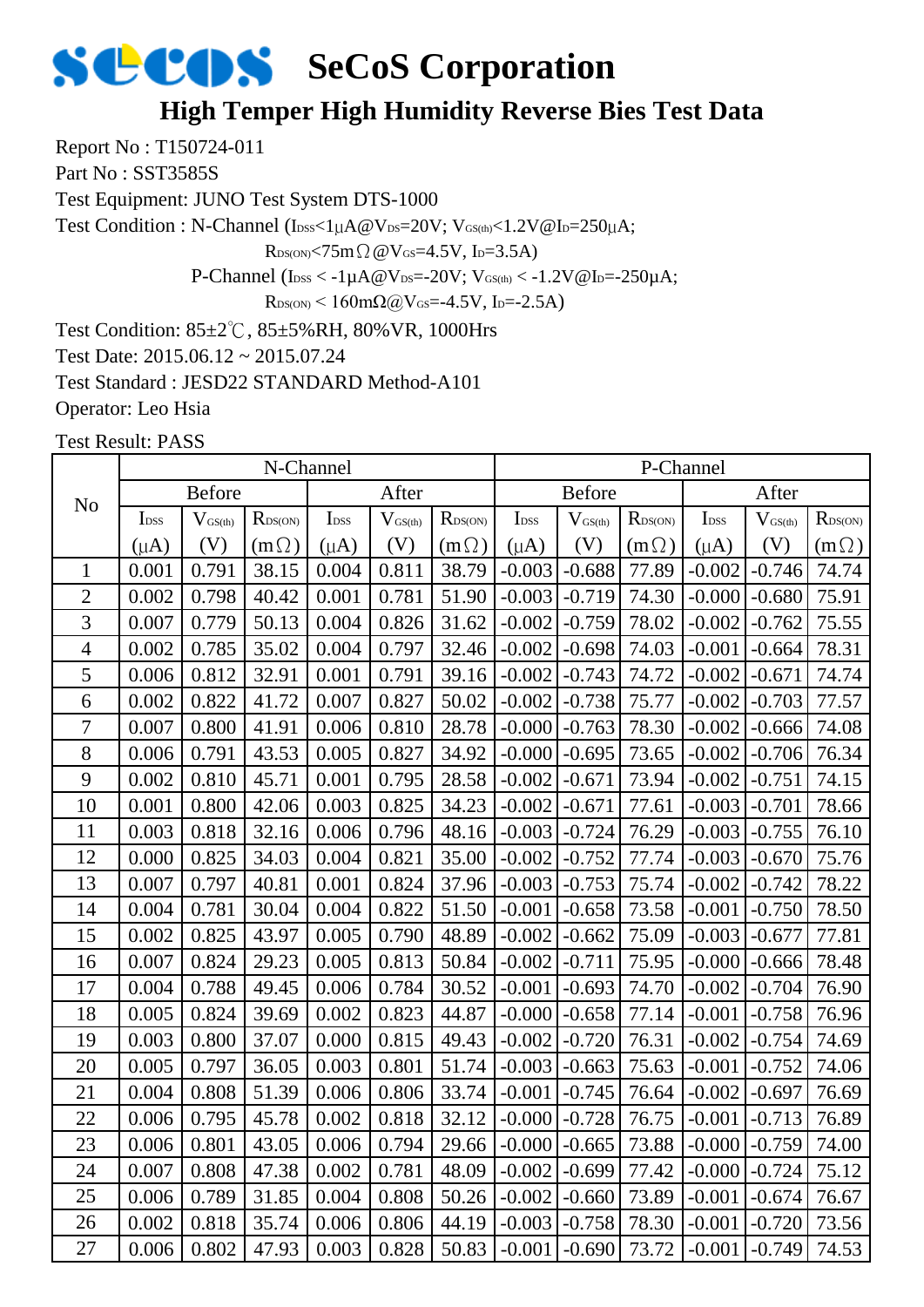### **High Temper High Humidity Reverse Bies Test Data**

Report No : T150724-011

Part No: SST3585S

Test Equipment: JUNO Test System DTS-1000

Test Condition : N-Channel (IDSS<1µA@VDS=20V; VGS(th)<1.2V@ID=250µA;

 $R_{DS(ON)}$ <75m $\Omega$  @V $_{GS}$ =4.5V, I<sub>D</sub>=3.5A)

P-Channel ( $I_{\text{DSS}} < -1 \mu A @V_{\text{DS}} = -20 V$ ;  $V_{\text{GS(th}} < -1.2 V @I_{\text{D}} = -250 \mu A$ ;

 $R_{DS(ON)}$  < 160mΩ@V<sub>GS</sub>=-4.5V, I<sub>D</sub>=-2.5A)

Test Condition: 85±2℃, 85±5%RH, 80%VR, 1000Hrs

Test Date: 2015.06.12 ~ 2015.07.24

Test Standard : JESD22 STANDARD Method-A101

Operator: Leo Hsia

|                | N-Channel        |              |                            |                  |              |              |                  | P-Channel    |                     |                  |                     |                            |  |
|----------------|------------------|--------------|----------------------------|------------------|--------------|--------------|------------------|--------------|---------------------|------------------|---------------------|----------------------------|--|
| N <sub>o</sub> | <b>Before</b>    |              |                            | After            |              |              | <b>Before</b>    |              |                     | After            |                     |                            |  |
|                | I <sub>DSS</sub> | $V_{GS(th)}$ | $R_{\text{DS}(\text{ON})}$ | I <sub>DSS</sub> | $V_{GS(th)}$ | $R_{DS(ON)}$ | I <sub>DSS</sub> | $V_{GS(th)}$ | $R_{\text{DS(ON)}}$ | I <sub>DSS</sub> | $V_{\text{GS(th)}}$ | $R_{\text{DS}(\text{ON})}$ |  |
|                | $(\mu A)$        | (V)          | $(m\Omega)$                | $(\mu A)$        | (V)          | $(m \Omega)$ | $(\mu A)$        | (V)          | $(m\Omega)$         | $(\mu A)$        | (V)                 | $(m\Omega)$                |  |
| 28             | 0.006            | 0.789        | 29.25                      | 0.000            | 0.782        | 33.83        | $-0.002$         | $-0.762$     | 75.63               | $-0.001$         | $-0.666$            | 73.98                      |  |
| 29             | 0.006            | 0.796        | 38.20                      | 0.002            | 0.779        | 37.44        | $-0.003$         | $-0.705$     | 77.88               | $-0.002$         | $-0.693$            | 75.61                      |  |
| 30             | 0.007            | 0.802        | 41.94                      | 0.006            | 0.794        | 41.20        | $-0.002$         | $-0.755$     | 75.39               | $-0.002$         | $-0.691$            | 75.51                      |  |
| 31             | 0.002            | 0.809        | 50.14                      | 0.004            | 0.804        | 50.11        | $-0.003$         | $-0.761$     | 78.21               | $-0.003$         | $-0.709$            | 73.55                      |  |
| 32             | 0.001            | 0.826        | 30.20                      | 0.006            | 0.785        | 43.07        | $-0.001$         | $-0.691$     | 75.57               | $-0.001$         | $-0.691$            | 77.46                      |  |
| 33             | 0.001            | 0.788        | 42.50                      | 0.002            | 0.812        | 38.18        | $-0.002$         | $-0.745$     | 74.80               | $-0.002$         | $-0.740$            | 78.33                      |  |
| 34             | 0.005            | 0.824        | 33.90                      | 0.002            | 0.786        | 44.53        | $-0.001$         | $-0.694$     | 74.95               | $-0.003$         | $-0.672$            | 74.24                      |  |
| 35             | 0.003            | 0.816        | 40.61                      | 0.000            | 0.812        | 29.25        | $-0.003$         | $-0.662$     | 77.34               | $-0.001$         | $-0.687$            | 74.99                      |  |
| 36             | 0.002            | 0.818        | 40.45                      | 0.005            | 0.826        | 29.43        | $-0.002$         | $-0.754$     | 77.86               | $-0.003$         | $-0.747$            | 75.03                      |  |
| 37             | 0.003            | 0.827        | 44.90                      | 0.006            | 0.795        | 36.65        | $-0.001$         | $-0.740$     | 73.58               | $-0.000$         | $-0.743$            | 77.43                      |  |
| 38             | 0.002            | 0.804        | 37.44                      | 0.003            | 0.804        | 39.28        | $-0.003$         | $-0.704$     | 75.40               | $-0.001$         | $-0.711$            | 75.24                      |  |
| 39             | 0.001            | 0.826        | 41.10                      | 0.002            | 0.780        | 33.63        | $-0.002$         | $-0.688$     | 75.98               | $-0.000$         | $-0.659$            | 76.33                      |  |
| 40             | 0.006            | 0.808        | 46.84                      | 0.007            | 0.804        | 46.91        | $-0.002$         | $-0.682$     | 77.06               | $-0.002$         | $-0.760$            | 74.11                      |  |
| 41             | 0.007            | 0.803        | 50.23                      | 0.006            | 0.790        | 30.37        | $-0.001$         | $-0.681$     | 75.67               | $-0.003$         | $-0.682$            | 74.85                      |  |
| 42             | 0.002            | 0.830        | 34.18                      | 0.005            | 0.779        | 35.55        | $-0.001$         | $-0.686$     | 78.34               | $-0.001$         | $-0.679$            | 75.26                      |  |
| 43             | 0.004            | 0.818        | 35.78                      | 0.001            | 0.811        | 41.68        | $-0.001$         | $-0.723$     | 74.09               | $-0.002$         | $-0.762$            | 76.64                      |  |
| 44             | 0.001            | 0.778        | 34.42                      | 0.002            | 0.821        | 46.18        | $-0.003$         | $-0.695$     | 77.59               | $-0.001$         | $-0.757$            | 75.87                      |  |
| 45             | 0.004            | 0.808        | 40.07                      | 0.003            | 0.797        | 31.13        | $-0.000$         | $-0.760$     | 77.74               | $-0.003$         | $-0.714$            | 74.18                      |  |
| 46             | 0.004            | 0.811        | 50.41                      | 0.003            | 0.819        | 30.07        | $-0.000$         | $-0.690$     | 76.52               | $-0.003$         | $-0.714$            | 78.19                      |  |
| 47             | 0.002            | 0.794        | 48.27                      | 0.006            | 0.782        | 33.32        | $-0.000$         | $-0.697$     | 73.78               | $-0.002$         | $-0.741$            | 76.62                      |  |
| 48             | 0.007            | 0.825        | 47.08                      | 0.002            | 0.804        | 40.88        | $-0.002$         | $-0.666$     | 75.75               | $-0.001$         | $-0.670$            | 76.14                      |  |
| 49             | 0.003            | 0.787        | 35.22                      | 0.006            | 0.819        | 49.58        | $-0.002$         | $-0.704$     | 74.84               | $-0.003$         | $-0.695$            | 76.23                      |  |
| 50             | 0.003            | 0.794        | 37.14                      | 0.000            | 0.807        | 35.68        | $-0.003$         | $-0.724$     | 76.48               | $-0.000$         | $-0.660$            | 77.35                      |  |
| 51             | 0.002            | 0.825        | 36.51                      | 0.003            | 0.815        | 51.69        | $-0.001$         | $-0.706$     | 76.99               | $-0.002$         | $-0.715$            | 77.00                      |  |
| 52             | 0.003            | 0.784        | 33.17                      | 0.007            | 0.810        | 38.28        | $-0.001$         | $-0.729$     | 77.57               | $-0.002$         | $-0.699$            | 73.99                      |  |
| 53             | 0.003            | 0.820        | 33.19                      | 0.001            | 0.827        | 51.39        | $-0.002$         | $-0.681$     | 77.00               | $-0.000$         | $-0.737$            | 75.52                      |  |
| 54             | 0.006            | 0.822        | 35.01                      | 0.002            | 0.829        | 30.80        | $-0.001$         | $-0.675$     | 73.82               | $-0.003$         | $-0.679$            | 78.33                      |  |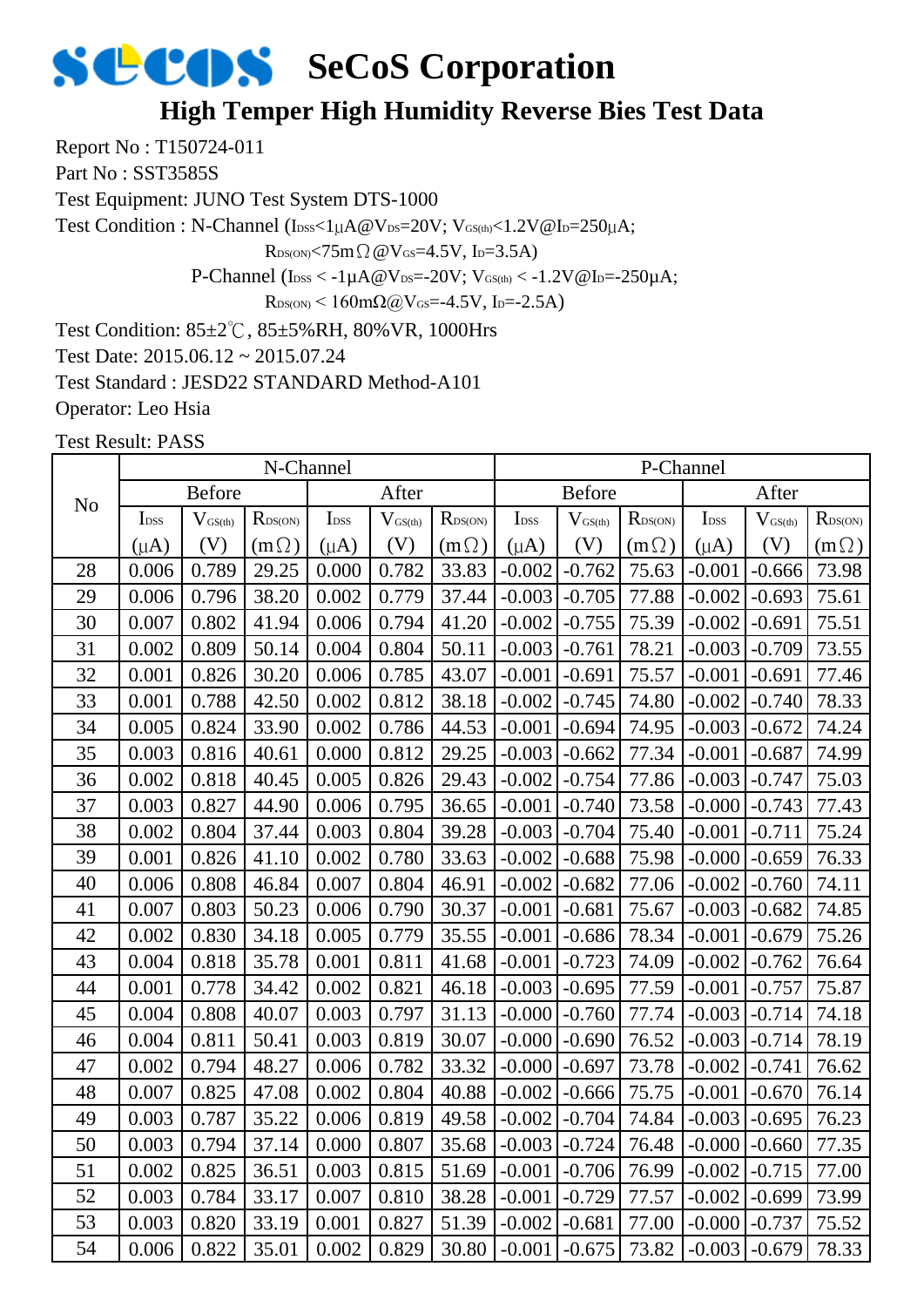#### **High Temper High Humidity Reverse Bies Test Data**

Report No : T150724-011

Part No: SST3585S

Test Equipment: JUNO Test System DTS-1000

Test Condition : N-Channel (IDSS<1µA@VDS=20V; VGS(th)<1.2V@ID=250µA;

 $R_{DS(ON)} < 75m\Omega$  @  $V_{GS} = 4.5V$ , I<sub>D</sub>=3.5A)

P-Channel ( $I_{\text{DSS}} < -1 \mu A @V_{\text{DS}} = -20 V$ ;  $V_{\text{GS(th}} < -1.2 V @I_{\text{D}} = -250 \mu A$ ;

 $R_{DS(ON)}$  < 160m $\Omega$ @V<sub>GS</sub>=-4.5V, I<sub>D</sub>=-2.5A)

Test Condition: 85±2℃, 85±5%RH, 80%VR, 1000Hrs

Test Date: 2015.06.12 ~ 2015.07.24

Test Standard : JESD22 STANDARD Method-A101

Operator: Leo Hsia

Test Result: PASS

|                | N-Channel        |                              |                     |                  |                     |                  |                  | P-Channel           |                  |                  |                     |                  |  |  |
|----------------|------------------|------------------------------|---------------------|------------------|---------------------|------------------|------------------|---------------------|------------------|------------------|---------------------|------------------|--|--|
| N <sub>o</sub> | <b>Before</b>    |                              |                     | After            |                     |                  | <b>Before</b>    |                     |                  | After            |                     |                  |  |  |
|                | I <sub>DSS</sub> | $\mathbf{V}_{\text{GS(th)}}$ | $R_{\text{DS(ON)}}$ | I <sub>DSS</sub> | $V_{\text{GS(th)}}$ | $R_{\rm DS(ON)}$ | I <sub>DSS</sub> | $V_{\text{GS(th)}}$ | $R_{\rm DS(ON)}$ | I <sub>DSS</sub> | $V_{\text{GS(th)}}$ | $R_{\rm DS(ON)}$ |  |  |
|                | $(\mu A)$        | (V)                          | $(m\Omega)$         | $(\mu A)$        | (V)                 | $(m\Omega)$      | $(\mu A)$        | (V)                 | $(m\Omega)$      | $(\mu A)$        | (V)                 | $(m\Omega)$      |  |  |
| 55             | 0.003            | 0.785                        | 44.96               | 0.001            | 0.815               | 33.20            | $-0.002$         | $-0.666$            | 74.92            | $-0.002$         | $-0.741$            | 73.62            |  |  |
| 56             | 0.003            | 0.796                        | 45.12               | 0.001            | 0.811               | 36.43            | $-0.001$         | $-0.680$            | 77.42            | $-0.001$         | $-0.727$            | 74.77            |  |  |
| 57             | 0.001            | 0.787                        | 42.27               | 0.001            | 0.828               | 41.92            | $-0.001$         | $-0.738$            | 77.66            | $-0.002$         | $-0.757$            | 78.41            |  |  |
| 58             | 0.001            | 0.817                        | 44.94               | 0.003            | 0.830               | 41.03            | $-0.002$         | $-0.705$            | 75.87            | $-0.001$         | $-0.747$            | 76.90            |  |  |
| 59             | 0.005            | 0.781                        | 45.82               | 0.004            | 0.825               | 39.25            | $-0.002$         | $-0.682$            | 78.09            | $-0.001$         | $-0.734$            | 75.40            |  |  |
| 60             | 0.002            | 0.813                        | 49.34               | 0.006            | 0.788               | 47.23            | $-0.001$         | $-0.679$            | 75.15            | $-0.002$         | $-0.667$            | 76.55            |  |  |
| 61             | 0.005            | 0.816                        | 31.73               | 0.001            | 0.778               | 32.76            | $-0.002$         | $-0.749$            | 75.69            | $-0.002$         | $-0.747$            | 74.45            |  |  |
| 62             | 0.001            | 0.799                        | 41.93               | 0.004            | 0.804               | 36.54            | $-0.002$         | $-0.699$            | 78.14            | $-0.002$         | $-0.697$            | 77.03            |  |  |
| 63             | 0.005            | 0.782                        | 41.74               | 0.004            | 0.805               | 38.28            | $-0.002$         | $-0.688$            | 76.97            | $-0.001$         | $-0.680$            | 78.58            |  |  |
| 64             | 0.005            | 0.795                        | 44.90               | 0.000            | 0.826               | 36.85            | $-0.002$         | $-0.687$            | 76.63            | $-0.003$         | $-0.692$            | 75.70            |  |  |
| 65             | 0.007            | 0.823                        | 51.66               | 0.003            | 0.787               | 38.02            | $-0.002$         | $-0.716$            | 78.58            | $-0.000$         | $-0.716$            | 76.20            |  |  |
| 66             | 0.000            | 0.789                        | 32.25               | 0.004            | 0.816               | 36.51            | $-0.003$         | $-0.673$            | 74.56            | $-0.001$         | $-0.663$            | 77.01            |  |  |
| 67             | 0.004            | 0.825                        | 33.89               | 0.006            | 0.828               | 39.59            | $-0.000$         | $-0.689$            | 78.36            | $-0.000$         | $-0.759$            | 76.02            |  |  |
| 68             | 0.007            | 0.805                        | 41.98               | 0.006            | 0.804               | 43.15            | $-0.001$         | $-0.752$            | 74.81            | $-0.001$         | $-0.715$            | 74.37            |  |  |
| 69             | 0.006            | 0.821                        | 40.00               | 0.003            | 0.790               | 42.18            | $-0.000$         | $-0.758$            | 77.15            | $-0.001$         | $-0.736$            | 75.12            |  |  |
| 70             | 0.006            | 0.829                        | 46.53               | 0.002            | 0.830               | 47.75            | $-0.002$         | $-0.667$            | 78.52            | $-0.000$         | $-0.756$            | 77.21            |  |  |
| 71             | 0.005            | 0.781                        | 46.19               | 0.001            | 0.783               | 47.74            | $-0.001$         | $-0.718$            | 75.06            | $-0.002$         | $-0.750$            | 78.33            |  |  |
| 72             | 0.001            | 0.793                        | 30.95               | 0.005            | 0.812               | 28.71            | $-0.001$         | $-0.685$            | 76.95            | $-0.001$         | $-0.750$            | 75.29            |  |  |
| 73             | 0.006            | 0.827                        | 47.13               | 0.004            | 0.818               | 28.78            | $-0.002$         | $-0.698$            | 77.34            | $-0.002$         | $-0.739$            | 77.34            |  |  |
| 74             | 0.007            | 0.788                        | 47.97               | 0.003            | 0.781               | 51.47            | $-0.001$         | $-0.662$            | 76.15            | $-0.001$         | $-0.679$            | 77.87            |  |  |
| 75             | 0.002            | 0.820                        | 37.35               | 0.001            | 0.790               | 36.67            | $-0.001$         | $-0.763$            | 74.84            | $-0.000$         | $-0.739$            | 73.54            |  |  |
| 76             | 0.003            | 0.779                        | 40.47               | 0.001            | 0.780               | 33.70            | $-0.001$         | $-0.732$            | 76.87            | $-0.001$         | $-0.659$            | 76.41            |  |  |
| 77             | 0.004            | 0.823                        | 32.60               | 0.002            | 0.781               | 41.72            | $-0.001$         | $-0.718$            | 76.74            | $-0.002$         | $-0.684$            | 77.36            |  |  |